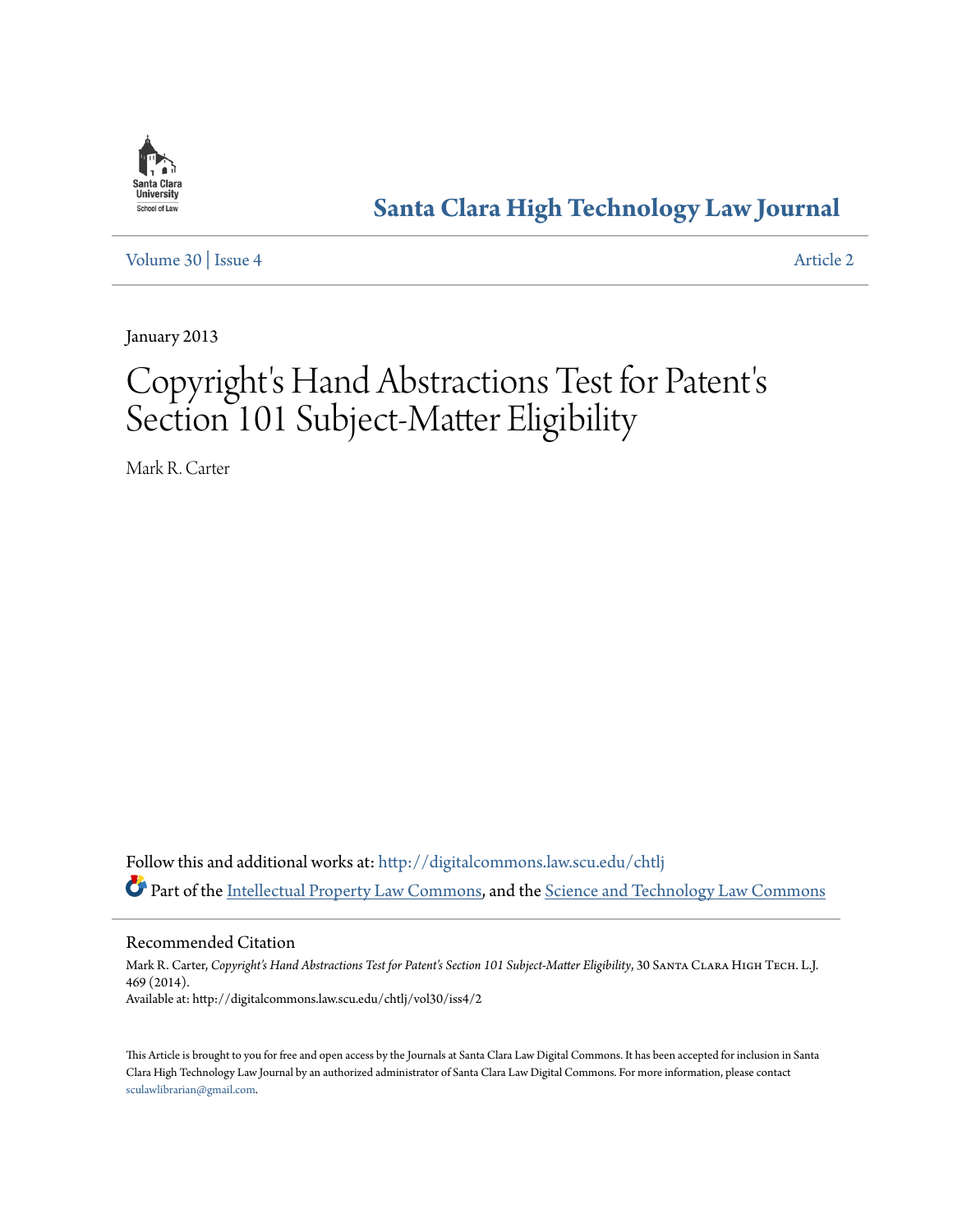### **COPYRIGHT'S HAND ABSTRACTIONS TEST FOR PATENT'S SECTION 101 SUBJECT-MATTER ELIGIBILITY**

### **Mark R. Carter†**

### *Abstract*

*Since the Federal Circuit's 2007* In re Bilski *decision and the Supreme Court's 2008* Bilski v. Kappos *decision, patent law's subject-matter eligibility standard under 35 U.S.C. §101 has been uncertain. This paper posits patent law's patent-ineligible abstract ideas are science concepts and science laws, composed of science concepts, as defined by science philosophers. Somewhat analogous to copyright law, it also presents a downward patent-eligibility Hand abstractions test from an alleged abstract idea, natural law, or natural phenomenon to independent claims as a coherent, systematic, and practical approach to judging utility-patent eligibility. Patent claims manifest an innate vertical abstractions ladder, so there is no need to further abstract ideas from the claims. The fact-finder must add features to the alleged abstract idea, natural law, or natural phenomenon to move down the abstractions ladder to see whether an independent claim merges with the abstract idea, natural law, or natural phenomenon while combating human compulsions, and the test's known bias, toward over-abstraction. The test automatically* 

<sup>†</sup> Mark R. Carter, 269 Walker St #702, Detroit, Michigan 48207-4258; 202-360- 4355; MarkRCarterPhD@MarkRCarterPhDPatents.com, mrc57@law.georgetown.edu. Visiting Scholar, U.S. Federal Circuit Court of Appeals 2012-13; J.D. Georgetown University Law Center 2012; American Intellectual Property Law Education Foundation Sidney B. Williams, Jr. Intellectual Property Scholar 2009-12; Georgetown CALI Excellence in Patent Licensing 2012; Visiting Student, George Washington University Law School 2011; Judicial Intern, U.S. Federal Circuit Court of Appeals 2011; Georgetown ASCAP Nathan Burkan Memorial Copyright Writing Award 2010; Haas Business School, University of California, Mathematical Finance Certificate 2007; U.S. Patent & Trademark Office Registered Patent Agent 1995; University Fellow in Theoretical Physics, University of Maryland 1990-91; Ph.D. in Theoretical Physics, Stanford University 1987; James Chadwick Memorial Prize Scholar at Erice Subnuclear Physics School 1986; B.A. in Physics & Mathematics, Harvard University 1981. This paper only expresses my own views. I thank the Georgetown University Law Center for financial support and B. Brewer for introducing me to Steven Pinker's works. I dedicate this work to the memory of my father, the Rev. Robert B. Carter, who always worked toward a better world.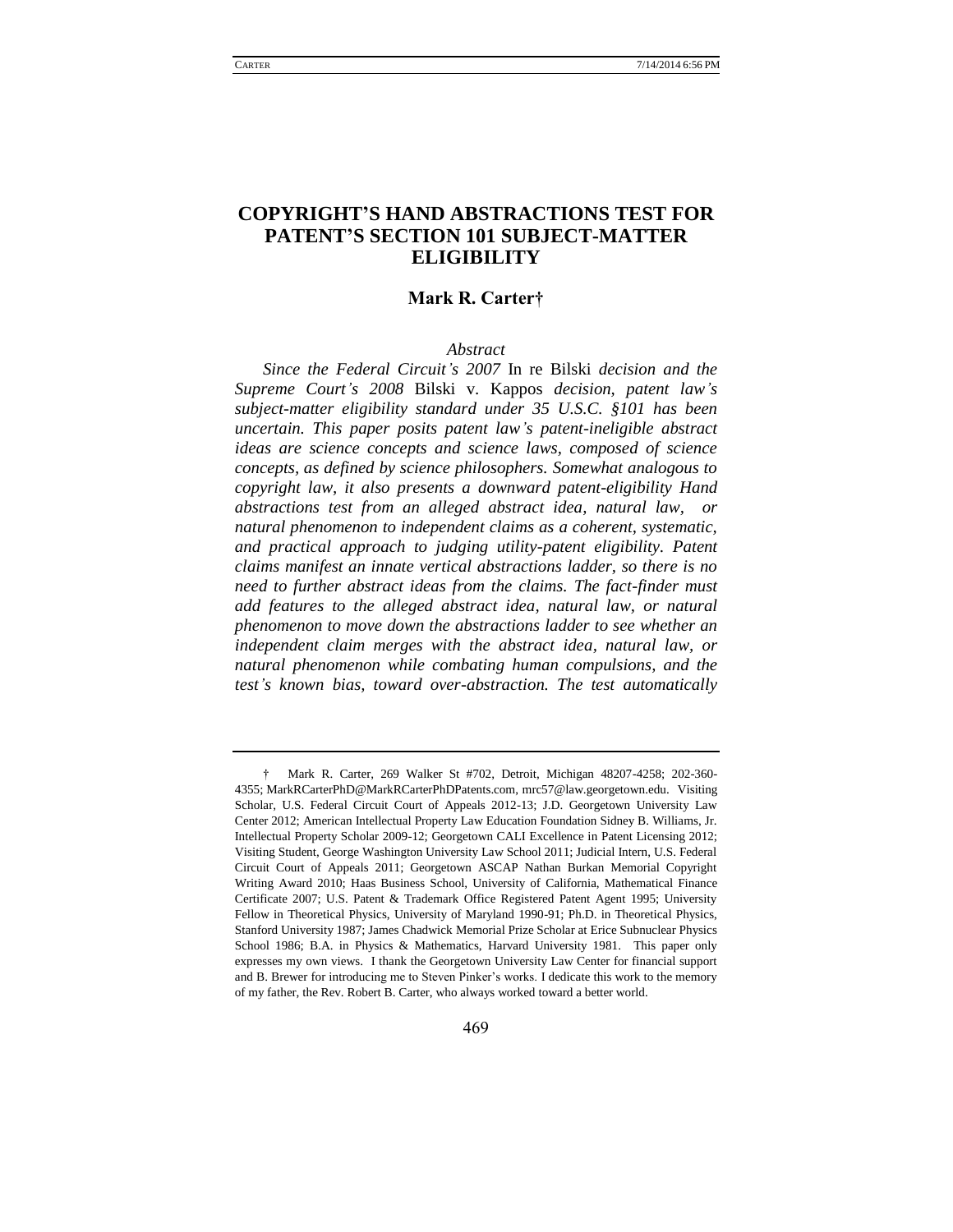*adjusts to ever-changing science concepts and laws and their word expressions.*

## TABLE OF CONTENTS

| I.                                                   |                                                      | COPYRIGHTS, PATENTS, & THE HAND ABSTRACTIONS TEST 473 |  |  |
|------------------------------------------------------|------------------------------------------------------|-------------------------------------------------------|--|--|
| П.                                                   |                                                      | PATENT-ELIGIBILITY'S QUAG-SOFTWARE, STATE STREET,     |  |  |
|                                                      | AT&T, BILSKI, PROMETHEUS, & CLS BANK  475            |                                                       |  |  |
|                                                      | А.                                                   |                                                       |  |  |
|                                                      | $\mathbf{B}$ .                                       |                                                       |  |  |
|                                                      | $\mathcal{C}$ .                                      |                                                       |  |  |
|                                                      | D.                                                   |                                                       |  |  |
|                                                      | Е.                                                   | CLS Bank International v. Alice Corp. Stalemate 479   |  |  |
| III. PATENT-ELIGIBILITY'S INNATE PROBLEMS: WORDS FOR |                                                      |                                                       |  |  |
| SCIENCE CONCEPTS & LAWS, CHANGING EXPRESSIONS,       |                                                      |                                                       |  |  |
|                                                      |                                                      |                                                       |  |  |
|                                                      | А.                                                   |                                                       |  |  |
|                                                      |                                                      | 1. Continual Change in Normal Science  482            |  |  |
|                                                      |                                                      |                                                       |  |  |
|                                                      |                                                      | In re Bilski's Approaches Fail to Evolve 484<br>3.    |  |  |
|                                                      | В.                                                   | Languages' Innate Limits in Expressing Concepts  484  |  |  |
|                                                      | $C_{\cdot}$                                          | Break Down of Words in Describing Science             |  |  |
|                                                      |                                                      |                                                       |  |  |
|                                                      |                                                      | 1.                                                    |  |  |
|                                                      |                                                      | $2^{\circ}$                                           |  |  |
|                                                      | D.                                                   | Human Reliance on Metaphors for Even the Most         |  |  |
|                                                      |                                                      |                                                       |  |  |
|                                                      |                                                      |                                                       |  |  |
|                                                      |                                                      |                                                       |  |  |
|                                                      | Е.                                                   |                                                       |  |  |
|                                                      |                                                      | 1.                                                    |  |  |
|                                                      |                                                      | 2. Abstracting Objects into Schematic Models  491     |  |  |
|                                                      |                                                      | Patent Claim Elements & Whole Claims as Single<br>3.  |  |  |
|                                                      |                                                      |                                                       |  |  |
|                                                      | F.                                                   | Words Describe Basic Mechanical Engineering 492       |  |  |
|                                                      |                                                      | IV. COPYRIGHT LAW'S LINKS TO PATENT LAW 493           |  |  |
|                                                      | А.                                                   | Getting Intellectual Property (IP) Protection 495     |  |  |
|                                                      | Β.                                                   |                                                       |  |  |
|                                                      | 1. Copyright's Idea-Expression Split: Ineligible vs. |                                                       |  |  |
|                                                      |                                                      |                                                       |  |  |
|                                                      |                                                      | 2. Hand Abstractions Test (Abstractions Test)-        |  |  |
|                                                      |                                                      | Separating Copyright-Ineligible Ideas from            |  |  |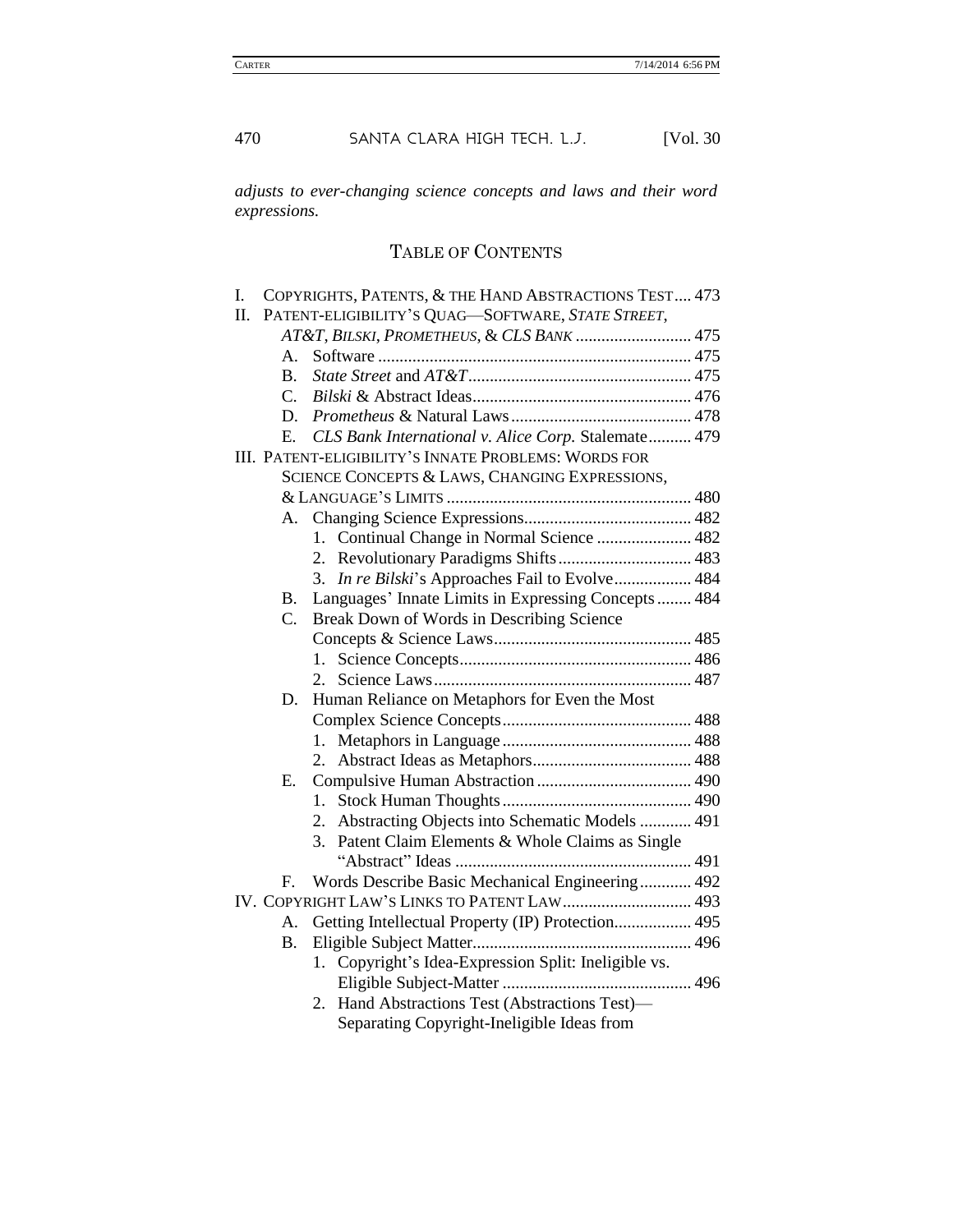|                       | a.                                                       |  |
|-----------------------|----------------------------------------------------------|--|
|                       | b.                                                       |  |
|                       | Eligible vs. Ineligible Subject Matter for Utility<br>3. |  |
|                       | Patents-Abstract vs. Inventive Ideas 499                 |  |
|                       | 4. Copyright Law's Idea-Expression Split Versus          |  |
|                       | Patent Law's Natural Law-Invention Split  500            |  |
| $\mathcal{C}_{\cdot}$ |                                                          |  |
|                       | V. A DOWNWARD ABSTRACTIONS TEST FOR UTILITY-PATENT       |  |
|                       |                                                          |  |
|                       | A. Patent Claims' Manifest Innate Vertical Abstractions  |  |
|                       |                                                          |  |
| <b>B.</b>             | Young's Horizontal Abstractions-Over-Abstraction         |  |
|                       |                                                          |  |
| $C_{\cdot}$           | <b>Abstractions Test in Context-Patent Merger Tests</b>  |  |
|                       |                                                          |  |
| D.                    | Visual Claim Concepts & Mannion's Copyright              |  |
|                       |                                                          |  |
| E.                    | Abstractions Test Like Standard Patent Infringement      |  |
|                       |                                                          |  |
| F.                    | Down the Abstractions Ladder to Counteract               |  |
|                       |                                                          |  |
| G.                    | Automatic Adaptation to New Science Expressions 506      |  |
|                       | VI. PATENT-INELIGIBLE ABSTRACT IDEAS, NATURAL LAWS, &    |  |
|                       |                                                          |  |
| А.                    | <b>Abstract Science Ideas are Science Concepts:</b>      |  |
|                       | Classificatory, Comparative, & Quantitative  506         |  |
| <b>B.</b>             | Natural Laws: Science Laws Built on Science              |  |
|                       |                                                          |  |
| C.                    | Patent-Ineligible Abstract Ideas & Natural Laws 509      |  |
| D.                    | Manufactured Articles & Matter Compositions-             |  |
|                       | Natural Objects & Phenomena, Math Relations  509         |  |
| Е.                    |                                                          |  |
|                       | VII. THE DOWNWARD PATENT-ELIGIBILITY ABSTRACTIONS        |  |
|                       | TEST APPLIED TO CLS BANK V. ALICE CORP 510               |  |
| A.                    |                                                          |  |
|                       | 1.                                                       |  |
|                       | U.S. Patent No. 7,725,375's Claim 14 510<br>a.           |  |
|                       | U.S. Patent No. 7,149,720's Claim 68-'375<br>b.          |  |
|                       | Patent's Claim 14 Without the Controller 511             |  |
|                       | '375 Patent's Apparatus/Product Claim 39  512<br>2.      |  |
|                       | 3.                                                       |  |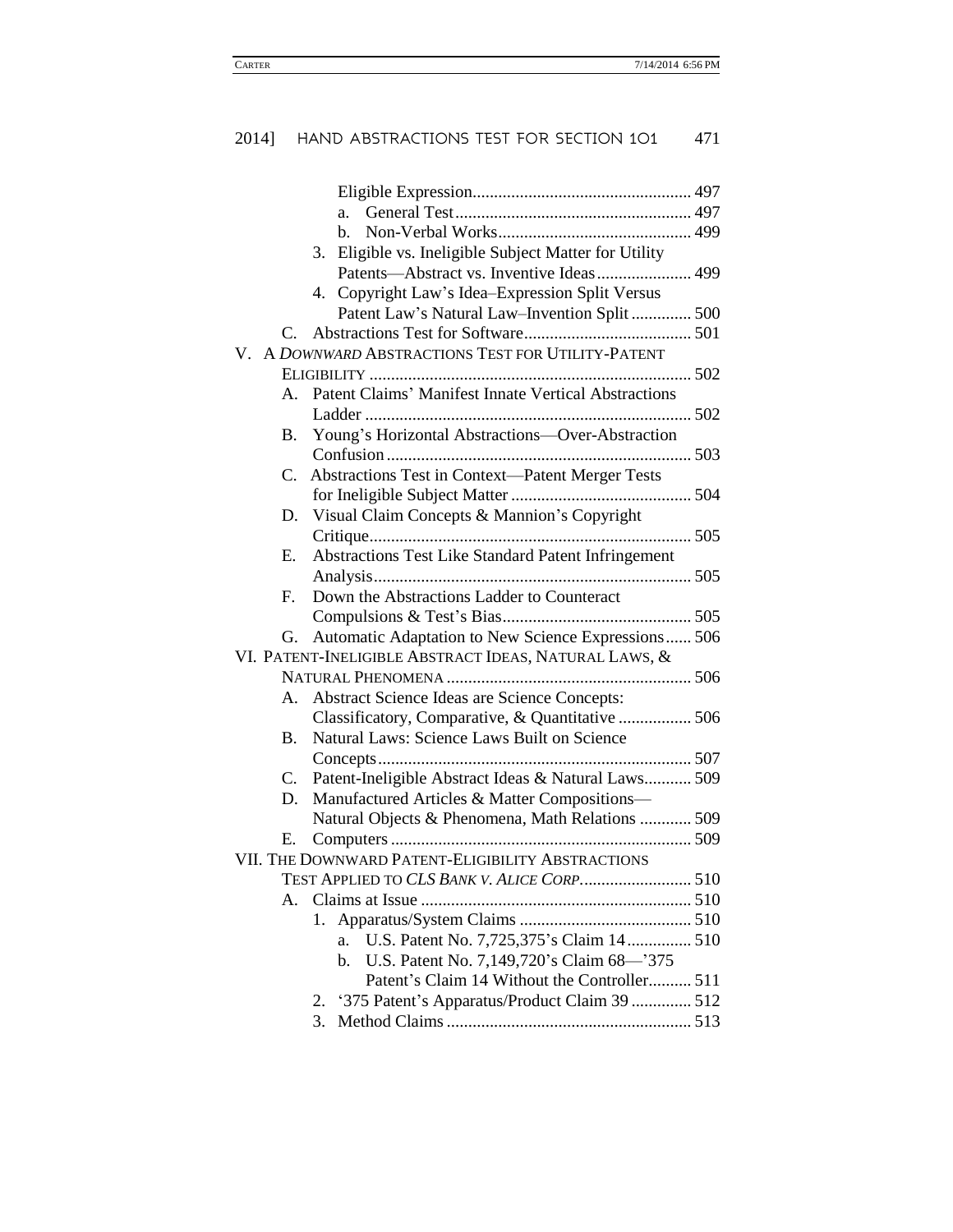| 472 | SANTA CLARA HIGH TECH. L.J.<br>[Vol. 30]                                          |
|-----|-----------------------------------------------------------------------------------|
|     | a.<br>U.S. Patent No. 5,970,479's Claim 33 514<br>b.<br>$\mathbf{B}$ .<br>$1_{-}$ |
|     | Method Claims 68 in '510 Patent & 33 in '479<br>C.                                |
|     |                                                                                   |
|     | Non-Trivial "Electronically Adjusting" to reach<br>1.                             |
|     | '510 Patent's Patent-Eligible Claim 68  516                                       |
|     | 2. '479 Patent's Claim 33 Fails 35 U.S.C. § 112-                                  |
|     |                                                                                   |
|     | Facially Ambiguous Subject Matter-<br>a.                                          |
|     | "Exchange Institutions" & "Ones"  518                                             |
|     | Prosecution History Leaves "Exchange" &<br>b.                                     |
|     |                                                                                   |
|     | Only § 103 Obviousness Rejections 519<br>1.                                       |
|     | 2.<br>One or Two Exchange Institutions &                                          |
|     |                                                                                   |
|     | Apparatus/System Claims 14 in '375 Patent & 68 in<br>D.                           |
|     | '720 Patent-Patent-Eligible By "Electronically                                    |
|     | '375 Patent's Apparatus/Product Claim 39 Should<br>Е.                             |
|     | Fail § 112 ¶ 2/112(b)—Otherwise Patent-Eligible 523                               |
|     | 1. Endless-Loop Ambiguity Meets 35 U.S.C. § 112                                   |
|     |                                                                                   |
|     | Facially, Logically, Ambiguous under § 112<br>a.                                  |
|     |                                                                                   |
|     | Double-Comprising Format Matches<br>b.                                            |
|     |                                                                                   |
|     | Non-Trivial Additions to Reach the Computer<br>$2_{-}$                            |
|     |                                                                                   |
|     |                                                                                   |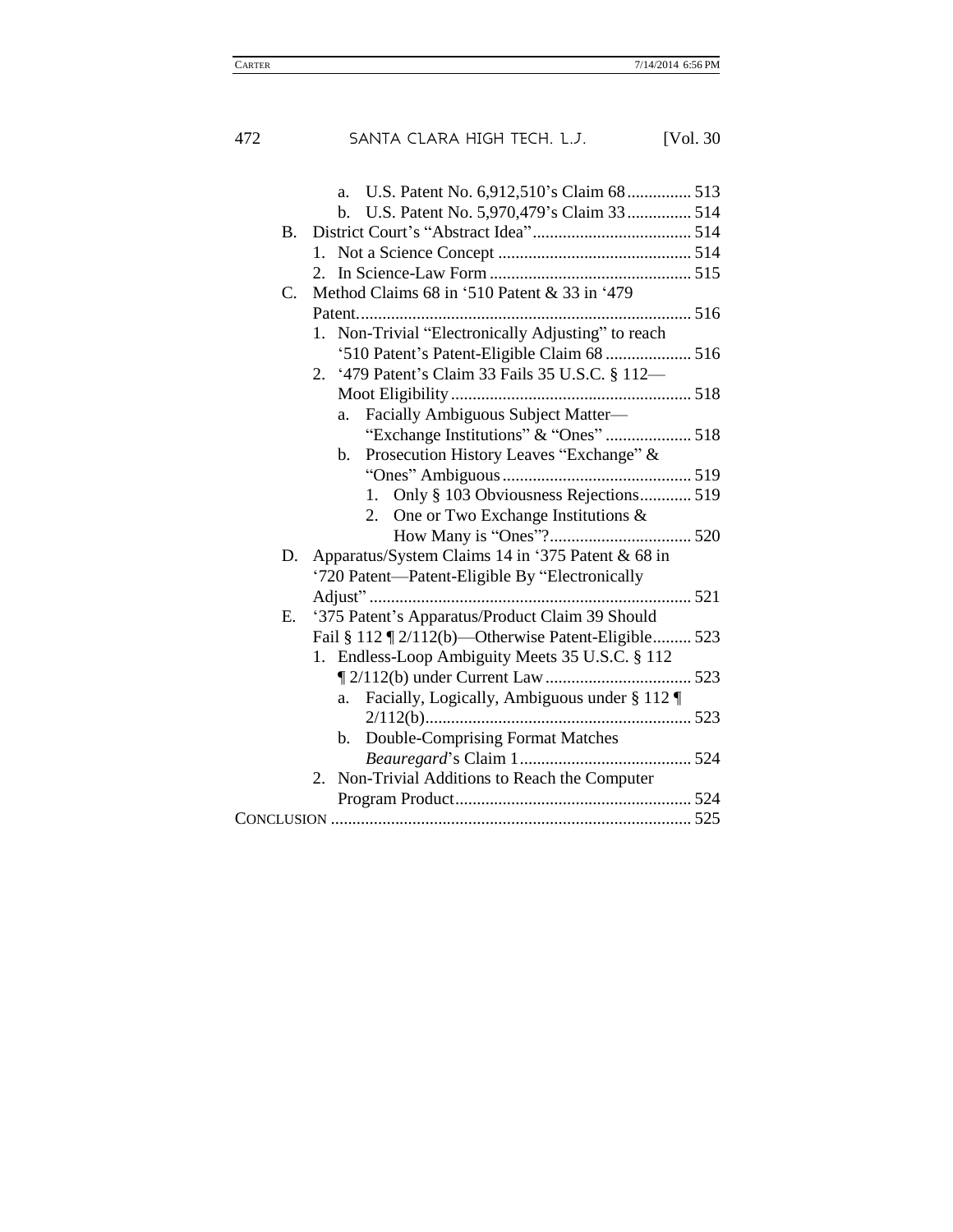#### I. COPYRIGHTS, PATENTS, & THE HAND ABSTRACTIONS TEST

<span id="page-5-3"></span>Though William Landes and Richard Posner hinted at applying copyright analysis to patents, $\frac{1}{1}$  almost no one has written about the Hand abstractions test (abstractions test) applied to patent law.<sup>2</sup>

<span id="page-5-0"></span>In 1995, before Landes and Posner, Maximillian Peterson analogized copyright's idea–expression split with patent's machine– program split under Section  $101<sup>3</sup>$  Like Judge Learned Hand's confession that deciding between ideas and expression in any copyright suit requires ad hoc judgment,<sup>4</sup> Peterson concluded that deciding between patentable machines and unpatentable algorithms in any suit requires resorting to policy.<sup>5</sup>

<span id="page-5-1"></span>In the past three years, two authors have applied copyright's abstractions test to patent law. First, Tun-Jen Chiang focused on defining the invention and deciding enablement and patent scope.<sup>6</sup> He found an abstractions problem in patent law by deeming a patent's specification and claims separately define the "invention."<sup>7</sup> Chiang also proposed identifying the invention by idea novelty rather than by embodiments.<sup>8</sup> Chiang focused on the written description and enablement requirements.<sup>9</sup> But, unlike Peterson, by focusing on claim construction and enablement, Chiang in essence assumed eligibility under Section  $101<sup>10</sup>$  Second, Jeffrey E. Young proposed applying the abstractions test to patent-eligibility.<sup>11</sup>

<span id="page-5-2"></span>Two decades ago, John Shepard Wiley Jr. tried to make

4. Peter Pan Fabrics, Inc. v. Martin Weiner Corp., 274 F.2d 487, 489 (2d Cir. 1960) (Hand, J.).

<sup>1.</sup> WILLIAM M. LANDES & RICHARD A. POSNER, THE ECONOMIC STRUCTURE OF INTELLECTUAL PROPERTY LAW 305-06 (2003).

<sup>2.</sup> Nick v. Universal Pictures Corp., 45 F.2d 119 (2d Cir. 1930).

<sup>3.</sup> Maximillian R. Peterson, *Now You See It, Now You Don't: Was it a Patentable Machine or an Unpatentable "Algorithm"? On Principle and Expediency in Current Patent Law Doctrine Relating to Computer/Implemented Inventions*¸ 64 GEO. WASH. L. REV. 90, 124- 26 (1995).

<sup>5.</sup> Peterson, *supra* not[e 3,](#page-5-0) at 124-26.

<sup>6.</sup> Tun-Jen Chiang, *Defining Patent Scope by the Novelty of the Idea*, 89 WASH. U. L. REV. 1211 (2012) [hereinafter Chiang, *Patent Scope*]; Tun-Jen Chiang, *The Levels of Abstraction Problem in Patent Law*, 105 NW. U. L. REV. 1097, 1101, 1118-22 (2011) [hereinafter Chiang, *Levels of Abstraction*].

<sup>7.</sup> Chiang, *Levels of Abstraction*, *supra* note 6, at 1101, 1118-22; *see also* Christopher A. Cotropia, *What is the Invention?*, 53 WM. & MARY. L. REV. 1855 (2012).

<sup>8.</sup> Chiang, *Patent Scope*, *supra* not[e 6,](#page-5-1) at 1212.

<sup>9.</sup> Chiang, *Levels of Abstraction*, *supra* note 6, at 1102-03.

<sup>10.</sup> *See id*.

<sup>11.</sup> Jeffrey E. Young, *A Level of Abstraction Approach for Post-*Bilski *§ 101 Analysis*, 84 PAT. TRADEMARK & COPYRIGHT J. 875 (2012).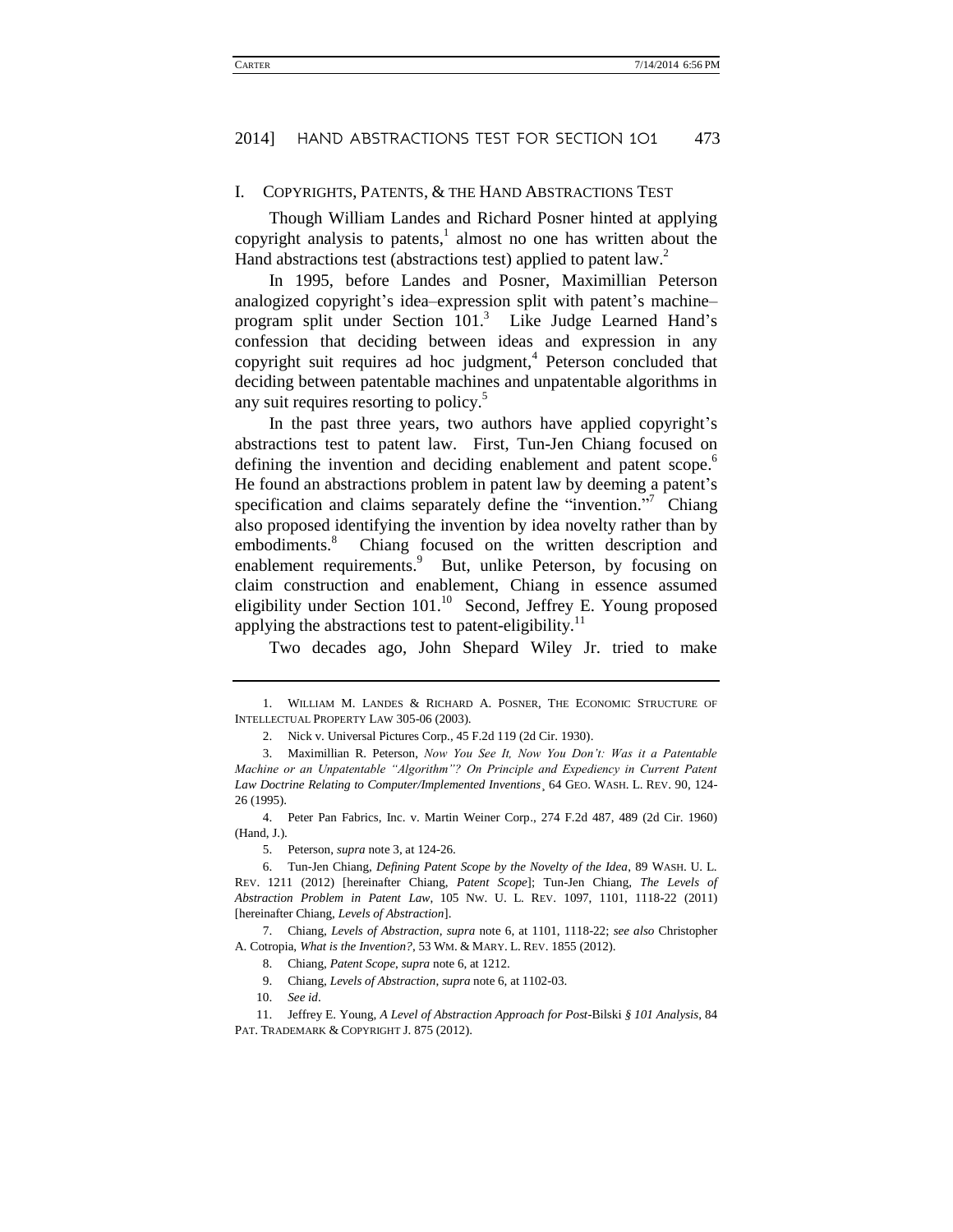<span id="page-6-0"></span>copyright law more coherent by applying patent law concepts.<sup>12</sup> First, he proposed redefining copyright's originality by "conditional investment," somewhat like patent's ordinary skill in the art.<sup>13</sup> Second, he proposed scrapping the idea–abstraction distinction for a "conditional creation" subject to something like examining a patent.<sup>14</sup>

This paper more thoroughly applies the abstractions test to patent-eligibility. My approach differs from Chiang's and Young's approaches. First, unlike Chiang and Young, I see an innate abstraction ladder/hierarchy in each patent's claim structure. In practice, the whole point in writing claims is to abstract invention concepts. Second, unlike Chiang, I assume the standard "unitary" invention patent view; the specification includes the claims and together they describe one invention. Third, unlike Chiang, I focus on patentable subject matter rather than novelty and nonobviousness patentability. Fourth, I compare patent claims with natural laws. Young expressly shunned this comparison.<sup>15</sup>

Part II of this paper highlights the patent-eligibility history leading to the current controversy. Part III makes plain many innate problems driving the controversy. Part IV explains why copyright tools might help understand patent law given a history of cross-over analysis and compares copyright's idea-expression split with patent's abstract idea-invention split. It also describes copyright concepts tied to the abstractions test in copyright. As copyright attaches to a work without examination, courts almost always test copyrightability during infringement suits. Part V then presents the downward patenteligibility Hand abstractions test (patent-eligibility abstractions test) for patent-eligibility. Part VI then defines patent-ineligible abstract ideas and laws of nature sitting atop the downward patent-eligibility abstractions test as science concepts and science laws built on those concepts. Finally, Part VII applies the downward patent-eligibility abstractions test to claims in the recent case *CLS Bank International v. Alice Corp.*

<sup>12.</sup> John Shepard Wiley Jr., *Copyright at the School of Patent*, 58 U. CHI. L. REV. 119 (1991).

<sup>13.</sup> *Id*. at 120, 146-56.

<sup>14.</sup> *Id*. at 121-37, 156-66.

<sup>15.</sup> Young, *supra* not[e 11](#page-5-2) ("This article has not dealt with laws of nature, the subject of *Prometheus Laboratories Inc*. *v*. *Mayo Collaborative Services*. Perhaps a similar charting of levels of application of a law of nature would be helpful, but that discussion is for another day.").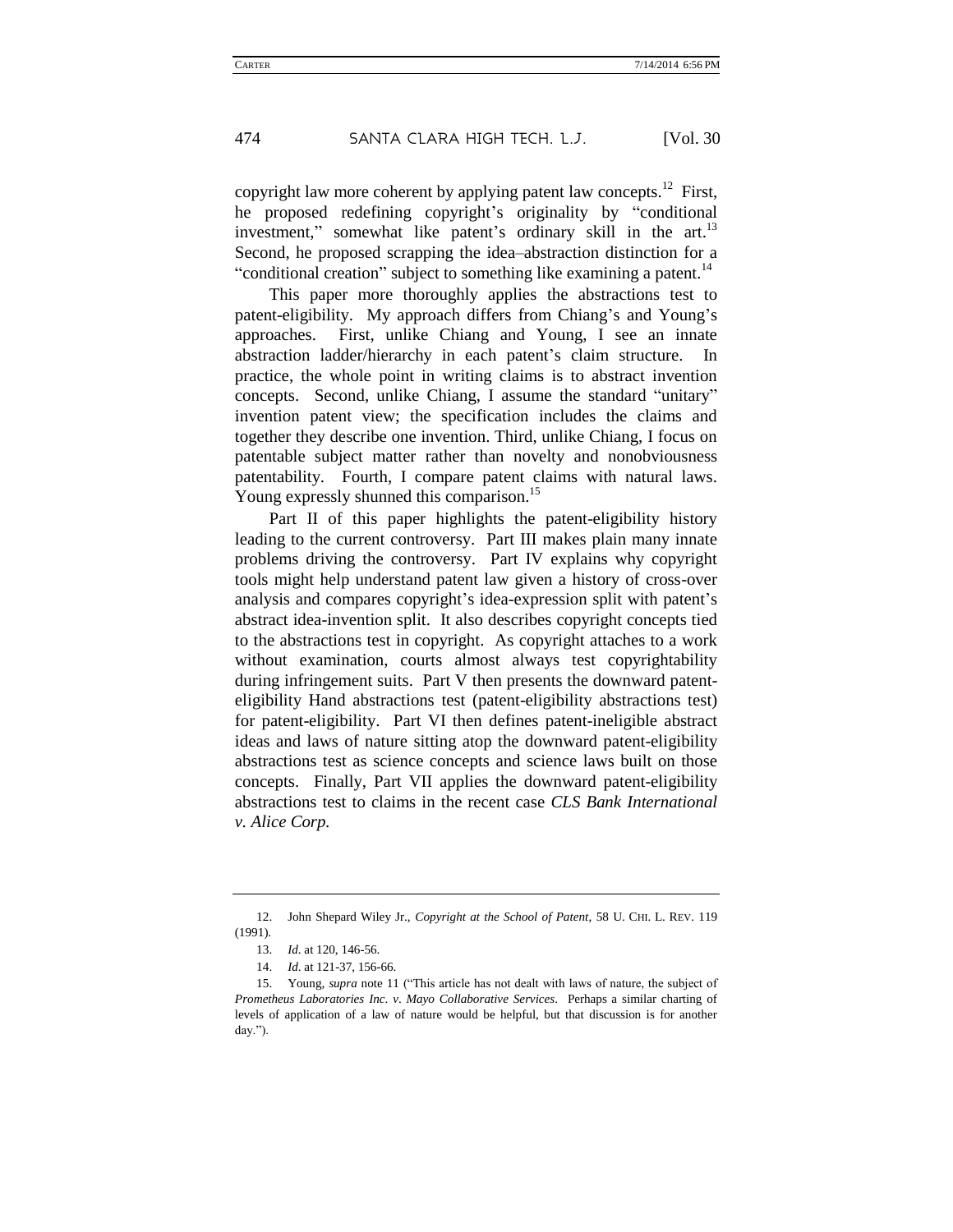### <span id="page-7-1"></span><span id="page-7-0"></span>II. PATENT-ELIGIBILITY'S QUAG—SOFTWARE, *STATE STREET*, *AT&T*, *BILSKI*, *PROMETHEUS*, & *CLS BANK*<sup>16</sup>

Section 101 of 35 U.S.C. states: "Whoever invents or discovers any new and useful process, machine, manufacture, or composition of matter, or any new and useful improvement thereof, may obtain a patent therefor, subject to the conditions and requirements of this title." <sup>17</sup> Section 101 expressly defines four patent-eligible subjects: 1) processes/methods; 2) machines; 3) "manufactures," that is, "articles of manufacture" or "manufactured articles"; and 4) compositions of matter.<sup>18</sup> The Supreme Court has excluded from patent-eligibility a few subjects: abstract ideas, laws of nature, and natural phenomenon.<sup>19</sup>

*A. Software*

Thirty years ago, the Supreme Court finally held software tied to physically curing rubber to be a patent-eligible process/method under 35 U.S.C. Section  $101<sup>20</sup>$  Eventually, the Federal Circuit secured software patent-eligibility outright. $^{21}$ 

#### *B.* State Street *and* AT&T

Software patent applications evolved to reach unpatentable business methods, namely computerized auctions.<sup>22</sup> The Federal Circuit's *State Street Bank & Trust v. Signature Financial Group, Inc.*  decision overruled the absolute ban against business method patents by allowing a patent for computerized securities-portfolio

21. *In re* Allapat, 33 F.3d 1526 (Fed. Cir. 1994) (en banc). *See generally* AMY LANDERS, UNDERSTANDING PATENT LAW § 23.03 (2008).

<sup>16.</sup> *See generally* LAWRENCE M. SUNG & JEFF E. SCHWARZ, PATENT LAW HANDBOOK 2010–2011 § 3:2 (2010).

<sup>17.</sup> 35 U.S.C. § 101 (2013).

<sup>18.</sup> *Id*.

<sup>19.</sup> Diamond v. Diehr, 450 U.S. 175, 185 (1981) (citing Diamond v. Chakrabarty, 447 U.S. 303, 309 (1980)); Parker v. Flook, 437 U.S. 584, 589 (1978) (Stevens, J.); Gottschalk v. Benson, 409 U.S. 63, 67-68 (1974); Funk Bros. Seed Co. v. Kalo Innoculant Co., 333 U.S. 127, 130 (1948); Rubber-Tip Pencil Co. v Howard, 20 Wall. 498, 507 (1874); Le Roy v. Tatham, 14 How. 156, 175 (1853)).

<sup>20.</sup> *Compare Diehr*, 450 U.S. at 185-93 (ruling a method for curing rubber by softwarecontrolled machines patent-eligible), *with Benson*, 409 U.S. at 64-67, 71-73 (ruling a software process converting binary coded decimals numerals to pure binary numerals patent ineligible), *and Flook*, 437 U.S. at 585-86, 594-95 (ruling a method calculating an alarm limit signaling an abnormal or dangerous chemical reaction patent ineligible).

<sup>22.</sup> *In re* Schrader, 22 F.3d 290 (Fed. Cir. 1994).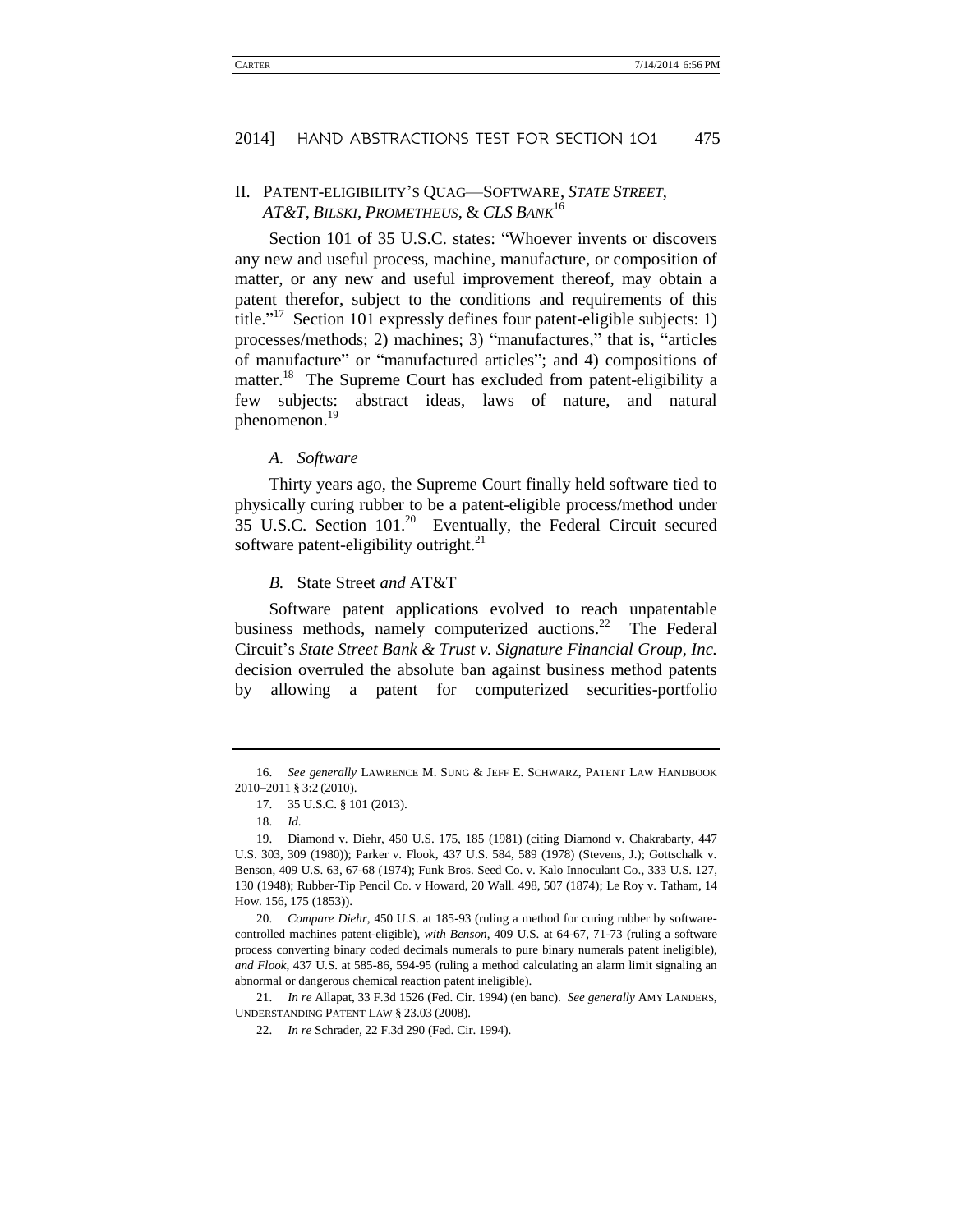management.<sup>23</sup> The 1952 Patent Act's main drafter, Judge Giles S. Rich, wrote the *State Street* opinion, so it had great weight. *State Street* rested patent-eligibility on whether an invention produced a useful, concrete, and tangible result.<sup>24</sup>  $AT&T$  v. Excel *Communications* applied *State Street* to hold that a mathematical algorithm may be part of a patent-eligible process, creating a phonebilling signal, without physically transforming or converting something.<sup>25</sup> *State Street* and *AT&T* sowed the seeds for the current patent-eligibility controversy.<sup>26</sup>

#### *C.* Bilski *& Abstract Ideas*

In the past few years, courts have revisited patentable subject matter, that is, patent-eligibility. The Supreme Court's seminal 2008 *Bilski v. Kappos* decision<sup>27</sup> affirmed, yet criticized, the Federal Circuit's en banc *In re Bilski*. <sup>28</sup> *Bilski* involved a business method for hedging commodities' trading risk.<sup>29</sup> Both the patent examiner and the Board of Patent Appeals and Interferences rejected the claims under 35 U.S.C. Section  $101^{30}$  But the examiner stressed that the claims did not involve "technological arts," while the Board rejected that reasoning.<sup>31</sup> On appeal at the Federal Circuit, Chief Judge Michel's majority opinion also rejected the technological arts test for the machine-or-transformation test. By adopting the machine-ortransformation test as the definitive patent-eligibility test, the Federal Circuit, in effect, revived the business method patent ban. $32$ 

In *Bilski v. Kappos*, a fractured Supreme Court affirmed the Federal Circuit's en banc judgment while overruling its reasoning.<sup>33</sup> Four justices joined most of Justice Kennedy's main opinion, but Justice Scalia refused to join parts II.B.2 and II.C.2. $34$  The part

25. AT&T Corp. v. Excel Commc'ns, Inc., 172 F.3d 1352, 1358 (Fed. Cir. 1999).

<sup>23.</sup> State Street Bank & Trust Co. v. Signature Fin. Grp., Inc., 149 F.3d 1368 (Fed. Cir. 1998) (Rich, J.).

<sup>24.</sup> *Id*. at 1373-75 (quoting *In re Allapat*, 33 F.3d at 1544).

<sup>26.</sup> *See, e*.*g*., SUNG & SCHWARZ, *supra* not[e 16,](#page-7-0) § 3.2.

<sup>27.</sup> Bilski v. Kappos, 130 S. Ct. 3218 (2010).

<sup>28.</sup> 545 F.3d 943 (Fed. Cir. 2008) (en banc).

<sup>29.</sup> *See generally* GALE R. PETERSON & DERRICK A. PIZARRO, 2009 FEDERAL CIRCUIT YEARBOOK: PATENT LAW DEVELOPMENTS IN THE FEDERAL CIRCUIT § 1:1, 1-6 (2009).

<sup>30.</sup> *In re* Bilski, 545 F.3d at 950 (Fed. Cir. 2008) (en banc).

<sup>31.</sup> *Id*.

<sup>32.</sup> *Id*. at 960.

<sup>33.</sup> Bilski v. Kappos, 130 S. Ct. 3218 (2010). *See generally* SUNG & SCHWARZ, *supra*  note [16,](#page-7-1) at 182-84.

<sup>34.</sup> *Bilski*, 130 S. Ct. at 3223.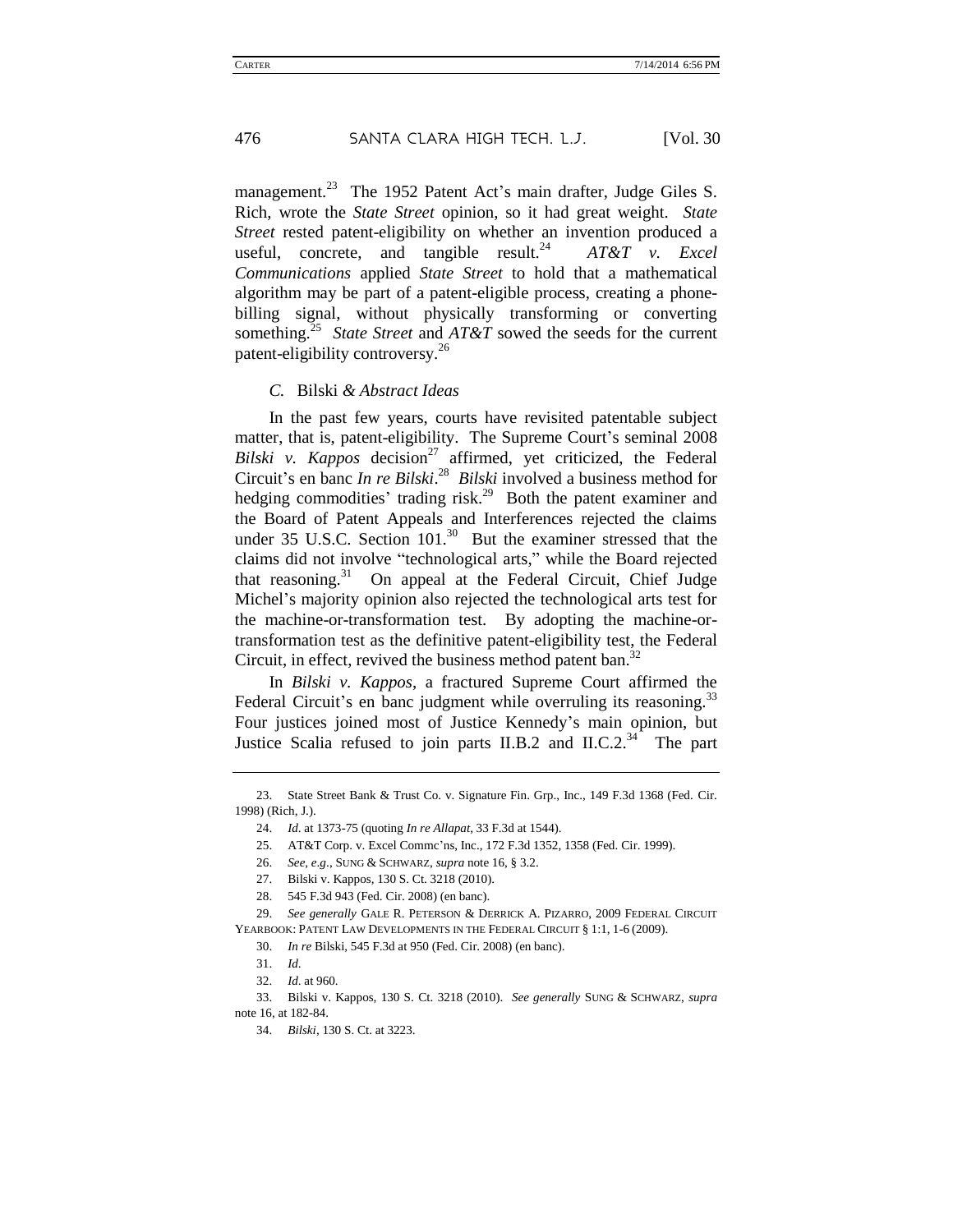supported by five justices critiqued the Federal Circuit for leaving the machine-or-transformation test as the only patent-eligibility standard.<sup>35</sup> This part also stressed that business methods might be patentable.<sup>36</sup>

As for the four-vote plurality opinions, section II.B.2 explained that the machine-or-transformation test might help decide patentability in modern times. $37$  For instance, computer programs are now patentable.<sup>38</sup> Further, section II.C.2 warned that rejecting business methods merely because they lacked patentability until recently would force courts to pose unnecessarily complex questions, hiding patent law's goal. $39$ 

Justice Stevens' four-vote concurrence agreed that the machineor-transformation test should not be the only test for patenteligibility.<sup>40</sup> But, unlike Justice Kennedy, Justice Stevens absolutely rejected business method patent-eligibility.<sup>41</sup> Yet, Justice Stevens seemed to endorse the technology and technological arts test rejected by the en banc Federal Circuit.<sup>42</sup>

Justice Breyer concurred to note the other opinions' common ground.<sup>43</sup> Only Justice Scalia joined most, but not all, of Justice Breyer's opinion.<sup>44</sup> Justice Breyer stressed that all Justices agreed the claims were unpatentable, abstract, ideas.<sup>45</sup> He also stressed that the Kennedy and Stevens opinions agreed: 1) Section 101 is broad but limited; 2) transformation and reduction to a different state or thing is a clue to patentability; 3) the machine-or-transformation test is a clue but not the sole test; and 4) not everything producing a useful, concrete, and tangible result is patent-eligible.<sup> $46$ </sup> He ended quite cryptically: "In sum, it is my view that, in reemphasizing that the 'machine-or-transformation' test is not necessarily the sole test of patentability, the Court intends neither to de-emphasize the test's usefulness nor to suggest that many patentable processes lie beyond

40. *Bilski*, 130 S. Ct. at 3231-32 (Stevens, J., concurring).

44. *Id*.

46. *Bilski*, 130 S. Ct. at 3258-59.

<sup>35.</sup> *Id*. at 3226-27.

<sup>36.</sup> *Id*. at 3228-29.

<sup>37.</sup> *Id*. at 3227-28 (Kennedy, J., plurality).

<sup>38.</sup> *Id*. at 3228-29.

<sup>39.</sup> *Id*. at 3229.

<sup>41.</sup> *Id*. at 3253-57.

<sup>42.</sup> *Id*. at 3244.

<sup>43.</sup> *Id*. at 3257 (Breyer, J., concurring).

<sup>45.</sup> *Id*.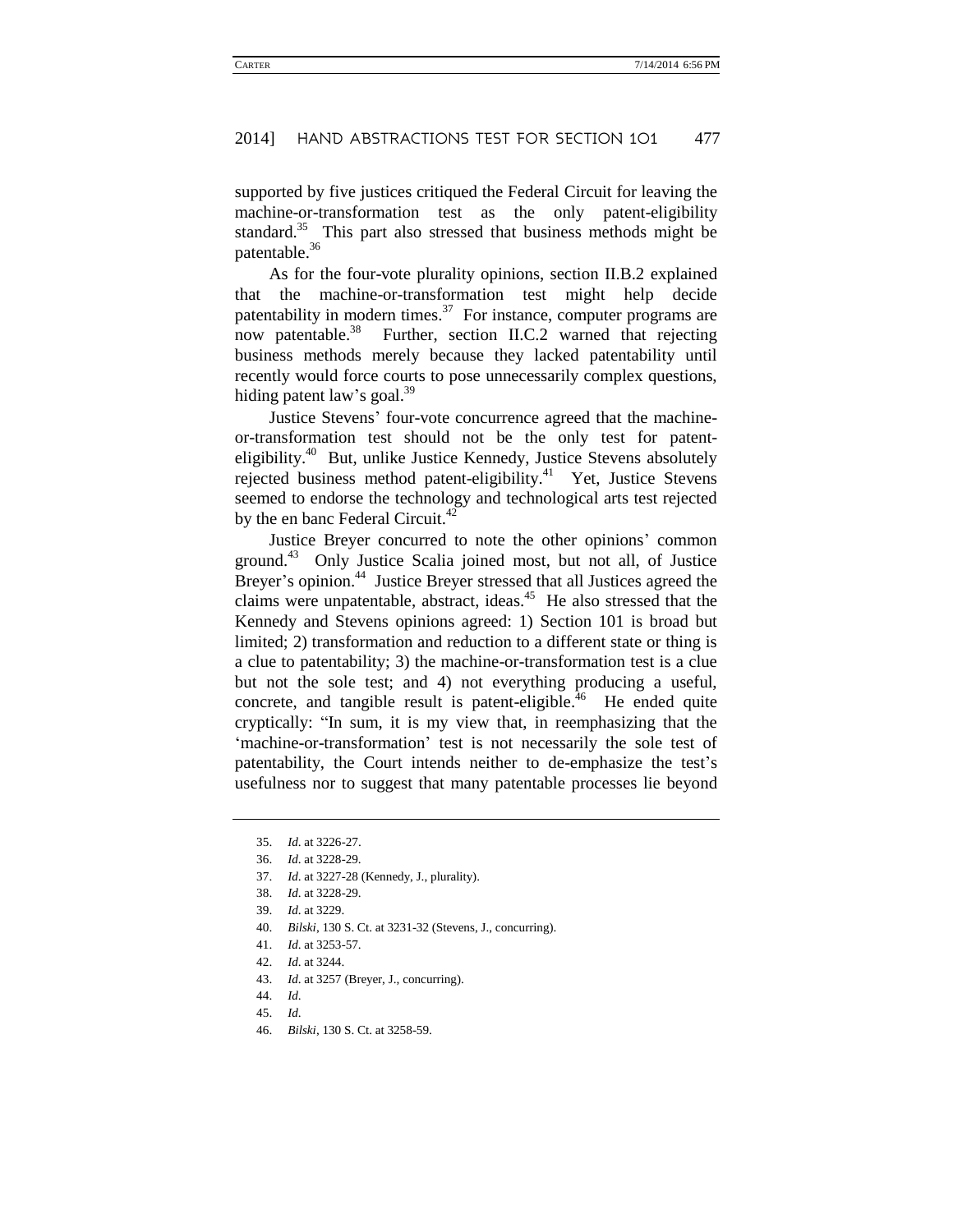its reach."<sup>47</sup>

In sum, the Supreme Court's *Bilski v. Kappos* refused to let the Federal Circuit only apply the machine-or-transformation test. It stated many things the Federal Circuit should not do but failed to positively guide the Federal Circuit on patent-eligibility.

#### *D.* Prometheus *& Natural Laws*

In 2012, the Supreme Court's unanimous *Mayo Collaborative Services v. Prometheus Laboratories, Inc.* decision again opined on patent-eligibility. The patent claimed a method for treating autoimmune diseases relying on the individualized metabolism of each person receiving a compound.<sup>49</sup> The Federal Circuit had applied the machine-or-transformation test to uphold eligibility.<sup>50</sup> The Supreme Court deemed a person's reaction to a drug a natural law.<sup>51</sup> In rejecting eligibility, Justice Breyer stressed:

If a law of nature is not patentable, then neither is a process reciting a law of nature, unless that process has additional features that provide practical assurance that the process is more than a drafting effort designed to monopolize the law of nature itself. A patent, for example, could not simply recite a law of nature and then add the instruction "apply the law."<sup>52</sup>

Continuing, Breyer stressed the administering and determining steps and a (wherein) clause only: 1) referred the natural law to a relevant audience, doctors; 2) told doctors to perform routine tasks, and 3) told doctors natural-law details.<sup>53</sup> None of these claim elements and features made the claims patent-eligible.

Regardless, whether Breyer's opinion helped anyone, except the Supreme Court, to understand patent-eligibility, especially in *Bilski*'s wake, remains unknown.

<sup>47.</sup> *Id*. at 3259.

<sup>48.</sup> Mayo Collaborative Servs. v. Prometheus Labs., Inc., 132 S. Ct. 1289 (2012).

<sup>49.</sup> *Id*. at 1294-95.

<sup>50.</sup> *Id*. at 1296 (citing Prometheus Labs., Inc. v. Mayo Collaborative Servs., 581 F.3d 1336, 1345, 1346-47 (Fed. Cir. 2009)).

<sup>51.</sup> *Id*. at 1296-97.

<sup>52.</sup> *Id*. at 1297.

<sup>53.</sup> *Id*. at 1297-98.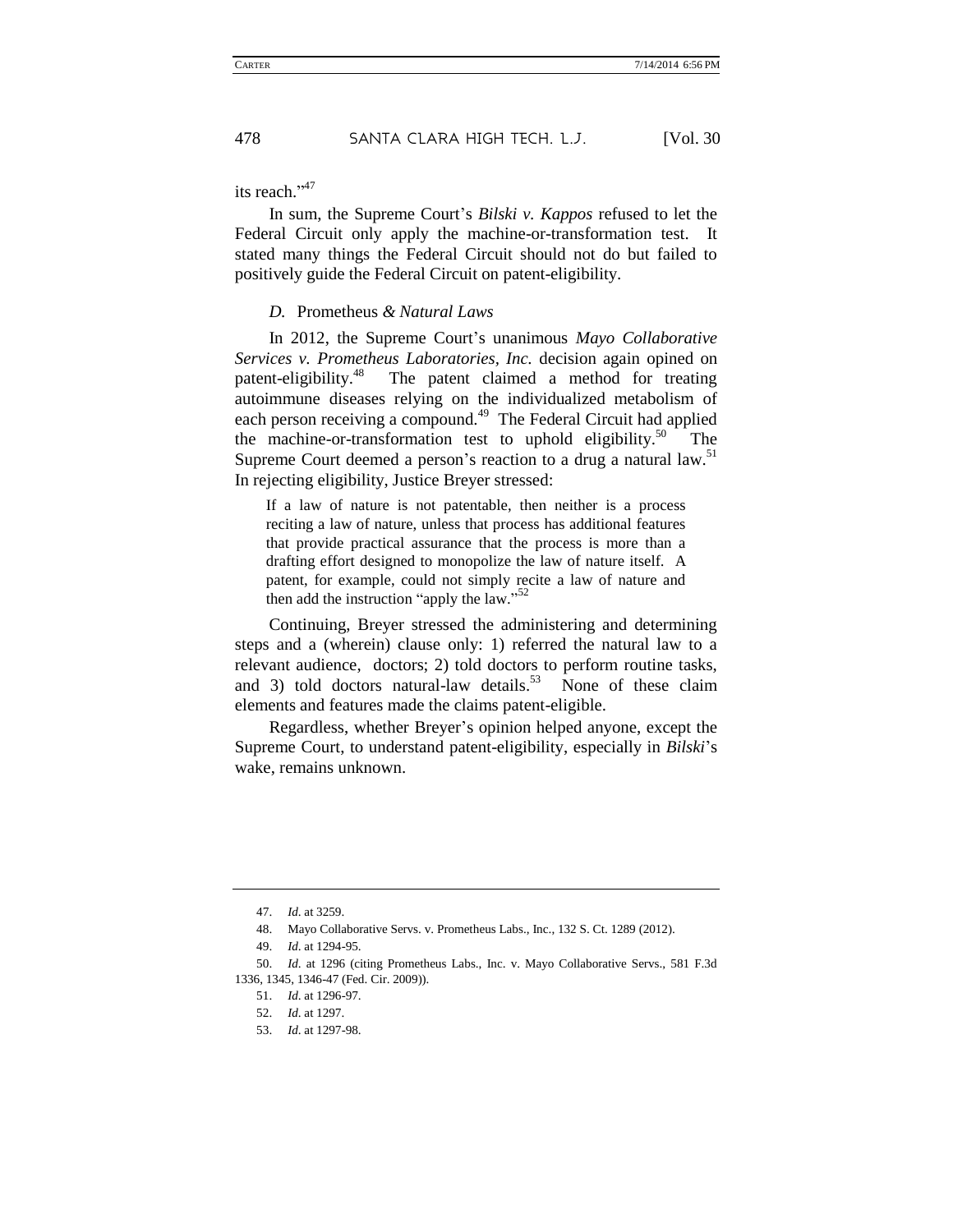#### *E.* CLS Bank International v. Alice Corp. *Stalemate*

In 2013, the Federal Circuit issued its en banc ruling in *CLS Bank International v. Alice Corporation*. <sup>54</sup> Only four judges joined Judge Lourie's "main" opinion. The decision included five other opinions penned by Judges Rader, Moore, Newman, and Linn. Chief Judge Rader wrote two opinions. Judge Lourie outlined a framework identifying and defining "whatever fundamental concept appears wrapped up in the claim" and then deciding whether a claim has an "inventive concept" adding more than the "insignificant, conventional, or routine."<sup>55</sup> But, beyond the normal hand-waving, Judge Lourie gave no guidance on *how* to recognize an abstract idea. Judge Rader's first opinion stressed that no opinion garnered a majority, implying no resulting precedent.<sup>56</sup>

This caselaw is a quite confused mess.<sup>57</sup> As Mark A. Lemley and his coauthors quite aptly noted before *CLS Bank*, "[p]ut simply, the problem is that no one understands what makes an idea 'abstract,' and hence ineligible for patent protection." 58

This paper *defines* "abstract idea" and "natural law" for patent law based on philosophy of science definitions. Inspired by copyright's abstractions test, it also posits a *downward* patenteligibility abstractions test for whether a patent claim is an abstract idea, natural law, or natural phenomenon.

"Abstract ideas" in patent law are science concepts. They fall into three groups: classificatory, comparative, and quantitative. "Natural laws" in patent law are science laws. Science laws consist of universal or statistical statements built on science concepts.

Patent has links to copyright, so the abstractions test used for testing copyrightability is a candidate for testing patent-eligibility. Patent claims have a built-in vertical abstraction ladder not requiring any further abstraction. In fact, further abstraction runs afoul of the abstraction test's well-known over-abstraction bias in copyright and known human compulsions to metaphorize and abstract every object and concept.<sup>59</sup>

A downward patent-eligibility abstractions test could test patent-

<sup>54.</sup> CLS Bank Int'l. v. Alice Corp., 717 F.3d 1269 (Fed. Cir.), *cert. granted*, 134 S. Ct. 734 (2013).

<sup>55.</sup> *Id*. at 1282-84.

<sup>56.</sup> *Id*. at 1292 n.1 (Rader, C.J., concurring in part, dissenting in part).

<sup>57.</sup> *See id*. at 1321-22 (Newman, J., concurring in part, dissenting in part).

<sup>58.</sup> Mark A. Lemley et al., *Life After Bilski*, 63 STAN. L. REV. 1315, 1316 (2011).

<sup>59.</sup> *See* discussion *infra* Part III.D-E.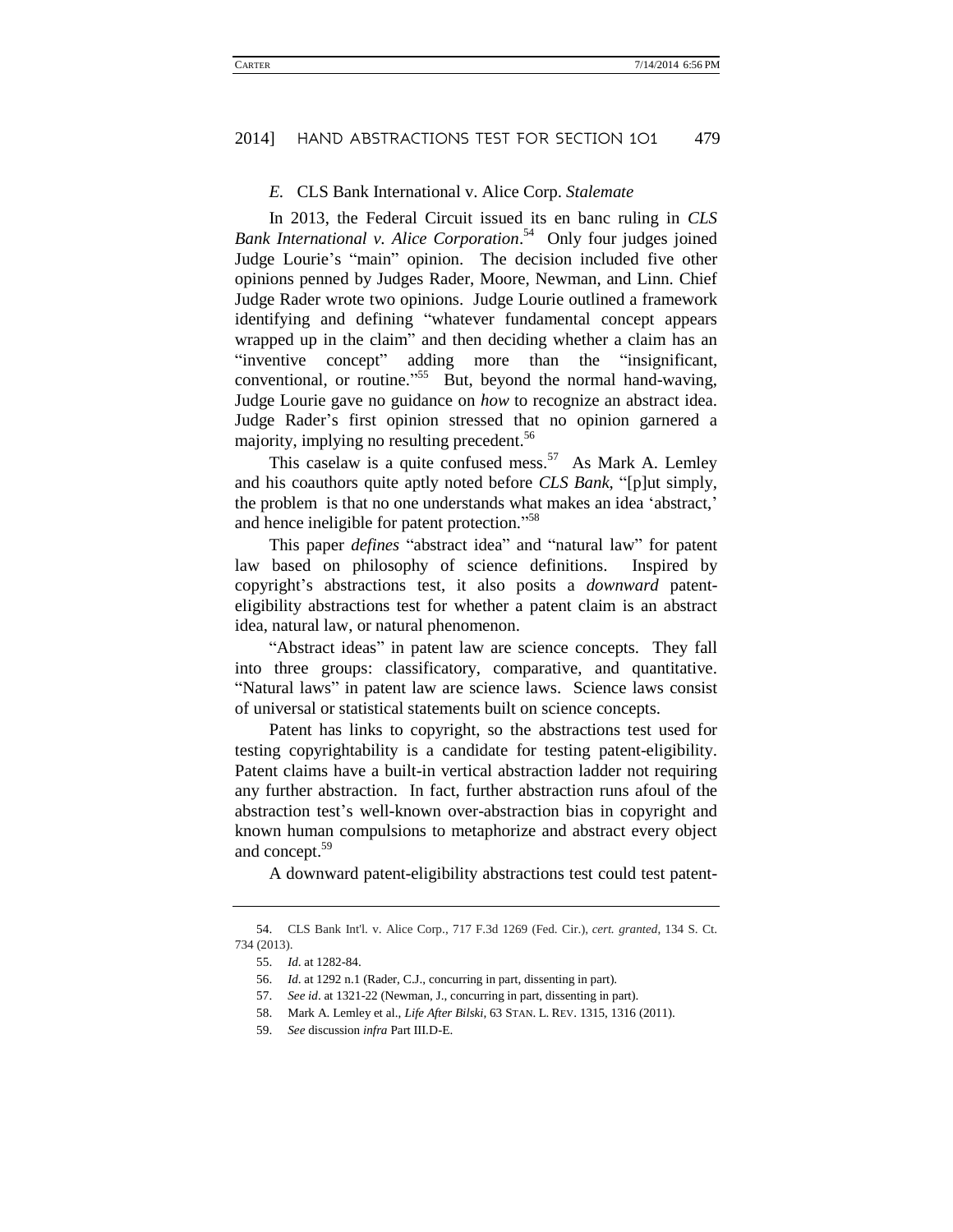eligibility while counteracting these biases and compulsions. All patent claims are for ideas and rely on science concepts and science laws. A downward abstraction from the alleged "abstract idea" (i.e., science concept) or "natural law" (i.e., science law) to reach the claim can test eligibility.

Eligibility can vary by invention class. The science concept–law distinction implies that most method claims will be tested against science laws, rather than science concepts.

Further, manufactured articles and matter compositions should have natural objects, natural phenomenon, or math relationships atop the abstractions ladder.

Finally, a downward patent-eligibility abstractions test accommodates changing expressions for science concepts and science laws. Human expressions for science laws continually change with periodic revolutionary shifts. In fact, this is the whole point of science. But a downward patent-eligibility abstractions test only judges how abstract ideas and natural laws relate to claims. Like a math relation, the test plugs in an alleged science concept or science law at the ladder's top and the claim under test at the ladder's bottom. The downward patent-eligibility abstractions test itself has a "sciencelaw" form composed of science concepts, for example, that it *compares* at each abstraction level. Thus, the test remains the same over time, but the results of the test change as human expressions for science concepts and science laws change.

Throughout this paper, I stress that *patent-eligibility is distinct from patentability under 35 U.S.C. Section 102 novelty and Section 103 obviousness. But, to compare claims against science concepts or science laws, claims normally must meet 35 U.S.C. Section 112(b) by particularly pointing out their subject matter.*

### III. PATENT-ELIGIBILITY'S INNATE PROBLEMS: WORDS FOR SCIENCE CONCEPTS & LAWS, CHANGING EXPRESSIONS, & LANGUAGE'S LIMITS

We must acknowledge some problems innate to deciding patenteligibility before choosing a particular way to test it. Though these problems may be well known separately in science, engineering, philosophy, linguistics, and even patent law, they are rarely stated in one place. Thus, to make the problems clear and inform our best effort at making a patent-eligibility test, I will expressly sum them up.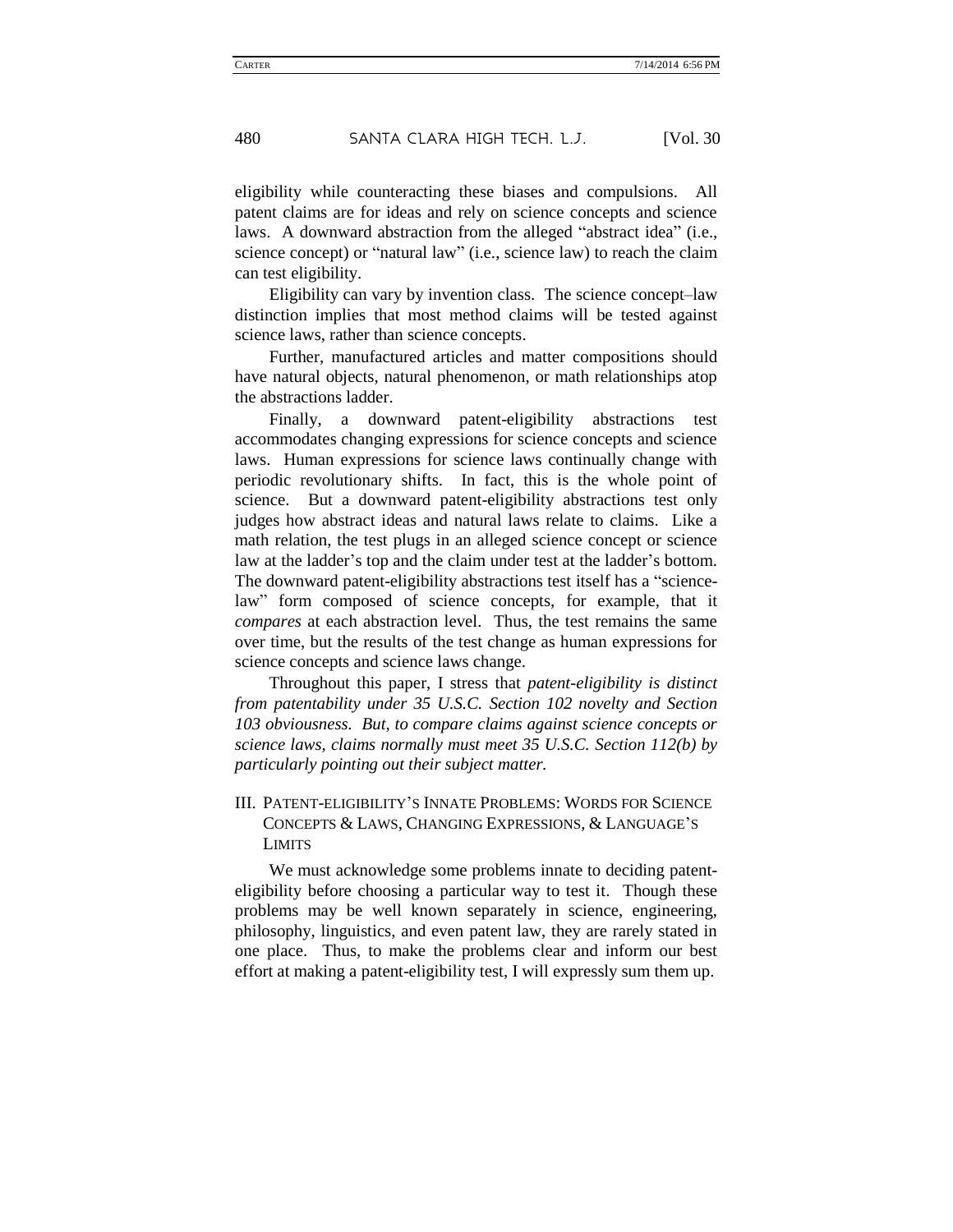Patent law issues patents for ideas.<sup>60</sup> But, the patented idea must not be an abstract idea.<sup>61</sup> Patent law deems "laws of nature, natural phenomena, and abstract ideas" as patent-ineligible subjects.<sup>62</sup>

Our legal system demands words. Thus, judging patenteligibility involves deciding whether word expressions for patent claims match word expression for patent-ineligible laws of nature, natural phenomenon, and abstract ideas.

But, as I will detail, deciding eligibility has many innate problems which will guide us in formulating a patent-eligibility test. First, human science-concept and science-law expressions continually change with periodic revolutionary shifts as science progresses. In fact, the whole point of science is to find these better expressions. Thus, what humans understand and call a "science law" will necessarily change.

Second, conceptual-semantics linguistics teaches that languages have innate general limits in expressing concepts due to human nature.

Third, though science laws expressed through math may be fairly precise, scientists, conceptual-semantics linguists, and philosophers know words break down in describing science concepts and, thus, science laws.

Fourth, humans very heavily rely on metaphors, a way of abstracting concepts, to convey even the most sophisticated science concepts. This tendency can lead to errors in comparing g science concepts and patent claims.

Fifth, though humans can see parts, humans, including lawyers and judges, compulsively abstract concepts and objects into simple schematics and structureless, holistic blobs. In essence, this is the well-known "my eyes glaze over" "(MEGO)" human tendency to gloss-over details.

These innate problems shed light on patent law's general claim language problems and its problems comparing claims with "abstract ideas" and "laws of nature," that is science concepts and science laws.

<sup>60.</sup> LANDES & POSNER, *supra* note [1,](#page-5-3) at 305-06.

<sup>61.</sup> *Diamond v*. *Diehr*, 450 U.S. 175, 185 (1981).

<sup>62.</sup> *Id*.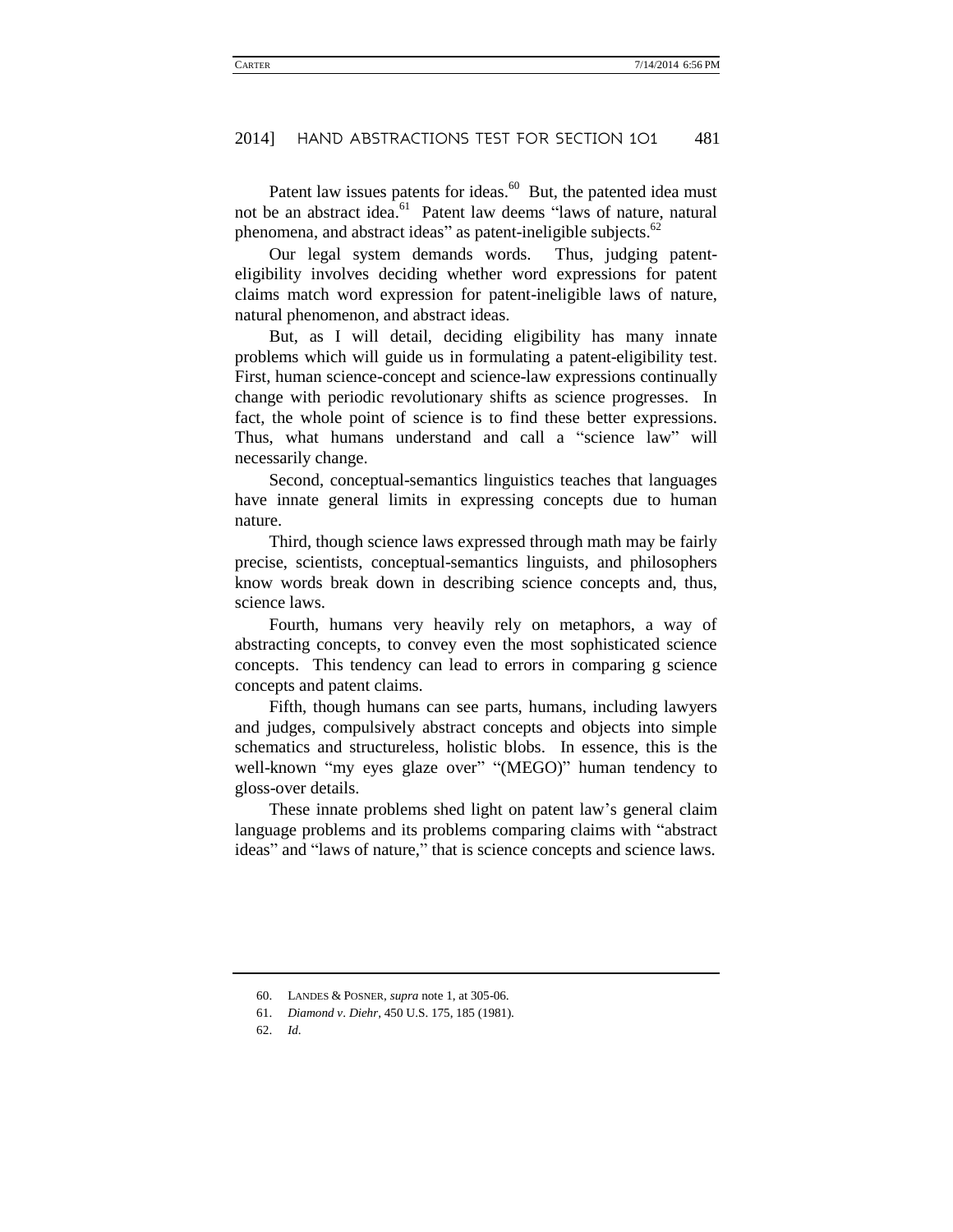### *A. Changing Science Expressions*

#### 1. Continual Change in Normal Science

Albert Einstein, an ex-patent examiner and holder of dozens of patents, and Leopold Infeld tersely summed up the whole science enterprise.<sup>63</sup> "Science" is a human mental construct.<sup>64</sup> What humans deem reality changes as science progresses.<sup>65</sup> Though humans made science concepts before inventing physics, physics started with the new quantitative concepts of mass and force and the qualitative concept of an inertial system.<sup>66</sup> As physics progressed, it destroyed old concepts and created new ones to handle new phenomena such as magnetic fields.<sup>67</sup> Also, humans replaced some universal laws over individual objects with statistical quantum probability laws over many objects. 68

<span id="page-14-0"></span>Many scholars have agreed with Einstein and Infeld that human expressions of science concepts and laws continually change. For instance, Rudolf Carnap stressed the changing "partial interpretations" of physics quantitative concepts.<sup>69</sup> These partial interpretations amount to a current representation of a physics laws.<sup>70</sup> The partial interpretations change as physical concepts evolve.<sup> $1$ </sup>

John Archibald Wheeler expressed the same idea with more detail and with examples from chemistry and physics.<sup>72</sup> "Every law can be transcended."<sup>73</sup> For instance, Daniel Bernoulli's 1722 proposition that heat, thermal dynamics, and temperature resulted from chaotic molecular motion seemed preposterous, but scientists now know the proposition is true.<sup>74</sup> Also, chemistry once deemed valence laws fundamental, but they break down at high temperatures

<sup>63.</sup> ALBERT EINSTEIN & LEOPOLD INFELD, THE EVOLUTION OF PHYSICS: FROM BASIC CONCEPTS TO RELATIVITY AND QUANTA 294-97 (1938).

<sup>64.</sup> *Id*.

<sup>65.</sup> *Id*.

<sup>66.</sup> *Id*.

<sup>67.</sup> *Id*.

<sup>68.</sup> *Id*.

<sup>69.</sup> RUDOLF CARNAP, AN INTRODUCTION TO THE PHILOSOPHY OF SCIENCE 102-03 (Martin Gardner ed., Basic Books 1974) (1966).

<sup>70.</sup> *Id*.

<sup>71.</sup> *Id*.

<sup>72.</sup> JOHN ARCHIBALD WHEELER, A QUESTION OF PHYSICS: CONVERSATIONS IN PHYSICS AND BIOLOGY 58-60 (Paul Buckley & F. David Peat eds., 1979).

<sup>73.</sup> *Id*. at 59.

<sup>74.</sup> *Id*. at 58.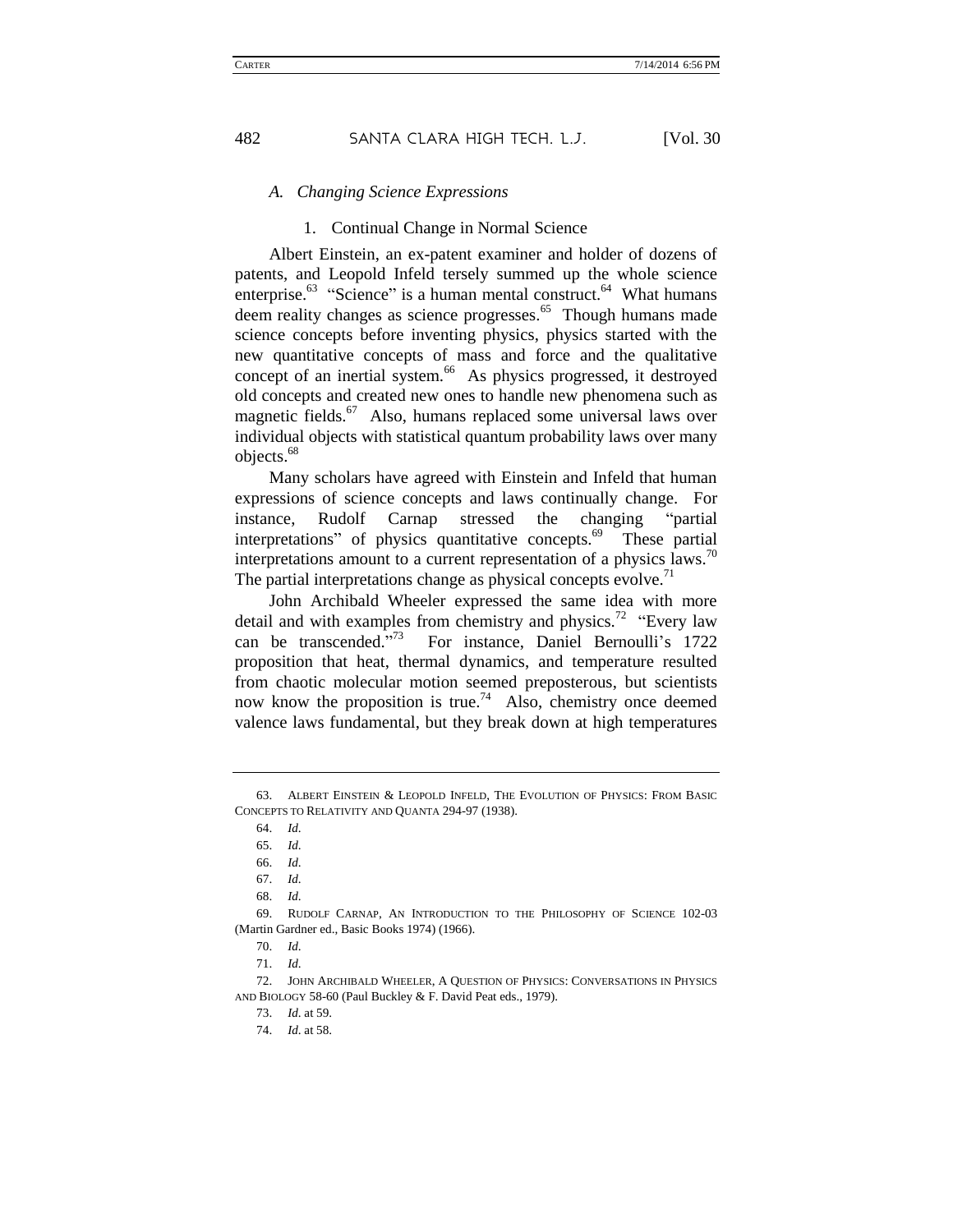and pressures.<sup>75</sup> After further investigation, all physics laws "seem like approximations."<sup>76</sup>

Since Wheeler's statements, physics has enshrined the theory that laws may vary with the energy scale as the "renormalization group." 77

<span id="page-15-0"></span>Like Wheeler, Richard Feynman stressed that physics laws change.<sup>78</sup> For instance, Einstein's general relativity modified Newton's gravity.<sup>79</sup> It may not be part of nature, but *physics laws* change with time. $80$ 

#### 2. Revolutionary Paradigms Shifts

Noting more dramatic changes, Thomas Kuhn stressed "normal" science proceeds from seminal, "revolutionary," science achievements. $81$  Kuhn's revolutionary science examples over the ages include: Aristotle's *Physica*, Ptolemy's *Almagest*, Newton's *Principia* and *Optiks*, Franklin's *Electricity*, Lavoisier's *Chemistry*, and Lyell's *Geology*. <sup>82</sup> Before modern science textbooks, these works left details to be worked out that defined the legitimate problems and methods of a research field for succeeding generations of practitioners.<sup>83</sup> They were able to do so because they shared two essential characteristics.<sup>84</sup> "Their achievement was sufficiently unprecedented to attract an enduring group of adherents away from competing modes of scientific activity. Simultaneously, it was sufficiently open-ended to leave all sorts of problems for the redefined group of practitioners to resolve." 85

Kuhn offered Einstein's general relativity, a theory of gravity, as a revolutionary paradigm shift away from Newton's laws.

<sup>75.</sup> *Id*. at 59.

<sup>76.</sup> *Id*. at 59-60.

<sup>77.</sup> *See, e*.*g*., MICHAEL E. PESKIN & DANIEL V. SCHROEDER, AN INTRODUCTION TO QUANTUM FIELD THEORY 393-438 (1995).

<sup>78.</sup> RICHARD FEYNMAN, THE CHARACTER OF PHYSICAL LAW 33 (M.I.T. Press 1967) (1965).

<sup>79.</sup> *Id*.

<sup>80.</sup> *Id*.

<sup>81.</sup> THOMAS S. KUHN, THE STRUCTURE OF SCIENTIFIC REVOLUTIONS 10 (2d ed. 1970) (emphasis added).

<sup>82.</sup> *Id*.

<sup>83.</sup> *Id*.

<sup>84.</sup> *Id*.

<sup>85.</sup> *Id*. (emphasis added).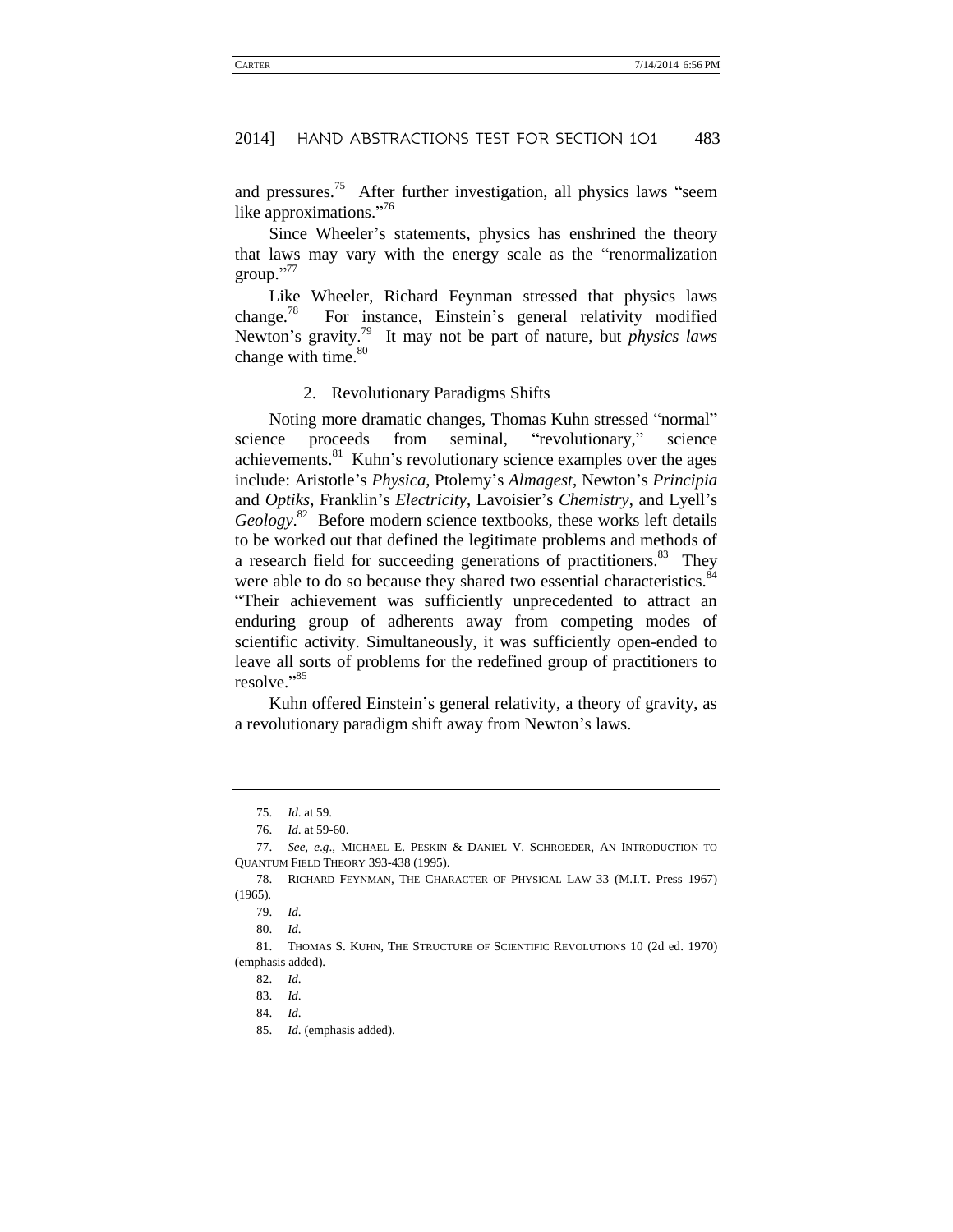It has not, that is, shown Newton's laws to be a limiting case of Einstein's. For in the passage to the limit it is not only the forms of laws that have changed. Simultaneously we have had to alter the fundamental structural elements of which the universe to which they apply is composed.

This need to change the meaning of established and familiar concepts is central to the revolutionary impact of Einstein's theory . . . . Just because it did not involve the introduction of additional objects or concepts, the transition from Newtonian to Einsteinian mechanics illustrates with particular clarity the scientific revolution as a displacement of the conceptual network through which scientist view the world. $86$ 

Thus, human expressions of physics laws change through revolutionary paradigm shifts. But, viewing Kuhn's work in context of the other philosophers and scientists, expressions for physics laws also change through normal science.

#### 3. *In re Bilski*'s Approaches Fail to Evolve

Chief Judge Michel's majority opinion rejected the technological arts test. $87$  Judge Michel faulted the tests based on "'technological arts' and 'technology'" for being "both ambiguous and ever changing."<sup>88</sup> But as we have seen, science concepts and laws continually change implying the standard for patent-eligibility *must* change to match the new concepts and laws. Thus, the changing meaning of "technological arts" and "technology" fails to automatically knock them out for a patent-eligibility standard.

Judge Dyk's concurrence stressed that the dissenters, Judges Newman, Mayer, and Rader, ignored consistent English practice due to changing technology.<sup>89</sup> But, as with Judge Michel's opinion, this approach ignores changing human science concepts and laws.

#### <span id="page-16-0"></span>*B. Languages' Innate Limits in Expressing Concepts*

The linguistics subfield conceptual semantics studies word meaning. According to Steven Pinker, conceptual semantics involves the relation of words to thoughts, human concerns, and reality.  $90$ 

<sup>86.</sup> *Id*. at 102.

<sup>87.</sup> *In re* Bilski, 545 F.3d 943, 960 (Fed. Cir. 2010) (en banc).

<sup>88.</sup> *Id*.

<sup>89.</sup> *Id*. at 973 (Dyk, J., concurring) (quoting Malla Pollack, *The Multiple Unconstitutionality of Business Method Patents*, 28 RUTGERS COMPUTER & TECH. L.J. 61, 96 (2002)).

<sup>90.</sup> STEVEN PINKER, THE STUFF OF THOUGHT: LANGUAGE AS A WINDOW TO HUMAN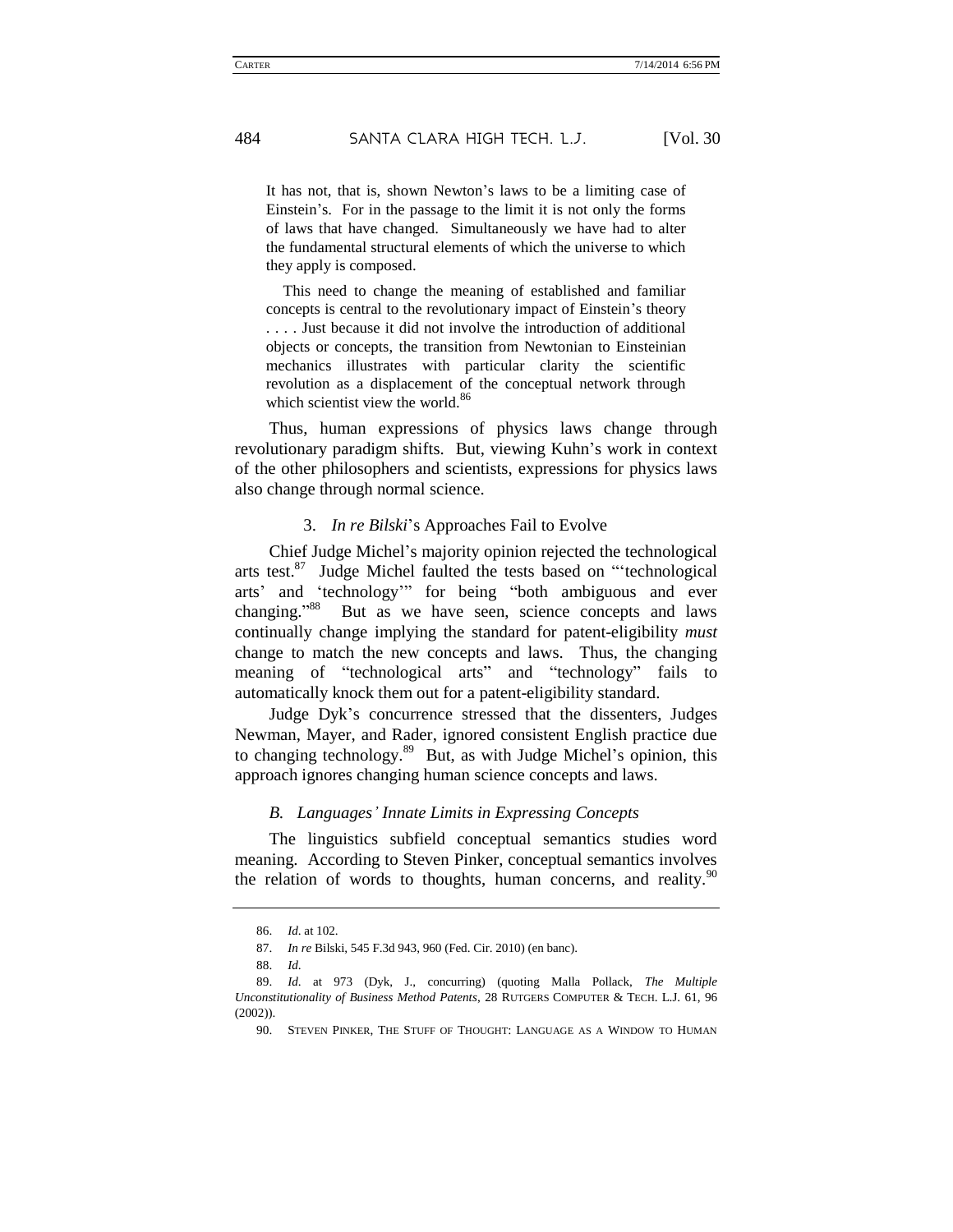Languages have limits in expressing concepts, including science concepts.<sup>91</sup>

Pinker has summed up many innate characteristics and problems in expressing concepts in human language.<sup>92</sup> Almost all human languages share some basic concepts. $93$  Words digitize analog reality.<sup>94</sup> That is, words try to capture or represent human concepts about the reality around us; they are not the reality itself.<sup>95</sup> To express abstract ideas, humans almost always rely on metaphors.<sup>96</sup> Words tend to reduce each entity, idea, and object to a single, holistic, blob without parts, though humans can articulate subparts.<sup>97</sup>

This implies that humans tend to automatically think of a "patent claim" as an abstract blob, but humans can train themselves to think of the claim's elements. Echoing Heisenberg and other science philosophers,<sup>98</sup> everyday concepts break down for modern science and modern non-local property, for instance, patents and copyrights.<sup>99</sup> Echoing Heisenberg's thoughts, Pinker notes humans give old expressions new meanings and make new ones to describe science concepts and laws.<sup>100</sup> Ironically, Pinker notes many semantic problems climax in engineering and law, the two most important fields for patent law.<sup>101</sup>

### *C. Break Down of Words in Describing Science Concepts & Science Laws*

<span id="page-17-0"></span>Word ambiguities are a well-known in patent law. "Patent claim drafting is an art, not a precise science. There is no correct or best claim."<sup> $102$ </sup> In fact, word ambiguities are the main problem in drafting and interpreting patent claims. Yet, law demands words for statutes, regulations, contracts, and patent claims as legal systems must apply

- 96. PINKER, *supra* note 90, at 6, 235-78.
- 97. *Id*. at 429.
- 98. *Infra Part III.C.*
- 99. *See id*. at 433-34.
- 100. *Id*. at 257.
- 101. *Id*. at 225, 228.
- 102. *See, e*.*g*., ROBERT C. FABER, FABER ON MECHANICS OF CLAIM DRAFTING § 10.1 (6th
- ed. 2012).

THOUGHT (2007).

<sup>91.</sup> *Id*.

<sup>92.</sup> *Id*. at 428-38.

<sup>93.</sup> *Id*. at 81-82.

<sup>94.</sup> *Id*. at 3-4, 428.

<sup>95.</sup> *Id*. at 4-6, 153-234.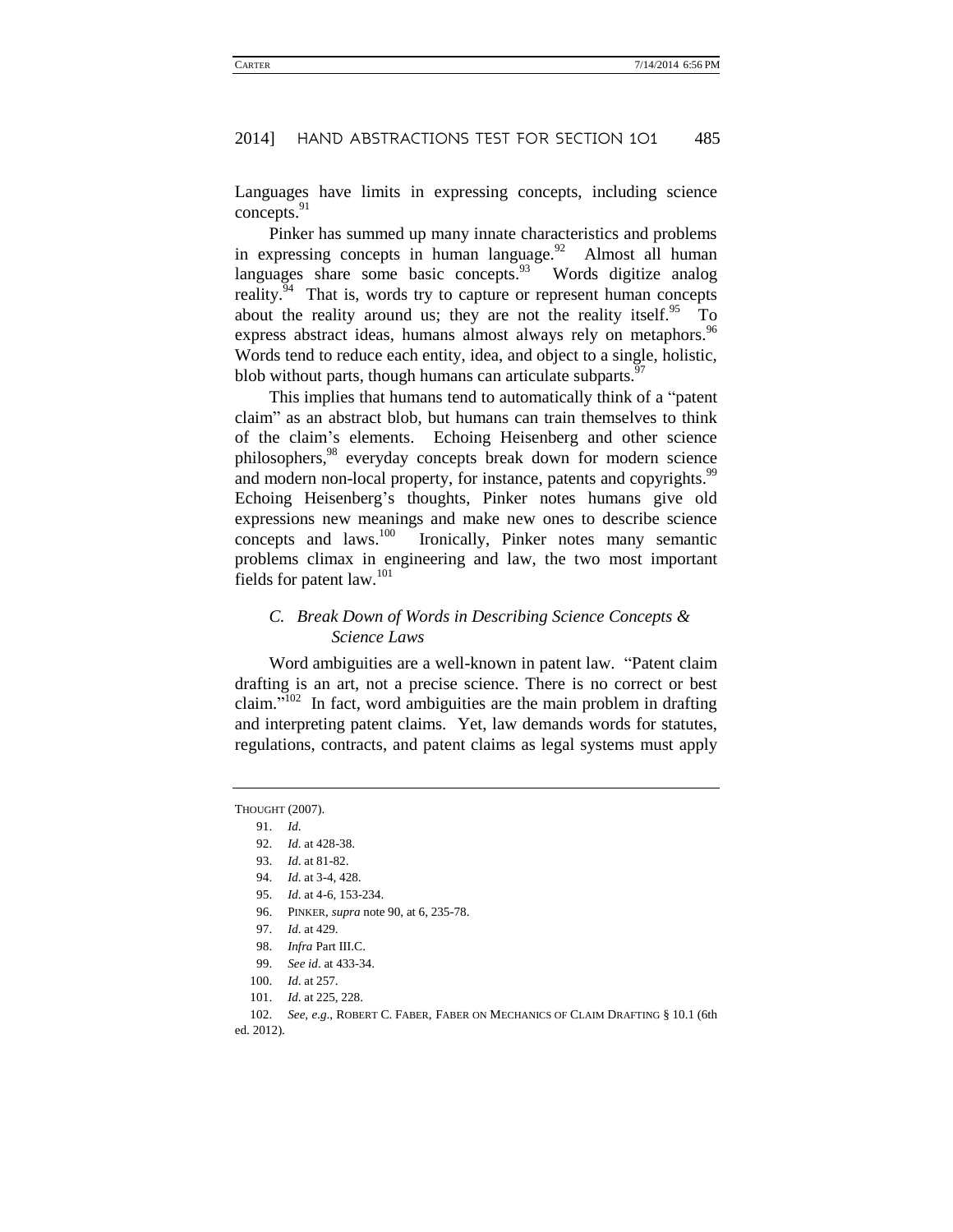to a quite broad range of situations. Acknowledging the innate problem with words for describing science and engineering, the U.S. Patent and Trademark Office stresses "[a] fundamental principle . . . is that *applicants are their own lexicographers*. They can define in the claims . . . in whatever terms they choose so long as any special meaning assigned to a term is clearly set forth in the specification."<sup>103</sup>

Philosophers and scientists have noted innate problems expressing science concepts and laws in words. As our legal system demands words to judge whether a patent claim is only an abstract idea or law of nature, their insights will help judge whether a patent claim is ineligible.

#### <span id="page-18-0"></span>1. Science Concepts

Words innately poorly express science concepts. Heisenberg and Feynman noted that physicists use a math language but must rely on words to describe their results.<sup>104</sup> Language concepts have been a research topic at least since Socrates.<sup>105</sup> Aristotle analyzed language forms and the structure of conclusions.<sup>106</sup> Mathematics has become a precise language *abstracting* science concepts from reality and avoiding ambiguities innate to verbal languages.<sup>107</sup> But, to describe science to others, scientists associate their mathematical or logical relationships with words.<sup>108</sup> Also, physicists judge a physicist's understanding by his or her skill in expressing science concepts and laws in words.<sup>109</sup>

These words embody concepts. Scientists may associate new science concepts with old words or create new words to convey the concepts.<sup>110</sup> As Heisenberg explained:

Still, in the process of expansion of scientific knowledge the language also expands; *new terms are introduced and the old ones are applied in a wider field or differently from ordinary language.* Terms such as "energy," "electricity," "entropy" are obvious examples. In this way we develop a scientific language which may

<sup>103.</sup> U.S. DEPT. OF COMMERCE, PATENT AND TRADEMARK OFF., MANUAL OF PATENT EXAMINING PROCEDURE § 2173.01 (rev. 9, 2012) [hereinafter MPEP] (emphasis added).

<sup>104.</sup> WERNER HEISENBERG, PHYSICS AND PHILOSOPHY 168 (1958); *see* FEYNMAN, *supra*  note 78, at 40-41.

<sup>105.</sup> HEISENBERG, *supra* not[e 104,](#page-18-0) at 169.

<sup>106.</sup> *Id*.

<sup>107.</sup> *Id*. at 172.

<sup>108.</sup> *Id*. at 168; *see* FEYNMAN, *supra* not[e 78,](#page-15-0) at 40-41.

<sup>109.</sup> HEISENBERG, *supra* not[e 104.](#page-18-0)

<sup>110.</sup> *Id*. at 173.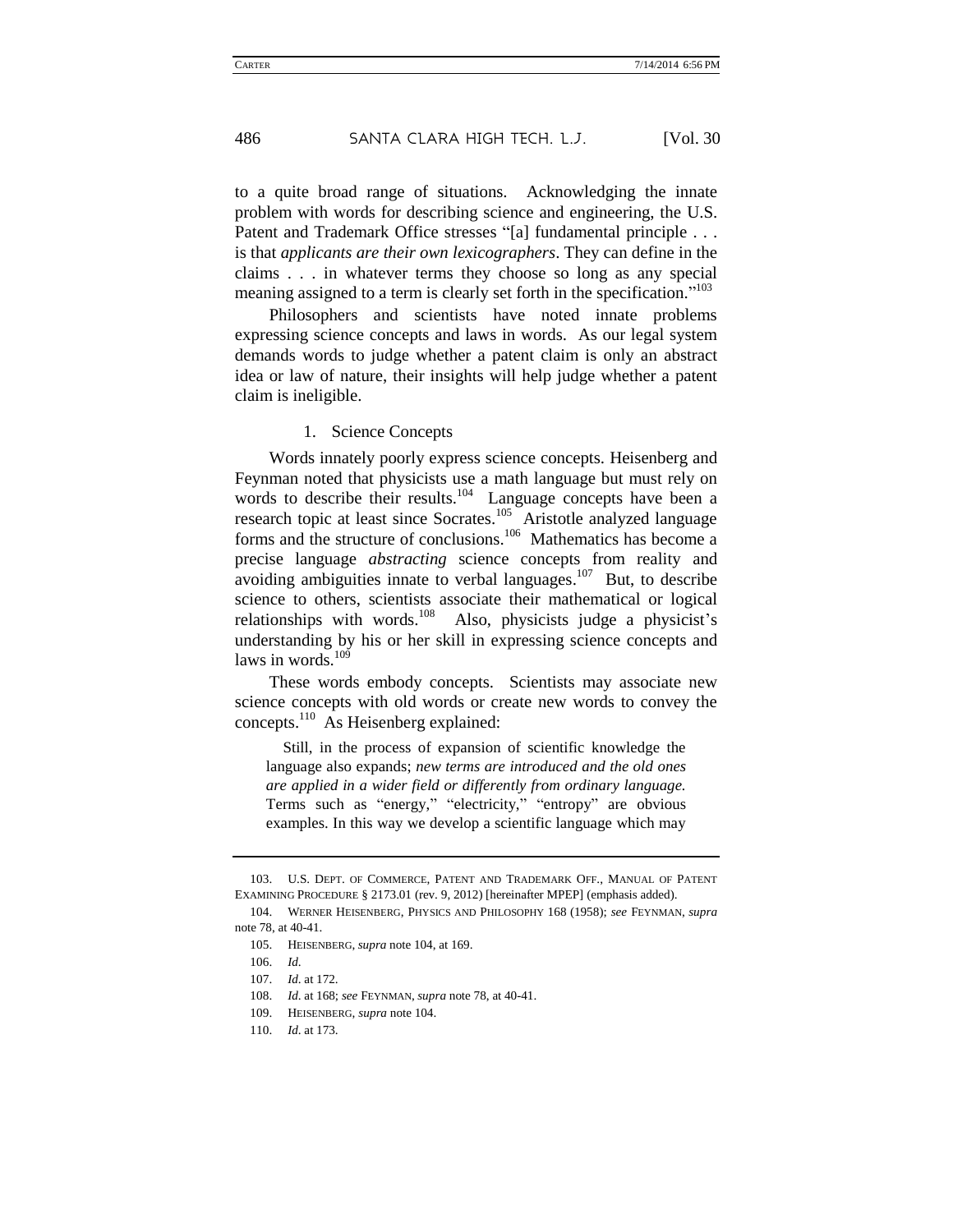be called a natural extension of ordinary language adapted to be added fields of scientific knowledge.<sup>111</sup>

But, these terms of art may easily create ambiguities in interpreting the old words with the new concepts. Also, translating the math or logic into a word language, like English, innately introduces ambiguities through concepts "lost in translation."<sup>112</sup>

Heisenberg credits words' poor fit for science with their origination in ancient times to communicate and think.<sup>113</sup> Language grew by chance and illogically.<sup>114</sup> "It is of course a well known fact that the words are not so clearly defined as they seem."<sup>115</sup> (This "fact" further shows Carnap's point that scientists talk about universal laws as "facts.") For instance, "piece of iron" and "piece of wood" make sense, but "piece of water" does not.<sup>116</sup> And, "red" and "green" may mean very different things to different people, for instance, when one is colorblind.<sup>117</sup>

In sum, scientists grope for ways to translate their results into words. They associate existing words with science concepts and create a semantic or definitional ambiguity for the word. They *adapt*  the language to try to fit the current science concepts for the current expression of laws. They also invent new words to carry their mathematical or logical science concepts. But, as with any translation, the process imperfectly captures, that is digitizes, the science concepts in words.

#### 2. Science Laws

Words have innate problems expressing science laws.<sup>118</sup> Like Carnap's scheme of partial interpretations, Heisenberg noted that physicists match symbols with observable quantities letting natural laws be described in verbal language.<sup>119</sup> Also, Carnap noted that symbolic logic gives precision to science statements, but English makes it easy to confuse singular fact statements with universal law

<sup>111.</sup> *Id*. (emphasis added).

<sup>112.</sup> FEYNMAN, *supra* not[e 78,](#page-15-0) at 40; HEISENBERG, *supra* not[e 104,](#page-18-0) at 179.

<sup>113.</sup> HEISENBERG, *supra* note 104, at 168-69.

<sup>114.</sup> *Id*. at 168.

<sup>115.</sup> *Id*.

<sup>116.</sup> *Id*.

<sup>117.</sup> *Id*. at 169.

<sup>118.</sup> CARNAP*, supra* note [69](#page-14-0) at 4–6; *see also* HEISENBERG, *supra* note [104,](#page-18-0) at 167-86 (discussing these problems in Chapter 10 "Language and Reality in Modern Physics").

<sup>119.</sup> *See* HEISENBERG, *supra* not[e 104,](#page-18-0) at 167-86.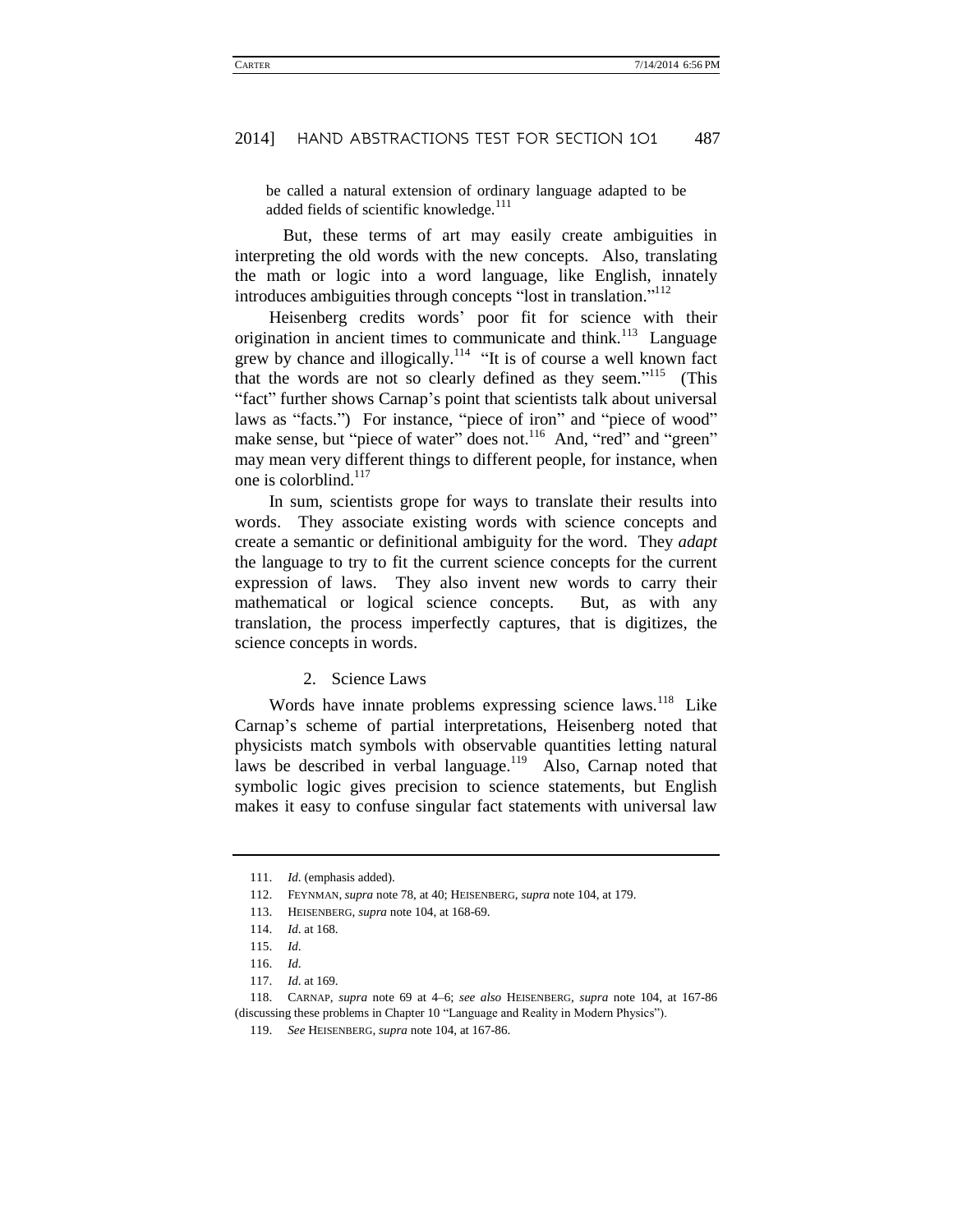statements. $120$  For instance:

If a zoologist writes in a textbook, "The elephant is an excellent swimmer", he does not mean that a certain elephant, which he observed a year ago in a zoo, is an excellent swimmer. When he says "the elephant", he is saying "the" in the Aristotelian sense; it refers to the entire class of elephants. $121$ 

Scientists too can fall into the trap of calling universal law statements "facts." For instance, simple physical "fact" statements are really universal laws: "electric currents create heat when flowing through conductors;" "electric currents create magnetic fields when flowing through conductors;" and "substances expand when heated."<sup>122</sup>

### *D. Human Reliance on Metaphors for Even the Most Complex Science Concepts*

#### 1. Metaphors in Language

Pinker notes that language overflows with metaphors:

*[L]anguage is saturated with implicit metaphors* like EVENTS ARE OBJECTS and TIME IS SPACE. Indeed, space turns out to be a conceptual vehicle not just for time but for many kinds of states and circumstances. Just as a meeting can be moved from 3:00 to 4:00, a traffic light can go from green to red, a person can go from flipping burgers to running a corporation, and the economy can go from bad to worse. *Metaphor is so widespread in language that it's hard to find expressions for abstract ideas that are not metaphorical.* <sup>123</sup>

2. Abstract Ideas as Metaphors

Humans almost always express abstract ideas as metaphors.<sup>124</sup> Science concepts and laws are merely a special case. Metaphors have import by capturing "relations among parts, even if the parts themselves are very different."  $^{125}$  In fact:

[M]any scientific theories were first stated as analogies, and often are still best explained that way: gravity is like light, heat is like a

<sup>120.</sup> CARNAP, *supra* not[e 69,](#page-14-0) at 3-7.

<sup>121.</sup> *Id*. at 5 (emphasis added).

<sup>122.</sup> *Id*. at 5-6.

<sup>123.</sup> PINKER, *supra* not[e 90,](#page-16-0) at 6 (emphasis added except for original capitalization).

<sup>124.</sup> *Id*. at 3, 6.

<sup>125.</sup> *Id*. at 254.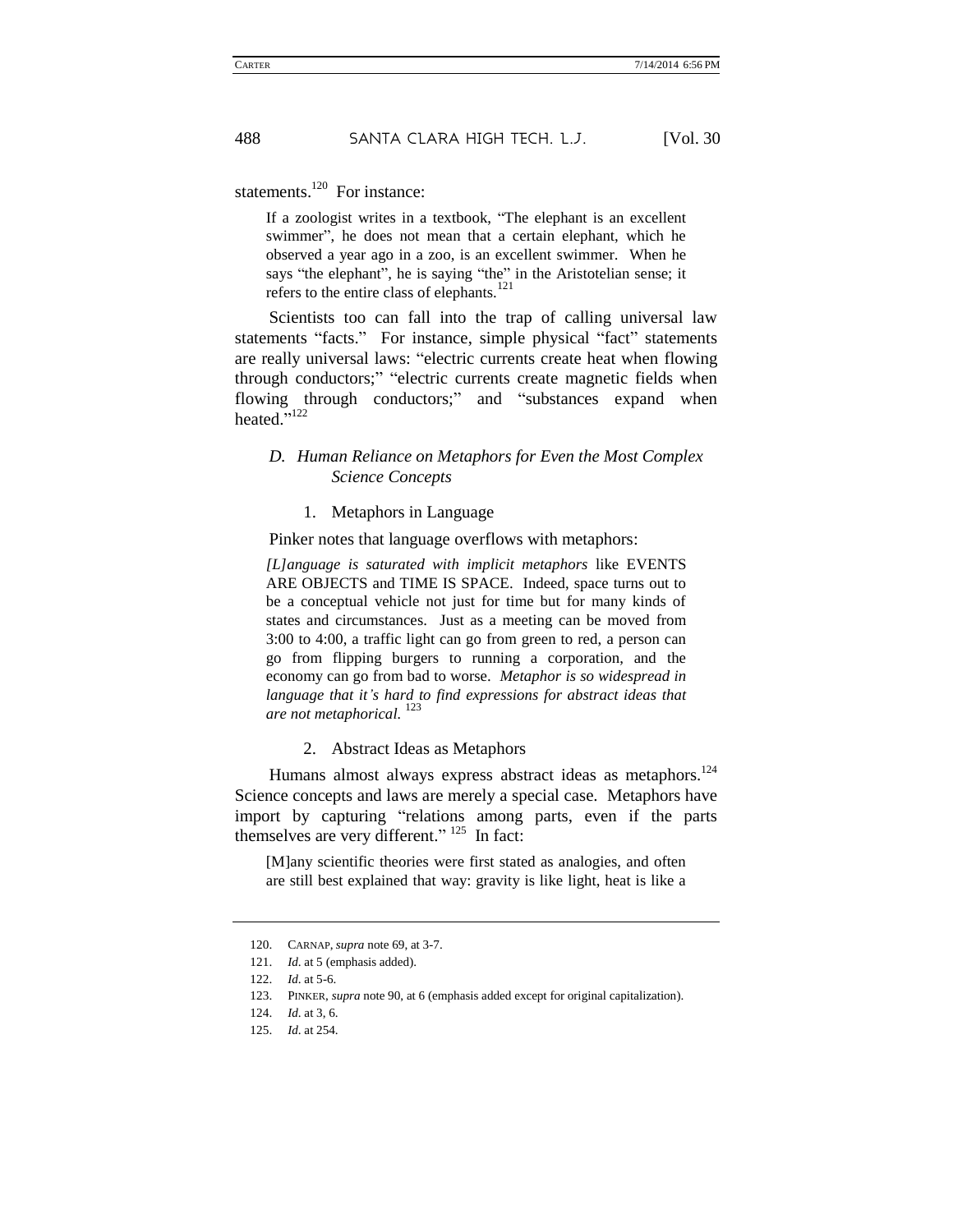fluid, evolution is selective breeding. For an analogy to be scientifically useful, though, the correspondences can't apply to a part of one thing that merely resembles a part of the other. They have to apply to the relationships, and to the relationships between the relationships between the relationships. $126$ .

As discussed, Heisenberg noted the ability to simply describe science in words is deemed to show understanding.<sup>127</sup> For instance Nicolas Carnot analogized heat transfer with water in a waterfall.<sup>128</sup> "If one were to draw box-and-arrow diagrams of the two systems indicating what depends on what and what causes what, the geometry of the two diagrams would be the same; only the labels would be different."<sup>129</sup>

To work, science analogies must be disciplined.<sup>130</sup> Dedre Gentner and her collaborator Michaels Jeziorksi point out that this mental discipline is essential to the sound use of analogy in science, but it didn't come easy. Loose metaphors are the hallmarks of pseudoscience, quacks, bad science writing, and bad science teaching.<sup>131</sup>

Making science metaphors is part of associating language with science. As Heisenberg noted, scientists match science concepts with words. Pinker (and Richard Boyd) likewise notes:

[M]etaphor is one of many devices available to the scientific community to accomplish the task of accommodation of language to the causal structure of the world. . . . the task of introducing terminology, and modifying usage of existing terminology, so that linguistic categories are available which describe the casually and explanatorily significant features of the world.<sup>132</sup>

Metaphor in science, Boyd suggests, is a version of the everyday process in which a metaphor is pressed in service to fill gaps in a language's vocabulary, like *rabbit ears* to refer to the antennas that used to sprout from the tops of television sets. . . . The metaphor evolves into a technical term for an abstract concept that subsumes both the target phenomenon and the source phenomenon. It's an

<sup>126.</sup> *Id*. (citing Dedre Gentner and collaborators).

<sup>127.</sup> HEISENBERG, *supra* note 104, at 168.

<sup>128.</sup> *Id*.

<sup>129.</sup> PINKER, *supra* not[e 90,](#page-16-0) at 254-55.

<sup>130.</sup> *Id*. at 255-56.

<sup>131.</sup> *Id*.

<sup>132.</sup> *Id*. at 257 (quoting Richard Boyd, *Metaphor and Theory Change: What is a "Metaphor" a Metaphor for?*, *in* METAPHOR AND THOUGHT (A. Ortony ed., 2d ed. 1993)) (emphasis added).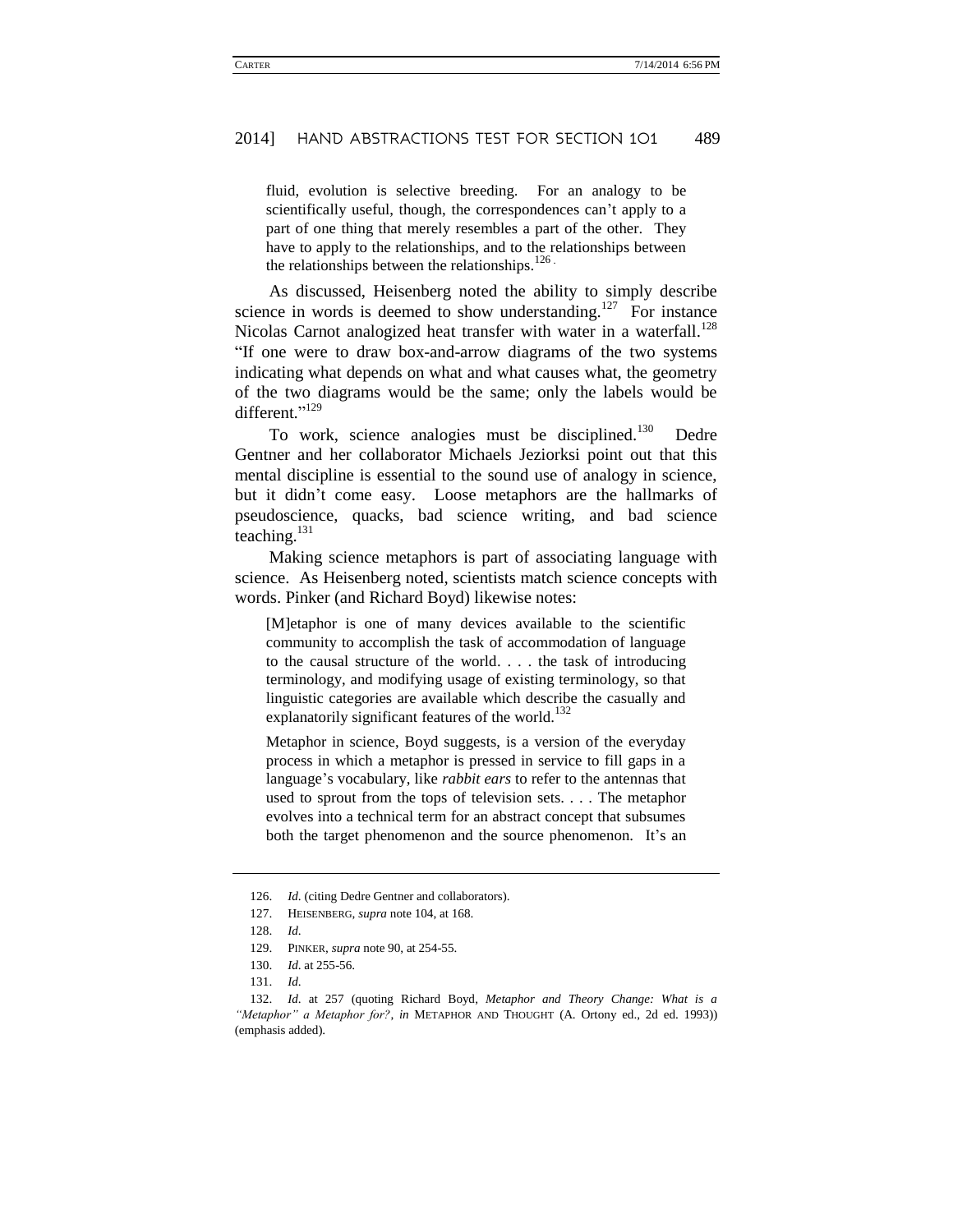instance of something that every philosopher of science knows about scientific language and that most laypeople misunderstand: scientists don't "carefully define their terms" before beginning an investigation. Instead they use words loosely to point to a phenomenon in the world, and the meaning of words gradually become more precise as the scientists come to understand the phenomenon more thoroughly*.* 133

This quote expressly relates science analogies to science philosophy. This giving old terms new meanings, making new terms, and analogies harkens to Heisenberg's thoughts on describing science concepts and laws with words.<sup>134</sup> The quote's suggestions of "cause," "goal," and "change" echo world-wide basic language concepts.<sup>135</sup>

#### *E. Compulsive Human Abstraction*

#### 1. Stock Human Thoughts

Human "characterizations of reality" in science laws and patent claims, expressed in language, are built from a stock "inventory of thoughts."<sup>136</sup> "The inventory begins with some basic units, like events, states, things, substances, places, and goals. It specifies the basic ways in which these units can do things: acting, going, changing, being, [and] having." <sup>137</sup> Thus, science concepts and the science laws including them are built from the stock thought inventory.

Process/method claims include Pinker's "actions." Almost by definition, patent processes/methods require gerunds like Pinker's "acting, going, changing."<sup>138</sup> Process/method claim steps involve "actions  $\dots$  with a goal in mind."<sup>139</sup> Thus, the steps can have "a destination of motion  $\dots$  or the state resulting from a change."<sup>140</sup>

"Humans have a primitive concept of number, which distinguishes only one, two, and many, though they can also estimate larger quantities approximately."<sup>141</sup> An old, but true, physics joke asserts that physicists only understand one, two, and an infinite

<sup>133.</sup> *Id*.

<sup>134.</sup> HEISENBERG, *supra* not[e 104,](#page-18-0) at 173.

<sup>135.</sup> *Id*. at 81-82.

<sup>136.</sup> PINKER, *supra* not[e 90,](#page-16-0) at 428.

<sup>137.</sup> *Id*.

<sup>138.</sup> FABER, *supra* note 102, § 4:2 (discussing method steps as gerunds).

<sup>139.</sup> PINKER, *supra* not[e 90,](#page-16-0) at 428.

<sup>140.</sup> *Id*.

<sup>141.</sup> *Id*. at 429.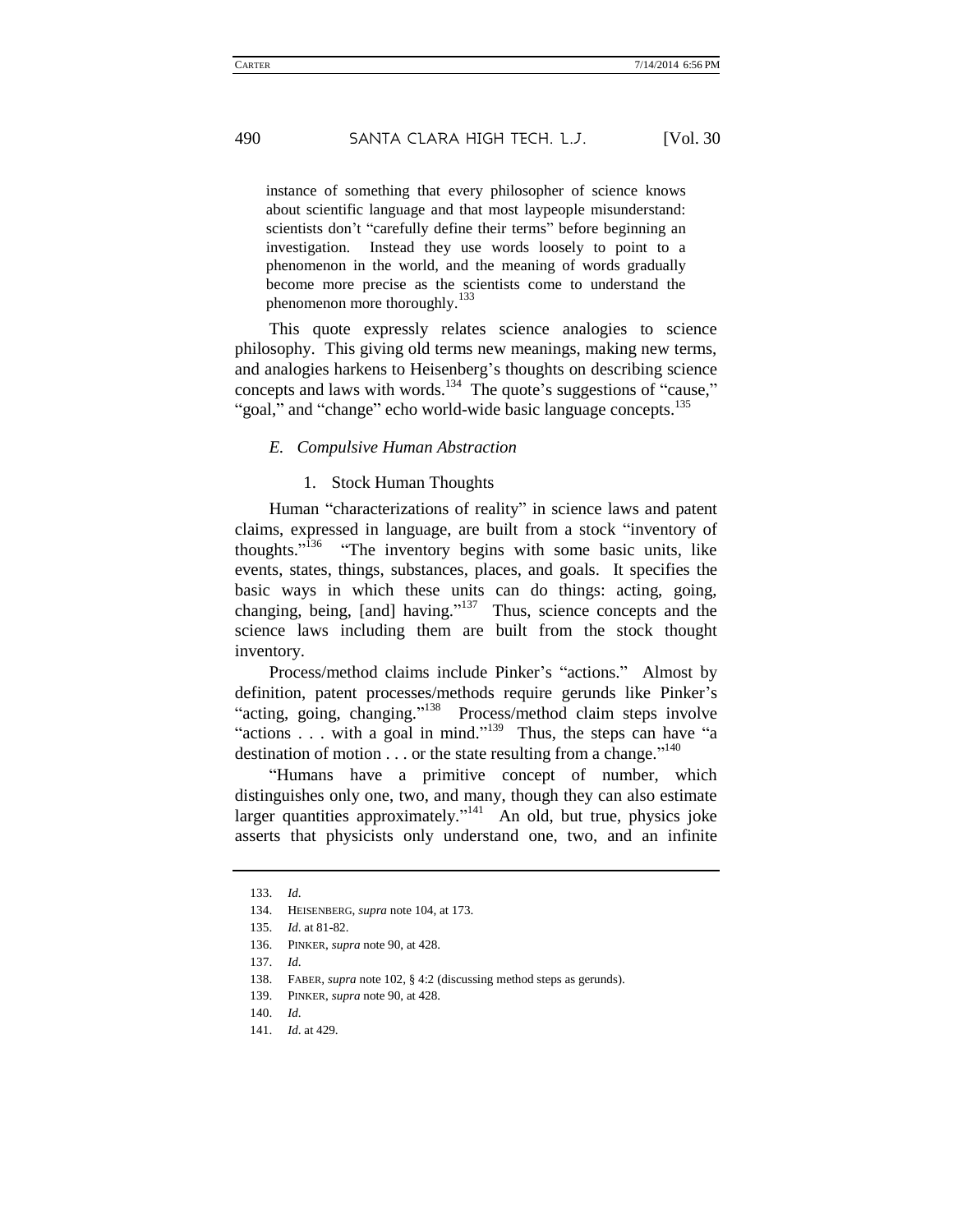number of things. Physicists thoroughly understand how one body moves and two bodies interact.<sup>142</sup> Statistical mechanics studies very large, practically infinite, numbers of bodies, such as molecules and atoms in a liquid or solid.<sup>143</sup> It closely relates to heat through molecular motions in solids, liquids, and gases.<sup>144</sup> But a "closedform," that is exact, solution for three bodies moving under each other's influence has humbled physicists and mathematicians for centuries.<sup>145</sup>

#### 2. Abstracting Objects into Schematic Models

Pinker also stresses that humans boil down objects into schematic models that can be easily spatially manipulated.<sup>146</sup> In fact, patent claim elements make up a claim diagram "stick figure," or schematic, showing how claim elements relate.<sup>147</sup> The stick figure is a standard tool for analyzing, and checking, patent-claim structure.<sup>148</sup>

### 3. Patent Claim Elements & Whole Claims as Single "Abstract" Ideas

Humans tend to see entities and ideas as blobs without parts.<sup>149</sup> "The entire object is thought to be located in a spot, or to move as a whole, or to have a trait that suffuses it, or to change from one state to another in its entirety (as a wagon loaded with hay, or a garden swarming with bees)."<sup>150</sup>

Like everyone else, lawyers, and judges, compulsively think holistically. In fact, virtually the whole legal system worships holistic, yes or no, answers: guilty versus not guilty; liable versus not liable; infringed versus not infringed; valid versus invalid; grant versus deny; affirm versus reverse. Disputes spanning years and thousands of pages resolve into holistic, yes or no, black or white, answers. As every law student knows, cases come to "stand for" a particular rule. That rule, the holding, is normally expressed as a simple sentence or two and nicely fits into an outline or hornbook on

<sup>142.</sup> *See, e*.*g*., HERBERT GOLDSTEIN, CLASSICAL MECHANICS (2d ed. 1980).

<sup>143.</sup> *See, e*.*g*., F. REIF, FUNDAMENTALS OF STATISTICAL MECHANICS AND THERMAL PHYSICS 47-86 (1965).

<sup>144.</sup> *Id*. at 87-127.

<sup>145.</sup> *E*.*g*., GOLDSTEIN, *supra* note 142, at 453, 528, 540.

<sup>146.</sup> PINKER, *supra* not[e 90,](#page-16-0) at 430.

<sup>147.</sup> FABER, *supra* note 102, § 3:22.

<sup>148.</sup> *Id*.

<sup>149.</sup> PINKER, *supra* not[e 90,](#page-16-0) at 429

<sup>150.</sup> *Id*.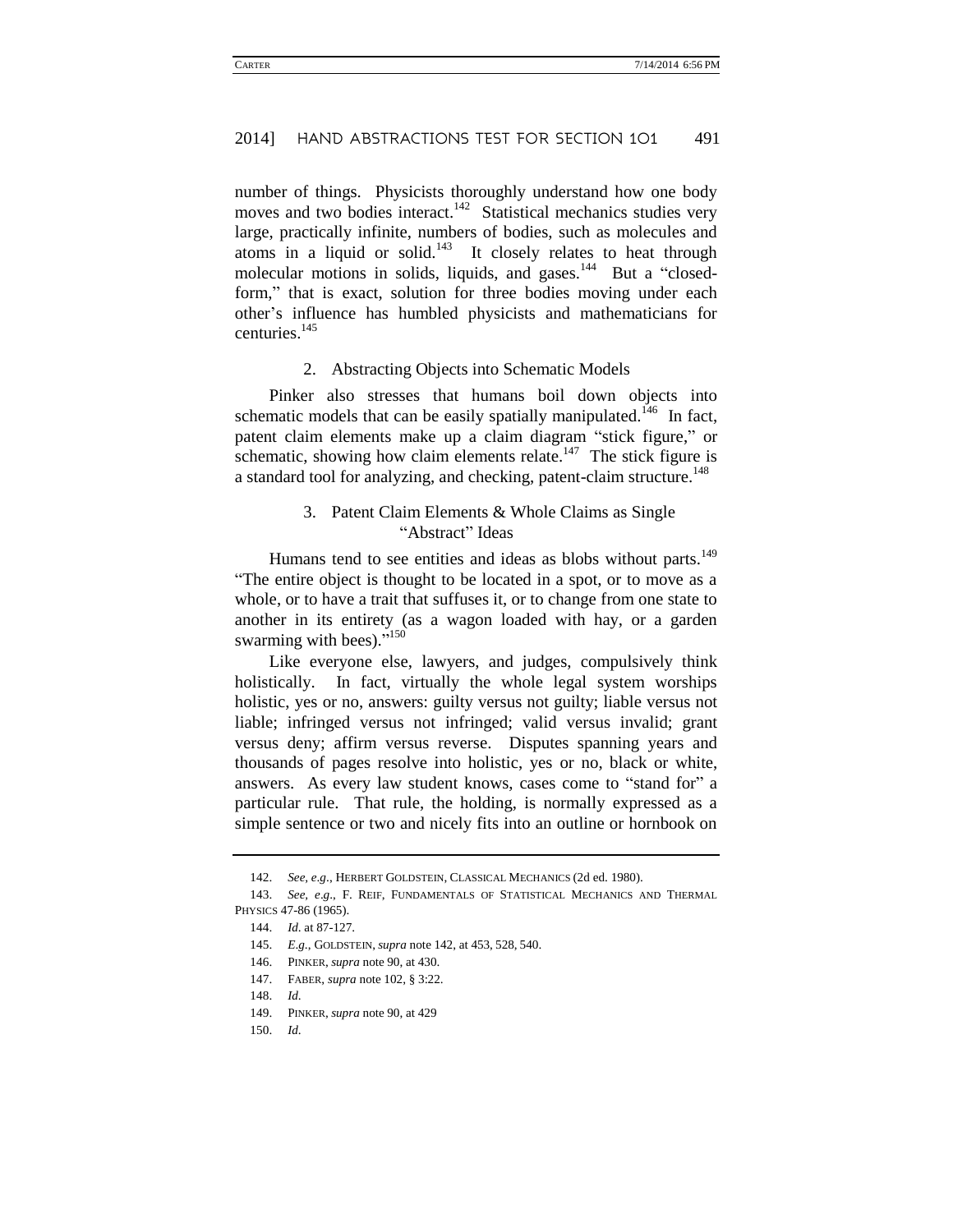a particular legal field. The rule is later applied in other cases under stare decisis. In a sense, relief has more play; damages can widely range along a single dimension, money value, and equitable relief is even more open. Even so, a court will award damages and enjoin acts versus no damages and no injunction.

So, in the context of patent claims, humans tend to think of *what a patent claim is* as a *holistic blob* (i.e., a single thing) *having "a trait."* In other words, *humans tend to automatically associate an abstract idea with anything, including a patent claim*. Humans reduce "Claim 1" to some holistic thing. As Posner noted, patents protect ideas, unlike copyright.<sup>151</sup>

Thus, *when humans, such as patent lawyers and judges, reduce "Claim 1" to a holistic idea, that is, a single idea, it becomes quite easy to think of "Claim 1" as an "abstract idea*.*"*

"But humans are also capable of articulating an object into its parts and registering how they are related to one another (as in the bottom of a wagon or the edge of the garden)."<sup>152</sup> Likewise, humans can articulate claims as having parts, that is, elements.

Even so, applying the holistic "blob" precept, humans tend to reduce these elements to holistic blobs. And each claim element is a blob making a stick-figure claim schematic.<sup>153</sup>

For software, Julie Cohen and Mark Lemley noted an overly abstract view could yield patent infringement where none should exist, like a copyrighted work's last abstractions yielding unprotected (i.e., uncopyrightable) ideas with the abstractions test.<sup>154</sup>

Perhaps showing these abstraction tendencies, patent claim language seems to have remained stable over time and across fields.<sup>155</sup> Despite changes in science and technology, claim length has failed to change much over time or between fields.<sup>156</sup>

#### *F. Words Describe Basic Mechanical Engineering*

Pinker notes that words work quite well to describe basic

<sup>151.</sup> Assessment Techs. of Wis., LLC v. WIREdata, Inc., 350 F.3d 640, 647 (7th Cir. 2003) (Posner, J.).

<sup>152.</sup> PINKER, *supra* not[e 90,](#page-16-0) at 429

<sup>153.</sup> FABER, *supra* note 102, § 3:22.

<sup>154.</sup> Julie E. Cohen & Mark A. Lemley, *Patent Scope and Innovation in the Software Industry*, 89 CAL. L. REV. 1, 49 & n.210 (2001) (quoting Nichols v. Universal Pictures Corp., 45 F.2d 119, 121 (2d Cir. 1930) (Hand, J.)).

<sup>155.</sup> Kristen Osenga, *The Shape of Things to Come: What We Can Learn from Patent Claim Language Length*, 28 SANTA CLARA COMPUTER & HIGH TECH. L.J. 617 (2012).

<sup>156.</sup> *Id*.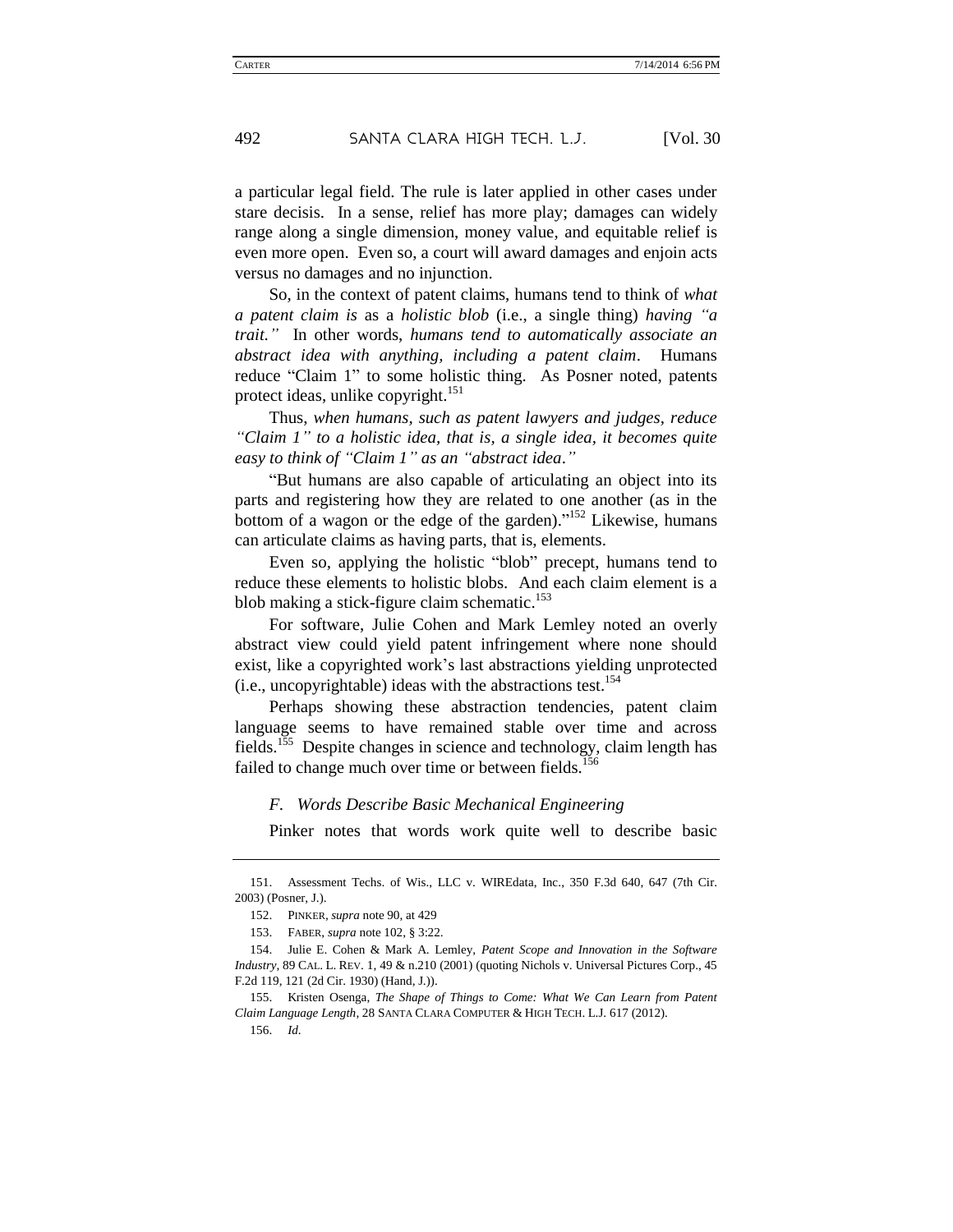engineering.<sup>157</sup> For instance, words can describe a toilet's basic operation very well.<sup>158</sup> They also describe other basic engineering concepts quite well: cooking recipes, first-aid instructions, housekeeping hints, sewing patterns, home-repair manuals, and sports tips.<sup>159</sup> In essence, all these examples involve basic mechanical engineering related to everyday objects. Under Carnap's system, any science laws involved are "empirical," dealing with directly observable properties rather than "theoretical."<sup>160</sup>

#### IV. COPYRIGHT LAW'S LINKS TO PATENT LAW

Copyright law has many links to patent law. First, Congress gets its power to grant copyrights and patents from the same constitutional clause. Second, the Supreme Court has often analogized copyrights and patents. Third, scholars have applied patent law concepts to copyright. Fourth, scholars have compared copyrightability with patentability.

The Constitution's Intellectual Property (IP) Clause grants Congress the "Power . . . [t]o promote the Progress of Science and useful Arts, by securing for limited Times to Authors and Inventors the exclusive Right to their respective Writings and Discoveries."<sup>161</sup> Unlike trademarks, Congress gets its power to grant copyrights and patents from the IP Clause.<sup>162</sup>

<span id="page-25-0"></span>Given the IP Clause grant, the Supreme Court has often analogized copyrights with patents and vice versa. For instance, the Court stressed its steadfast rejection of an automatic-injunction rule to remedy copyright infringement in rejecting an automatic-injunction rule to remedy patent infringement.<sup>163</sup> Also, by analogy to patent law's non-infringing staple articles defense, the Court ruled the maker of a video cassette recorder (VCR)' not vicariously liable, as the VCR

163. *See, e*.*g*., eBay, Inc. v. MercExchange, LLC, 547 U.S. 388, 392-93 (2006) (quoting Fox Film Corp. v. Doyal, 286 U.S. 123, 127-28 (1932)).

<sup>157.</sup> PINKER, *supra* not[e 90,](#page-16-0) at 226-28.

<sup>158.</sup> *Id*. at 226-27.

<sup>159.</sup> *Id*. at 228.

<sup>160.</sup> CARNAP, *supra* note [69,](#page-14-0) at 6, 225-28.

<sup>161.</sup> U.S. CONST. art. I, § 8, cl. 3.

<sup>162.</sup> The Trade-Mark Cases, 100 U.S. 82, 93-95 (1879) (Miller, J.). *See generally*  MARSHALL A. LEAFFER, UNDERSTANDING COPYRIGHT LAW § 1.10-13 (5th ed. 2010) (comparing patent, copyright, and trademark law); MARY LAFRANCE, UNDERSTANDING TRADEMARK LAW, §§ 1.06-1.11 (2d ed. 2009) (comparing trademark law with patent and copyright law); JANE C. GINSBURG & ROBERT A. GORMAN, COPYRIGHT LAW 8-11 (2012) (comparing copyright law with patent and trademark law).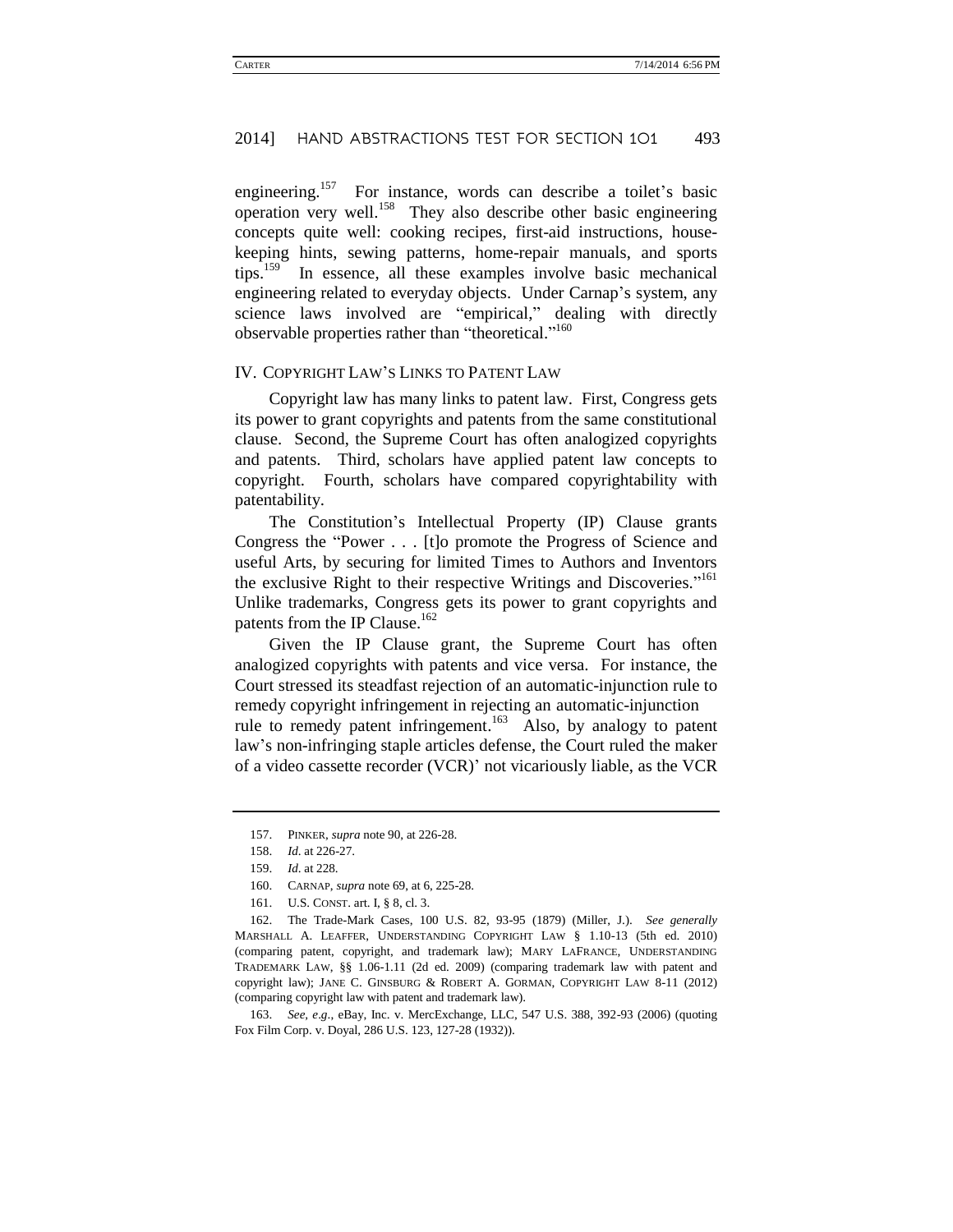had substantial non-infringing uses.<sup>164</sup>

Like the Supreme Court, some scholars have tried making copyright analysis more precise by applying patent concepts. Wiley rejected copyright's idea-expression split and abstractions test as hopelessly vague and impractical.<sup>165</sup> Like conditioning an invention's patentability on examination, Wiley proposed making copyright conditional and analogized a traditional copyright analysis with patent examination.<sup>166</sup>

Landes and Posner linked copyrightability with patentability.<sup>167</sup> They noted both copyright and patent law failed to protect ideas.<sup>168</sup> Uncopyrightable ideas are "standard plots, stock characters, verse forms, literary and musical genres, schools of painting, dramatic conventions, iconography, and the like." <sup>169</sup> Patent-ineligible ideas are "fundamental scientific (including mathematical) and technological principles."<sup>170</sup> But, Landes and Posner related the unprotectable ideas in copyright and patent by "both . . . the enormous potential for rent seeking that would be created if property rights could be obtained in them and in the enormous transactions costs that would be imposed on would-be users." <sup>171</sup> *Prometheus* quoted the same passage by Landes and Posner in stressing that natural laws should fail patentability.<sup>172</sup>

Even so, Judge Posner contrasted copyright and patent ideas. A copyright demands only enough originality to distinguish a work from like public domain works.<sup>173</sup> Unlike copyright law, patent law requires "substantial originality," that is, novelty and non $o$ bviousness, before granting a patent.<sup>174</sup> He also stressed patents grant greater market power as patents protect ideas, while copyrights do not.<sup>175</sup>

167. LANDES & POSNER, *supra* note 1, at 305-06.

171. *Id*. at 305-06, *quoted with approval in* Mayo Collaborative Servs. v. Prometheus Labs., Inc.¸132 S. Ct. 1289, 1302 (2012).

172. 132 S. Ct. at 1302.

173. Assessment Techs. of Wis., LLC v. WIREdata, Inc., 350 F.3d 640, 643 (7th Cir. 2003) (Posner, J.) (citing Bucklew v. Hawkins, Ash, Baptie & Co., 329 F.3d 923, 929 (7th Cir. 2003); Alfred Bell & Co. v. Catalda Fine Arts, Inc., 191 F.2d 99, 102-03 (2d Cir. 1951)).

174. *Id*. (citing Feist Publ'ns, Inc. v. Rural Tel. Serv. Co., 499 U.S. 340, 345-48 (1991)).

175. *Id*. at 647.

<sup>164.</sup> Sony Corp. of Am. v. Universal Studios, Inc., 464 U.S. 417, 439-42 (1984).

<sup>165.</sup> Wiley, *supra* not[e 12,](#page-6-0) at 121-29.

<sup>166.</sup> *Id*. at 156-58.

<sup>168.</sup> *Id*. at 305.

<sup>169.</sup> *Id*.

<sup>170.</sup> *Id*.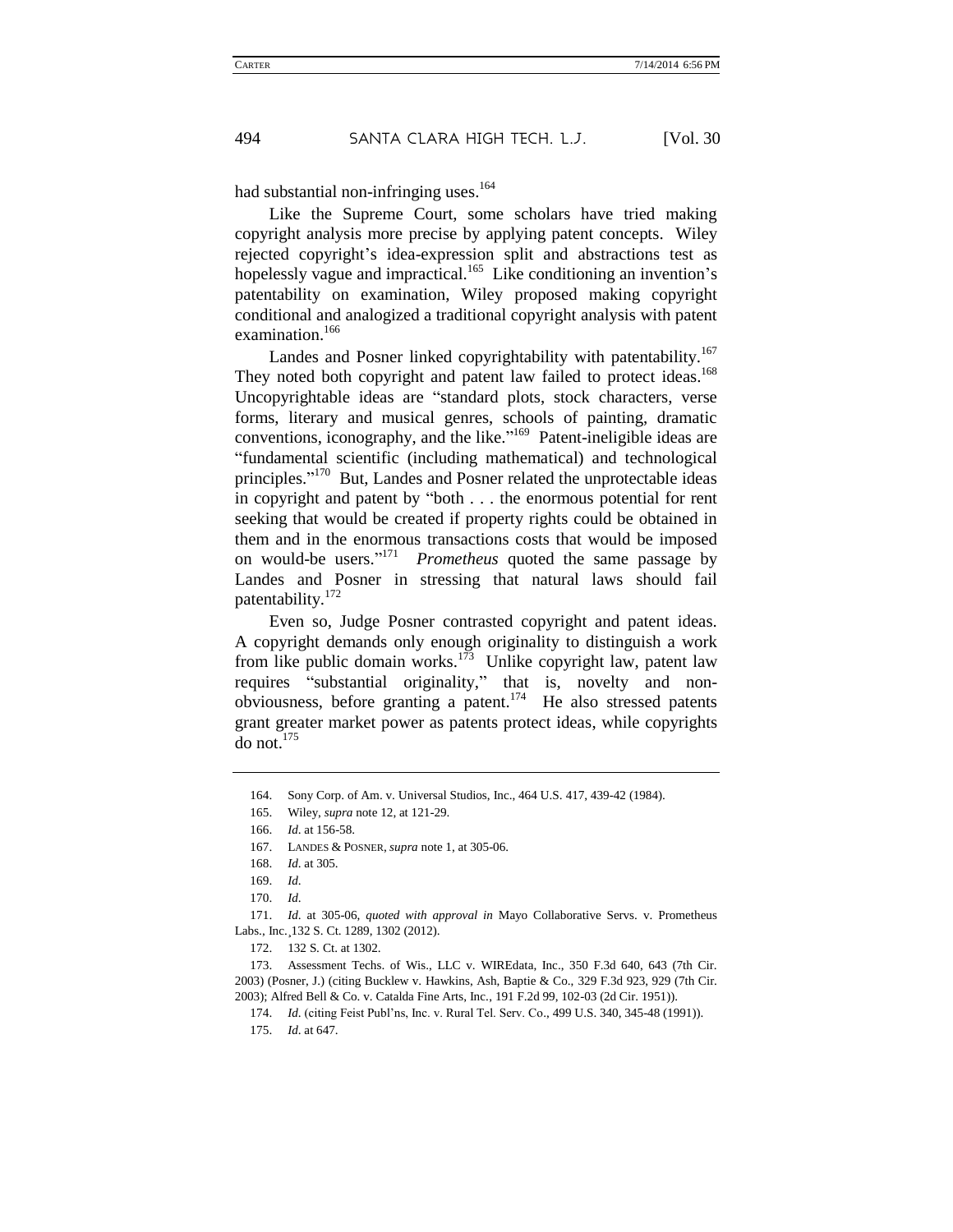But, despite these differences, patent-ineligible ideas link to copyright-ineligible ideas. In introducing the abstractions test, Judge Hand compared copyright-ineligible ideas in Shakespeare's *Twelth Night* with Einstein's theory of relativity and Darwin's *The Origin of Species*. <sup>176</sup> Seventy-five years later, a prominent 2005 case stressed the Abstraction Test's usefulness for literary works by noting relativity could function as a "literary" idea: "two different authors each can describe, with very different words, the theory of special relativity. The words will be protected as expression. The theory is a set of unprotected ideas."<sup>177</sup> Thus, copyright-ineligible ideas include patent-ineligible ideas.

Copyright law's ties to patent law, especially for copyrightability and patentability, suggest copyright tests and tools might apply to works that are both copyrightable and patentable, as well as patent law in general. Software is both copyrightable and patentable. The abstractions test has been applied to software. Recently, the abstractions test has been applied to patent law.

### *A. Getting Intellectual Property (IP) Protection*

Patents are far harder to get than copyrights. Copyright attaches the moment an author fixes a work in a tangible medium.<sup>178</sup> copyright holder *may* register the copyrighted work.<sup>179</sup> Registration, but not examination, is required before an infringement lawsuit may be initiated.<sup>180</sup>

In contrast, patents must be examined and issued by the U.S. Patent and Trademark Office (USPTO) before an inventor gets full patent protection.<sup>181</sup> Even so, a patent's analog to fixing in a tangible medium is conception with "reduction to practice."<sup>182</sup> Before the recent America Invents Act (AIA), the United States had a "first-toinvent" system.<sup>183</sup> An inventor got inventive priority for a patent application and issued patent from the conception date if the inventor diligently worked toward reduction to practice.<sup>184</sup> Actual reduction to

184. *Id*.; 37 C.F.R. § 1.131(b).

<sup>176.</sup> Nichols v. Universal Pictures Corp., 45 F.2d 119, 122 (2d Cir. 1930) (Hand, J.).

<sup>177.</sup> Mannion v. Coors Brewing Co., 377 F. Supp. 2d 444, 458 (S.D.N.Y. 2005).

<sup>178.</sup> 17 U.S.C. § 102(a) (2012).

<sup>179.</sup> *Id*. § 410

<sup>180.</sup> *Id*. § 411(a).

<sup>181.</sup> 35 U.S.C. §§ 111, 131, 151.

<sup>182.</sup> *Id*. § 102(g)(2).

<sup>183.</sup> *Id*.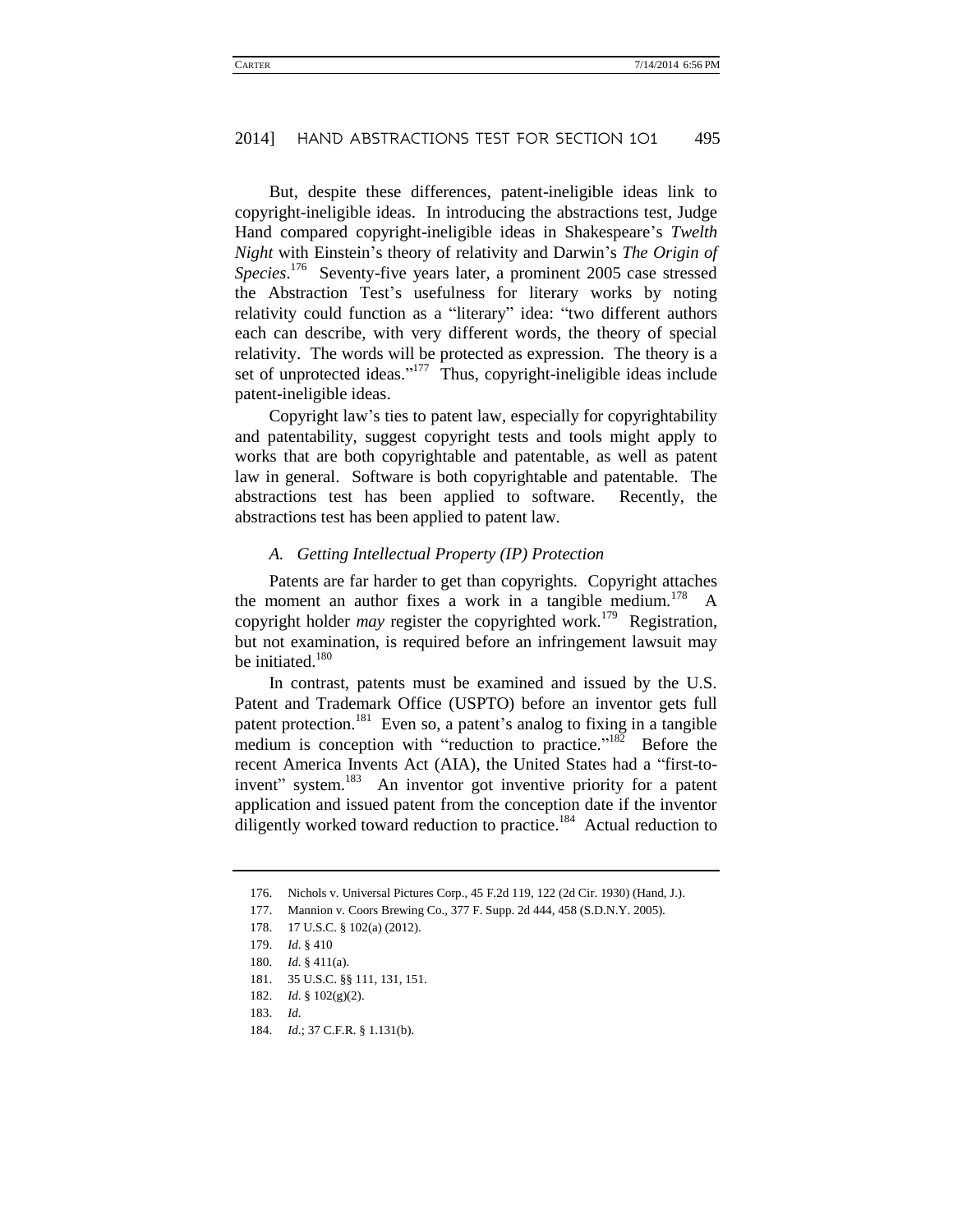practice meant building a working model.<sup>185</sup> Constructive reduction to practice meant filing a patent application meeting the enablement and written description requirements.<sup>186</sup> Now, the AIA has established America's first-to-file system in line with most other nations. New patent applications only get priority through earlier patent applications in the U.S. or abroad.<sup>18</sup>

Due to patent's formal grant process through the USPTO, patent applicants may appeal patent-application rejections directly to district court<sup>188</sup> or the Federal Circuit.<sup>189</sup> In contrast, copyright validity is only judged during an infringement lawsuit.<sup>190</sup>

#### *B. Eligible Subject Matter*

### 1. Copyright's Idea-Expression Split: Ineligible vs. Eligible Subject-Matter

To be copyright eligible, a work must be an "original work of authorship."<sup>191</sup> Copyrightable subject matter includes: 1) literary works; 2) musical works, along with any accompanying words; 3) dramatic works, along with any accompanying music; 4) pantomimes and choreographic works; 5) pictorial, graphic, and sculptural works; 6) motion pictures and other audiovisual works; 7) sound recordings; and 8) architectural works. $192$ 

With the positive requirements of originality, authorship, and fitting into a class, the Copyright Act also carves out copyrightineligible subject matter. Copyright does not cover "any idea, procedure, process, system, method of operation, concept, principle, or discovery."<sup>193</sup> In essence, the bar against procedures, processes, systems, and methods of operation separates copyrights from patents.<sup>194</sup>

186. *See* 35 U.S.C. § 102(g)(2); 37 C.F.R. § 41.201.

<sup>185.</sup> *See* 37 C.F.R. § 41.204(2)(ii).

<sup>187.</sup> 35 U.S.C. §§ 119, 120 (2006).

<sup>188.</sup> *Id*. § 145.

<sup>189.</sup> *Id*. § 141.

<sup>190.</sup> 17 U.S.C. §§ 102, 408 (2012).

<sup>191.</sup> *Id*. § 102(a).

<sup>192.</sup> *Id*. §§ 102(a)(1)-(8).

<sup>193.</sup> *Id*. § 102(b); *see also* 37 C.F.R. § 202.1(b) (2012) (discussing "ideas, plans, methods, or devices, as distinguished from the particular manner in which they are expressed or described in a writing").

<sup>194.</sup> *See* Baker v. Selden, 101 U.S. 99 (1879) (rejecting copyright eligibility of a bookkeeping system as more suitable for patent).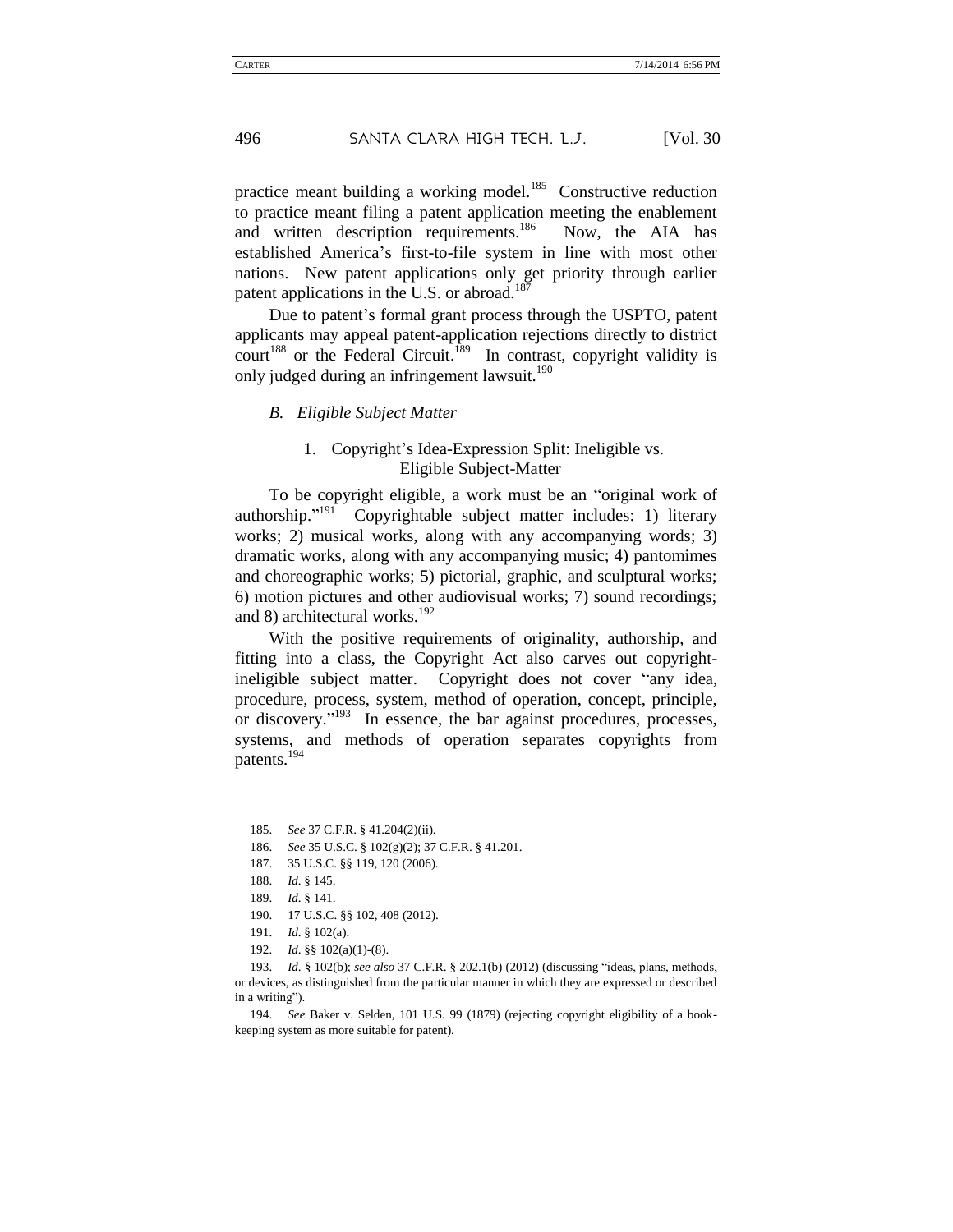But, the bar against ideas, concepts, principles, and discoveries enforces a more basic exclusion from copyright protection. This "idea" bar has led to a long and rich case law weeding copyrightineligible parts from copyrightable works.<sup>195</sup> Though an idea's expression may be copyright eligible, the idea lacks eligibility.<sup>196</sup> Copyright calls this split the idea-expression dichotomy. As the regulations note: "*Ideas*, plans, methods, systems, or devices, as distinguished from the particular manner in which they are *expressed or described* in writing" are copyright ineligible.<sup>197</sup>

Doctrine has extended copyright ineligible ideas. First, elements necessarily following from copyright ineligible ideas are likewise copyright ineligible.<sup>198</sup> Second, stock story elements, called *scenes a faire*, are copyright ineligible.<sup>199</sup> Third, merger posits even an idea's *expression* is copyright ineligible if the idea can only be expressed in limited ways.<sup>200</sup> If so, the idea and expression "merges" to become copyright ineligible.

### 2. Hand Abstractions Test (Abstractions Test)— Separating Copyright-Ineligible Ideas from Eligible Expression

#### *a. General Test*

Judge Learned Hand first stated the abstractions test with:

It is of course essential to any protection of literary property, whether at common-law or under the statute, that the right *cannot be limited literally to the text*, else a plagiarist would escape by immaterial variations. . . .

But when the plagiarist does not take out a block in suit, but an abstract of the whole, the decision is more troublesome. Upon any work, and especially upon a play, *a great number of patterns of increasing generality will fit equally well, as more and more of the incident is left out.* The last may perhaps be no more than the most

<sup>195.</sup> *Id*.; *see also* A. A. Hoehling v. Universal City Studios, Inc., 618 F.2d 972 (2d Cir. 1980) (finding historical facts ineligible). *See generally* LEAFFER, *supra* note [162,](#page-25-0) § 2.13; GINSBURG & GORMAN, *supra* not[e 162,](#page-25-0) at 27-35.

<sup>196.</sup> 37 C.F.R. § 202.1(b).

<sup>197.</sup> *Id*. (emphasis added).

<sup>198.</sup> *See generally* GINSBURG & GORMAN, *supra* note [162,](#page-25-0) at 30-31; LEAFFER, *supra* note [162,](#page-25-0) § 2.13[B][1].

<sup>199.</sup> *See generally* LEAFFER, *supra* not[e 162,](#page-25-0) § 2.13[B][4].

<sup>200.</sup> *See generally* GINSBURG & GORMAN, *supra* note [162,](#page-25-0) at 30-31; LEAFFER, *supra* note [162,](#page-25-0) § 2.13[B][1].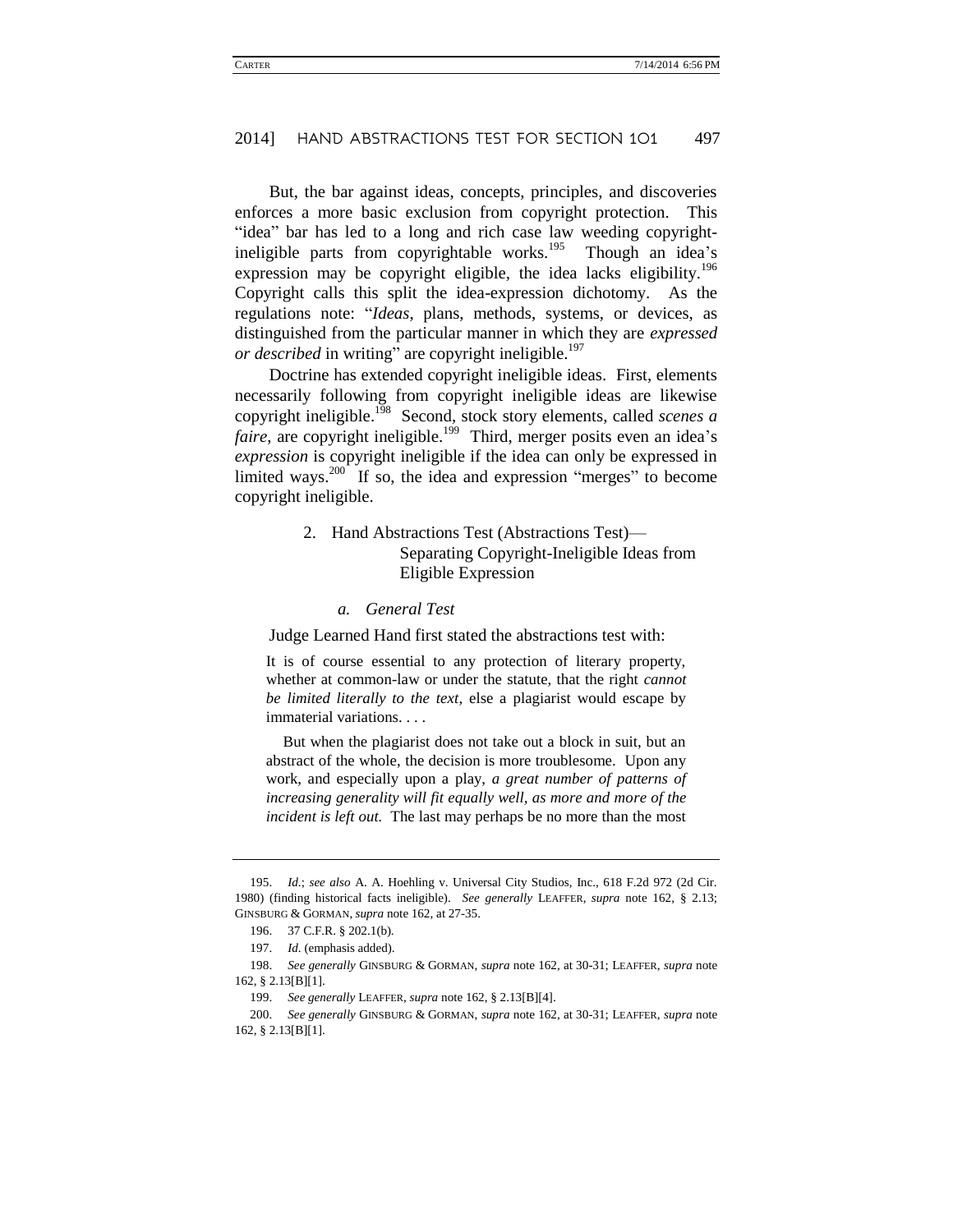general statement of what the play is about, and at times might consist only of its title; but there is a point in this *series of abstractions* where they are no longer protected, since otherwise the playwright could prevent the use of his '*ideas*,' to which, apart from their *expression*, his property is never extended. . . . *In such cases we are rather concerned with the line between expression and what is expressed*. 201

In sum, the abstractions test guides both infringement and copyrightability. First, to test copyrightability, the abstractions test tries to abstract ideas from the "expression" embodied in the full copyrighted work. If the expression is merely an idea, the work is uncopyrightable. If not, the work is copyrightable and "cannot be limited literally to the text."

Second, to test infringement, one can compare the abstraction against an accused work. After a series of abstractions, the test potentially reaches uncopyrightable ideas of "what is expressed" in the copyrighted work which can no longer be infringed. A few years later, Judge Hand stressed that a play may be pirated without the dialogue as a play included "words and gestures and scenery and costume and . . . looks of the actors themselves. . . . No plagiarist can excuse the wrong by showing how much of his work he did not pirate."<sup>202</sup> Succinctly, "[a] copyright never extends to the 'idea' of the 'work,' but only to its 'expression,' and that no one infringes, *unless he descends so far into what is concrete as to invade that*  'expression."<sup>203</sup> But, shortly before his death, Judge Hand admitted: "Obviously, no principle can be stated as to when an imitator has gone beyond copying the 'idea,' and has borrowed its 'expression.' Decisions must therefore inevitably be ad hoc."<sup>204</sup>

Thus, the accused work need not be identical to a copyrighted work to infringe it. An abstraction of the accused work may match the copyrighted work or vice versa. But Judge Hand saw the decision between idea and expression as inevitably vague and arbitrary.

<sup>201.</sup> Nichols v. Universal Pictures Corp., 45 F.2d 119, 121 (2d Cir. 1930) (emphasis added) (citing Holmes v. Hurst, 174 U.S. 82, 86 (1899); *Guthrie v*. *Curlett*, 36 F.2d 694 (2d Cir. 1929)). *See generally* STEPHEN M. MCJOHN, COPYRIGHT 97-101 (2d ed. 2009).

<sup>202.</sup> Sheldon v. Metro-Goldwyn Pictures Corp., 81 F.2d 49, 55-56 (2d Cir. 1936), *aff'd,* 309 U.S. 490 (1940).

<sup>203.</sup> Nat'l Comics Publ'ns v. Fawcett Publ'ns, 198 F.2d 927 (2d Cir. 1952) (Hand, J.) (emphasis added).

<sup>204.</sup> Peter Pan Fabrics, Inc. v. Martin Weiner Corp., 274 F.2d 487, 489 (2d Cir. 1960) (Hand, J.).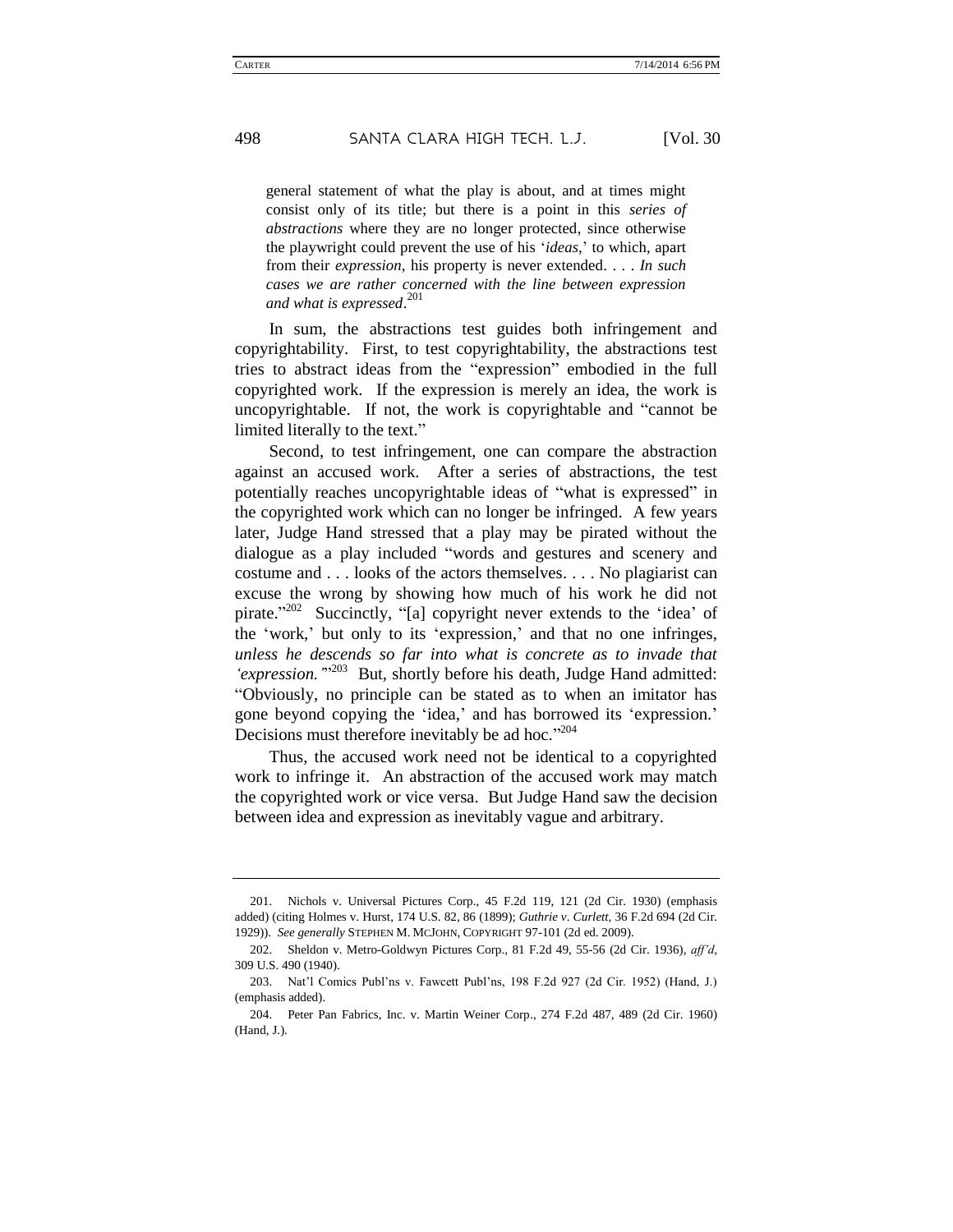#### *b. Non-Verbal Works*

A few years ago, an influential district-court opinion weighed applying the abstractions test to photographs.<sup>205</sup> It concluded that the idea-expression split breaks down for non-textual, that is, visual, works. <sup>206</sup> Quoting *Peter Pan*, the court noted "[i]n the case of designs, which are addressed to the aesthetic sensibilities of the observer, the test is, if possible, even more intangible."<sup>207</sup> It also quoted and adopted views from Judge Jon O. Newman's paper:

[W]hether courts should be making those determinations with the same modes of analysis and even the same vocabulary that was appropriate for writings. . . . [I]t is not just a matter of vocabulary. Words convey concepts, and if we use identical phrases from one context to resolve issues in another, we risk failing to notice that the relevant concepts are and ought to be somewhat different.<sup>208</sup>

The court noted Judge Jon Newman had opined one cannot divide a visual work into neat abstraction layers in precisely the same way as text.<sup>209</sup> I will return to this view later in applying the abstractions test to patents, as patent claims deal with visual concepts.

### 3. Eligible vs. Ineligible Subject Matter for Utility Patents—Abstract vs. Inventive Ideas

To be eligible for a utility patent, an entity must "invent[] or discover[] any new and useful process, machine, manufacture, or composition of matter, or any new and useful improvement thereof."<sup>210</sup> Paraphrasing, an inventor must "invent or discover" something "new and useful" to get a patent.<sup>211</sup> Also, the patentable invention or discovery must be in one of the four classes: 1) process/method; 2) machine, 3) manufacture/article, or 4) composition of matter. $^{212}$ 

By positively requiring invention or discovery of something

<sup>205.</sup> Mannion v. Coors Brewing Co., 377 F. Supp. 2d 444, 455-61 (S.D.N.Y. 2005) (quoting *Peter Pan Fabrics,* 274 F.2d at 489; Hon. Jon O. Newman, *New Lyrics for an Old Melody: The Idea/Expression Dichotomy in the Computer Age,* 17 CARDOZO ARTS & ENT. L.J. 691, 697 (1999); Warner Bros. v. ABC, 720 F.2d 231 (2d Cir. 1983) (Newman, J.); Franklin Mint Corp. v. Nat'l Wildlife Art Exch., Inc., 575 F.2d 62, 65 (3d Cir. 1978)).

<sup>206.</sup> *Id*. at 458-61.

<sup>207.</sup> *Id*. at 459 (quoting *Peter Pan Fabrics*, 274 F.2d at 489).

<sup>208.</sup> *Id*. (quoting Newman, *supra* note 205, at 697).

<sup>209.</sup> *Id*. (quoting Newman, *supra* note 205, at 698).

<sup>210.</sup> 35 U.S.C. § 101 (2006).

<sup>211.</sup> *Id*.

<sup>212.</sup> *Id*.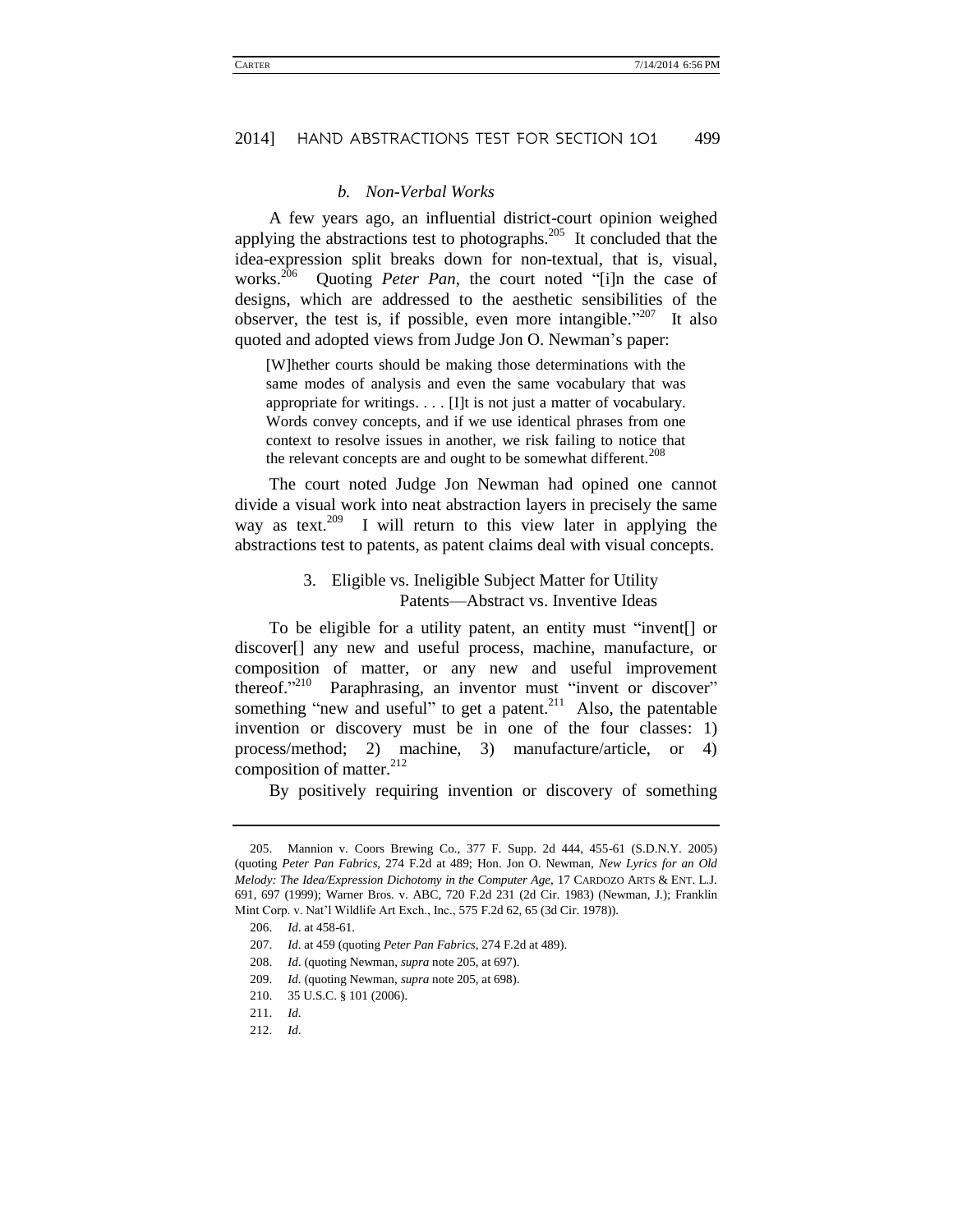"new and useful" that fits into one of the four classes, the Patent Act fails to specifically carve out basic subject matter ineligible for a utility patent. But, the Patent Act substantively limits inventions to novel and non-obvious inventions or discoveries.<sup>213</sup>

Even so, courts have developed patent-ineligible classes. Patentineligible subjects include: mathematical formulas;<sup>214</sup> products of nature and natural phenomena;<sup>215</sup> abstract ideas; and natural laws.<sup>216</sup>

### 4. Copyright Law's Idea–Expression Split Versus Patent Law's Natural Law–Invention Split

Landes and Posner compared and contrasted copyright law's idea-expression split with patent law's natural law-invention split.<sup>217</sup> Ideas cannot be copyrighted, but their expression may be copyrighted.<sup>218</sup> Likewise, natural laws cannot be patented.<sup>219</sup> But, unlike copyright, "ideas" can be patented.<sup>220</sup> In court opinions, Posner further compared patents and copyrights:

Copyright law unlike patent law does not require substantial originality. In fact, it requires only enough originality to enable a work to be distinguished from similar works that are in the public domain, since without some discernible distinction it would be impossible to determine whether a subsequent work was copying a copyrighted work or a public-domain work.<sup>221</sup>

<sup>213.</sup> *Id*. §§ 102, 103.

<sup>214.</sup> Parker v. Flook, 437 U.S. 584 (1978).

<sup>215.</sup> Funk Bros. Seed Co. v. Kalo Inoculant Co., 333 U.S. 127 (1948).

<sup>216.</sup> Diamond v. Diehr, 450 U.S. 175, 187 (1981).

<sup>217.</sup> *See generally* GINSBURG & GORMAN, *supra* not[e 162,](#page-25-0) at 27-32, 137-40.

<sup>218.</sup> *Id*. (quoting Baker v. Selden, 101 U.S. 99 (1879); H.R. Rep. No. 94-1476, at 57 (1976); Sheldon v. Metro-Goldwyn Pictures Corp., 81 F.2d 49 (2d Cir. 1936) (Hand, J.), *aff'd*, 309 U.S. 390 (1940)); Nichols v. Universal Pictures Corp., 45 F.2d 119 (2d Cir. 1930) (Hand, J.); Peter Pan Fabrics, Inc. v. Martin Weiner Corp., 274 F.2d 487 (2d Cir. 1960) (Hand, J.); Mannion v. Coors Brewing Co., 377 F. Supp. 2d 444 (S.D.N.Y. 2005); MARSHALL A. LEAFFER, UNDERSTANDING COPYRIGHT LAW § 2.13, 78-92 (5th ed. 2010).

<sup>219.</sup> *But see* Alfred Bell & Co. v. Catalda Fine Arts, Inc., 91 F.2d 99 (2d Cir. 1951) (Frank, J.) (distinguishing copyright's originality from patent's inventorship); Mazer v. Stein, 204 F.2d 472, 474 (4th Cir. 1953) (distinguishing copyrighted works from design patents), *aff'd*, 347 U.S. 201 (1954).

<sup>220.</sup> Mazer v. Stein, 347 U.S. 201 (1954).

<sup>221.</sup> Assessment Techs. of Wis., LLC v. WIREdata, Inc., 350 F.3d 640, 643, 647 (7th Cir. 2003) (Posner, J.) (citing Feist Publ'ns, Inc. v. Rural Tel. Serv. Co., 499 U.S. 340, 345-48 (1991); Bucklew v. Hawkins, Ash, Baptie & Co., 329 F.3d 923, 929 (7th Cir. 2003) (Posner, J.); Alfred Bell & Co. v. Catalda Fine Arts, Inc., 191 F.2d 99, 102-03 (2d Cir. 1951)); *see also*  ConFold Pac., Inc. v. Polaris Indus., Inc., 433 F.3d 952, 958-59 (7th Cir. 2006) (Posner, J.) (comparing trade secrets, patents, and copyrights).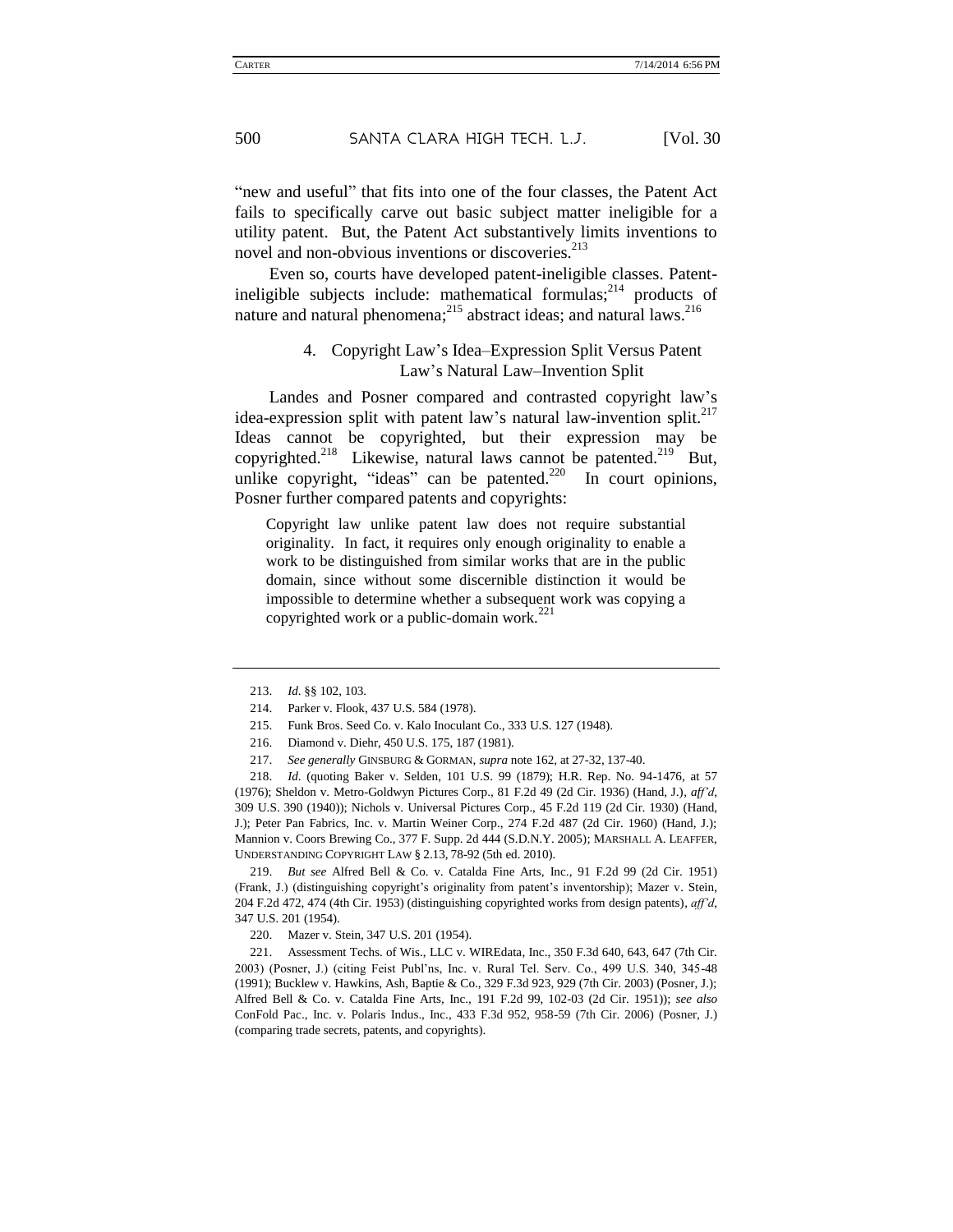The following table sums-up the main correspondences between copyright law and patent law:

| <b>COPYRIGHT</b> | <b>PATENT</b>                                                                               |
|------------------|---------------------------------------------------------------------------------------------|
| Copyrightability | Validity including Eligibility                                                              |
| Idea             | Abstract Idea, Natural Law, or<br>Natural Phenomenon                                        |
| Expression       | Invention = Described & Enabled<br>$(\S 112)$ , Novel $(\S 102)$ &<br>Nonobvious $(\S 103)$ |
| Fixation         | Conception and/or Reduction to<br>Practice                                                  |

#### **Table 1.**

#### *C. Abstractions Test for Software*

Abstractions test is a standard copyright tool for filtering out uncopyrightable elements from a copyrighted work. With the 1980's technology boom, software writers tried to, and did, copyright software. $222$  Thus, courts and authors naturally recognized the abstractions test might apply to software. $223$ 

As software patent protection rose, authors weighed applying the abstractions test to software patents. In 1995, Peterson briefly noted courts applied something like the abstractions test to determine the patentability of computer-implemented inventions'.<sup>224</sup> He deemed the abstractions ran from an invention's "embodiment . . . with purely 'physical steps' (i.e. a machine)" to "an embodiment of the invention as an intangible program or 'algorithm.'"<sup>225</sup> Though Peterson thought

<sup>222.</sup> Apple Computer, Inc. v. Franklin Computer Corp., 714 F.2d 1240, 1248 (3d. Cir. 1983). *See generally* LAEFFER, *supra* note [162,](#page-25-0) §§ 6.04-6.06[E]-[F]; GINSBURG & GORMAN, *supra* not[e 162,](#page-25-0) at 25-26, 33.

<sup>223.</sup> Computer Assocs. Int'l v. Altai, Inc., 98 F.2d 693 (2d Cir. 1992); Susan L. Mashour, Note, *Proposed Judicial Guidelines for Deciding Software Infringement Actions*, 32 WAYNE L. REV. 1191, 1199-2000 (1986). *See generally* LAEFFER, *supra* note [162,](#page-25-0) §§ 9.04[E]-[F]; GINSBURG & GORMAN, *supra* not[e 162,](#page-25-0) at 139. *But see* George N. Grammas, Note, *The Test for Proving Copyright Infringement of Computer Software: 'Structure, Sequence, And Organization' And 'Look And Feel' Cases*, 14 WM. MITCHELL L. REV. 105 (1988) (reviewing other software copyright infringement tests).

<sup>224.</sup> Peterson, *supra* note [3,](#page-5-0) at 120-26 & nn. 258-68, 283 (1995) (discussing Diamond v. Diehr, 450 U.S. 175 (1981); Parker v. Flook, 437 U.S. 584 (1978); Gottschalk v. Benson, 409 U.S. 63 (1972); *In re* Allapat, 33 F.3d 1526 (Fed. Cir. 1994) (en banc)).

<sup>225.</sup> *Id*. at 123.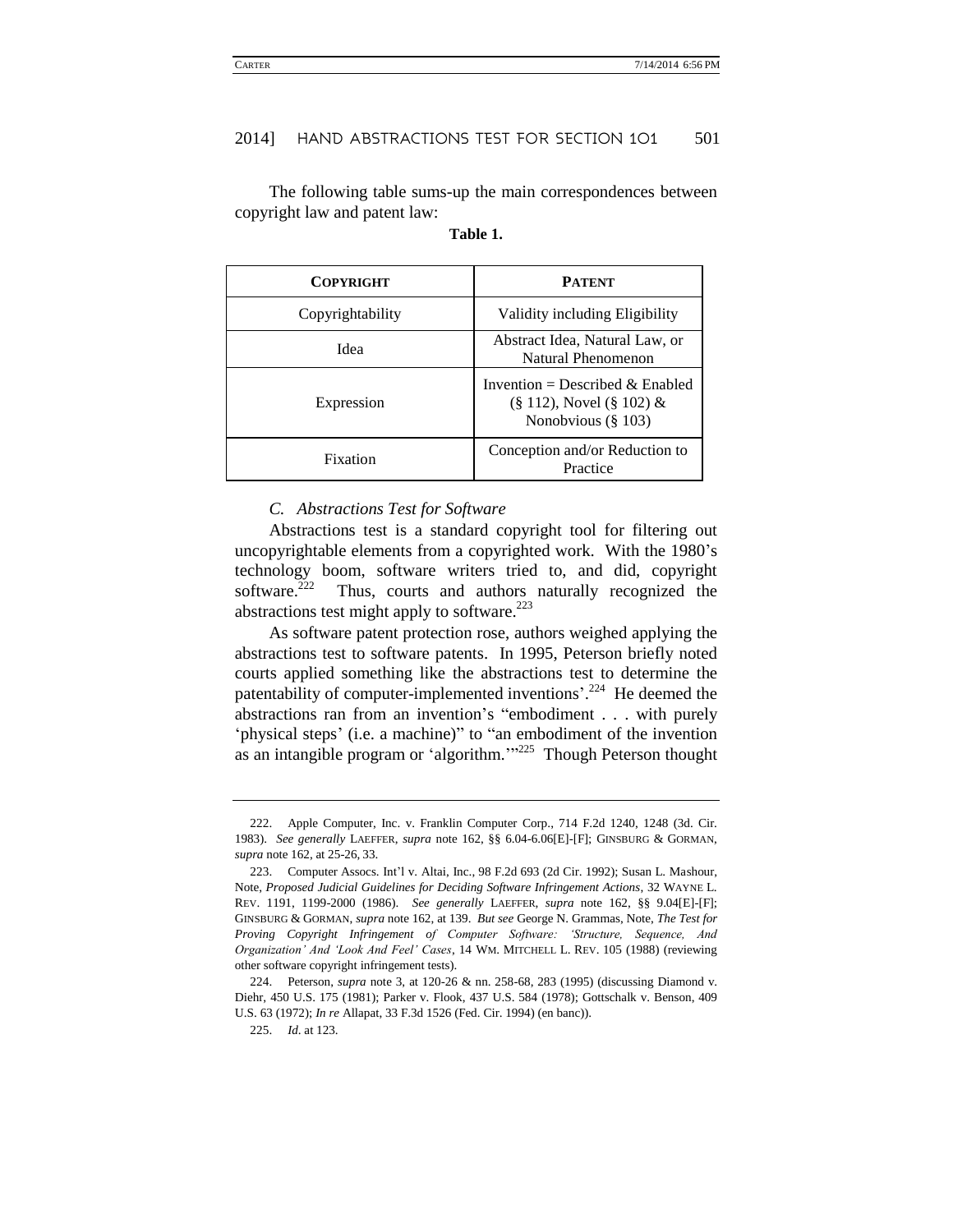the abstractions test could be applied to other invention types, he saw computer-implemented inventions as the clearest abstractions test application.<sup>226</sup> Even so, he rejected a patent law abstractions test as doomed to fail and, thus, forcing judges to rely on public policy. $227$ Julie E. Cohen and Mark A. Lemley noted an overly abstract view of software could yield patent infringement where none should exist, like a copyrighted work's last abstractions yielding unprotected ideas with the abstractions test.<sup>228</sup>

### V. A *DOWNWARD* ABSTRACTIONS TEST FOR UTILITY-PATENT **ELIGIBILITY**

In July 2012, the Federal Circuit echoed Judge Hand's *Peter Pan* decision "'abstract ideas' test" for unpatentable subjects under Section 101. As noted, *Peter Pan* deemed the line between idea and expression as necessarily vague and ad hoc.<sup>229</sup> Likewise, the July 2012 Federal Circuit panel suggested a similar problem in testing for abstract ideas in patents.<sup>230</sup>

#### *A. Patent Claims' Manifest Innate Vertical Abstractions Ladder*

Patent law is innately complex because patent claims must try to capture science and technical concepts with words.<sup>231</sup> Thus, patent law has an innate abstractions problem.

The copyright abstractions test requires abstracting a copyrighted work. The work lacks an innate abstraction structure, so a fact-finder must make an abstraction from scratch.

But, patent claim drafting's whole point is to abstract an invention's key patentable concepts. The specification includes the original claims.<sup>232</sup> But the specification must enable the claims.<sup>233</sup>

<sup>226.</sup> *Id*. at n.282.

<sup>227.</sup> *Id*. at 123, 132.

<sup>228.</sup> Cohen & Lemley, *supra* note 154, at 49 & n.210 (quoting Nichols v. Universal Pictures Corp., 45 F.2d 119, 121 (2d Cir. 1930) (Hand, J.)).

<sup>229.</sup> Peter Pan Fabrics, Inc. v. Martin Weiner Corp., 274 F.2d 487, 489 (2d Cir. 1960) (Hand, J.).

<sup>230.</sup> CLS Bank Int'l v. Alice Corp., 103 U.S.P.Q.2d 1297, 1303-04 (Fed. Cir. 2012) (Linn, J.) (quoting *inter alia* Donald S. Chisum, *Weeds and Seeds in the Supreme Court's Business Methods Patent Decision: New Directions for Regulating Patent Scope*, 15 LEWIS & CLARK L. REV. 11, 14 (2011); Mark A. Lemley et al., *Life After Bilski*, 63 STAN. L. REV. 1315, 1316 (2011)).

<sup>231.</sup> *See, e*.*g*., FABER, *supra* note 102.

<sup>232.</sup> 35 U.S.C. § 112(b) (2006).

<sup>233.</sup> *Id*. § 112(a).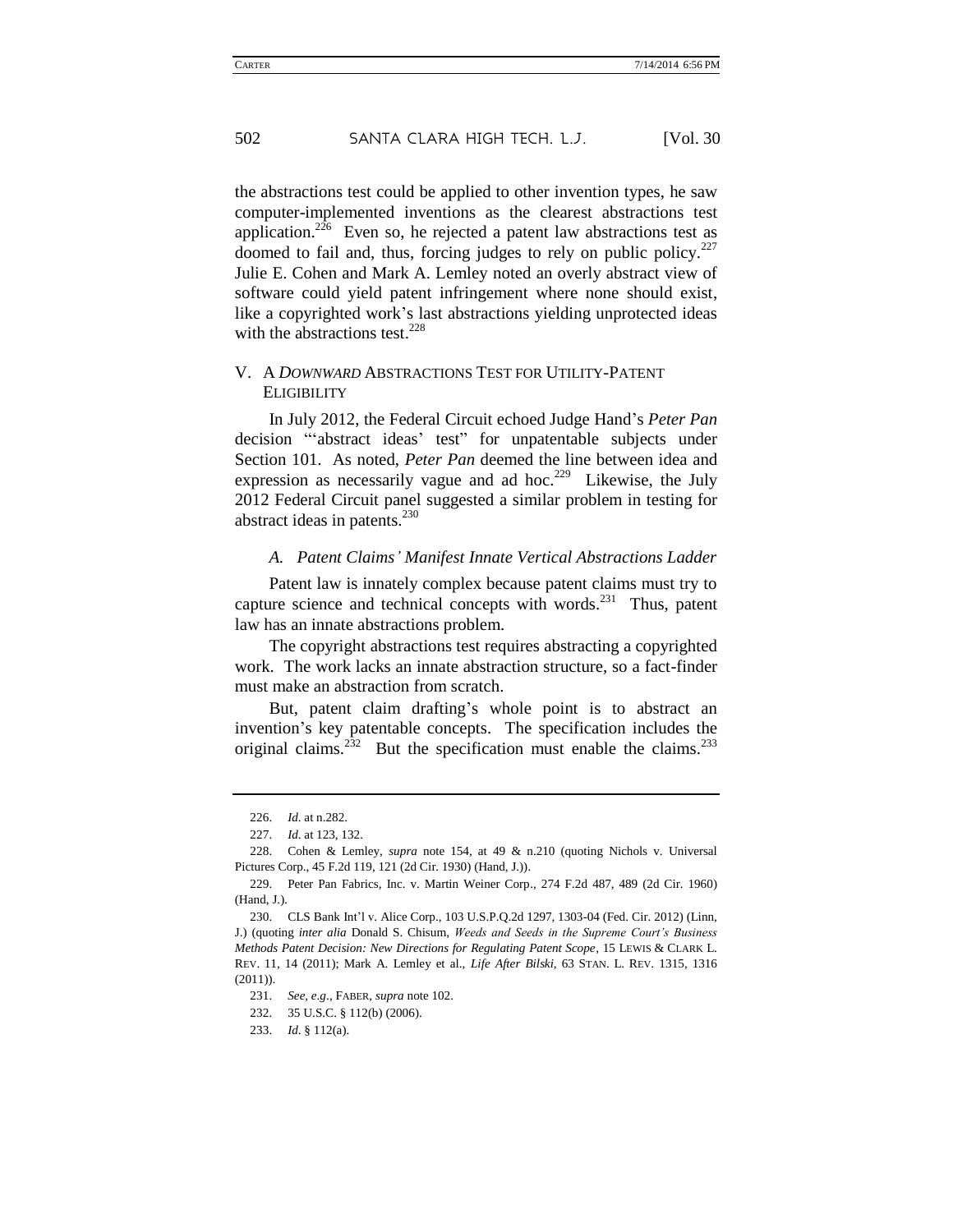This symbiotic structure means each claim has some innate selfenablement and can help enable other claims.

Independent claims capture the broadest patentable concepts.<sup>234</sup> Thus, they abstract the specification's inventive concepts. In turn, dependent claims depend on the broadest claims and vary in scope to reach narrower concepts. $235$  Even so, the dependent claims abstract concepts in the patent.

Thus, unlike a copyrighted work, a patent's claim structure manifests an innate abstraction ladder. So, there is no need to split a patent into two inventions matched with the specification and claims to get an abstraction ladder as Chiang did.<sup>236</sup>

Further abstracting or "boiling down" the claims will only lead to more abstract ideas than they really contain and improperly, misleadingly, ascribe these more abstract ideas to the claims. As the Second Circuit noted: "Unlike the subject matter of a patent, copyrighted material need be not new, but only original."<sup>237</sup> Thus, the Hand abstractions test for patent-eligibility would test for *new* ideas in claims. But, "new ideas" include tests for Sections 102 and 103, along with Section 101.

### *B. Young's Horizontal Abstractions—Over-Abstraction Confusion*

Young has proposed building an abstraction for each claim at each level.<sup>238</sup> I term this a "horizontal abstraction" for each claim in the innate vertical abstraction claim structure.

Young gives a few examples. For instance, he gives an "object" (i.e., article of manufacture) abstraction ladder for a soccer ball: A) a sphere—mathematical equation for all balls; B) a ball having a spherical wall—covering any physical ball; C) a multi-panel soccer ball—covering all soccer balls; and D) a soccer ball having a valve for receiving an inflation needle.<sup>239</sup> In essence, this series abstracts the soccer ball claim (D).

But, this approach confuses the issue. The soccer ball claim (D) fails to claim the sphere (A), the ball having a spherical wall (B), and the multi-panel soccer ball (C). Even so, Section 101 subject matter

<sup>234.</sup> FABER, *supra* note 102, § 2:10.

<sup>235.</sup> *Id*.

<sup>236.</sup> Chiang, *Levels of Abstraction*, *supra* note 6, at 1101, 1118-22.

<sup>237.</sup> Ricker v. Gen. Elec. Co., 162 F.2d 141, 142 (2d Cir. 1947) (Clark, J.).

<sup>238.</sup> Young, *supra* note [11.](#page-5-2)

<sup>239.</sup> *Id*.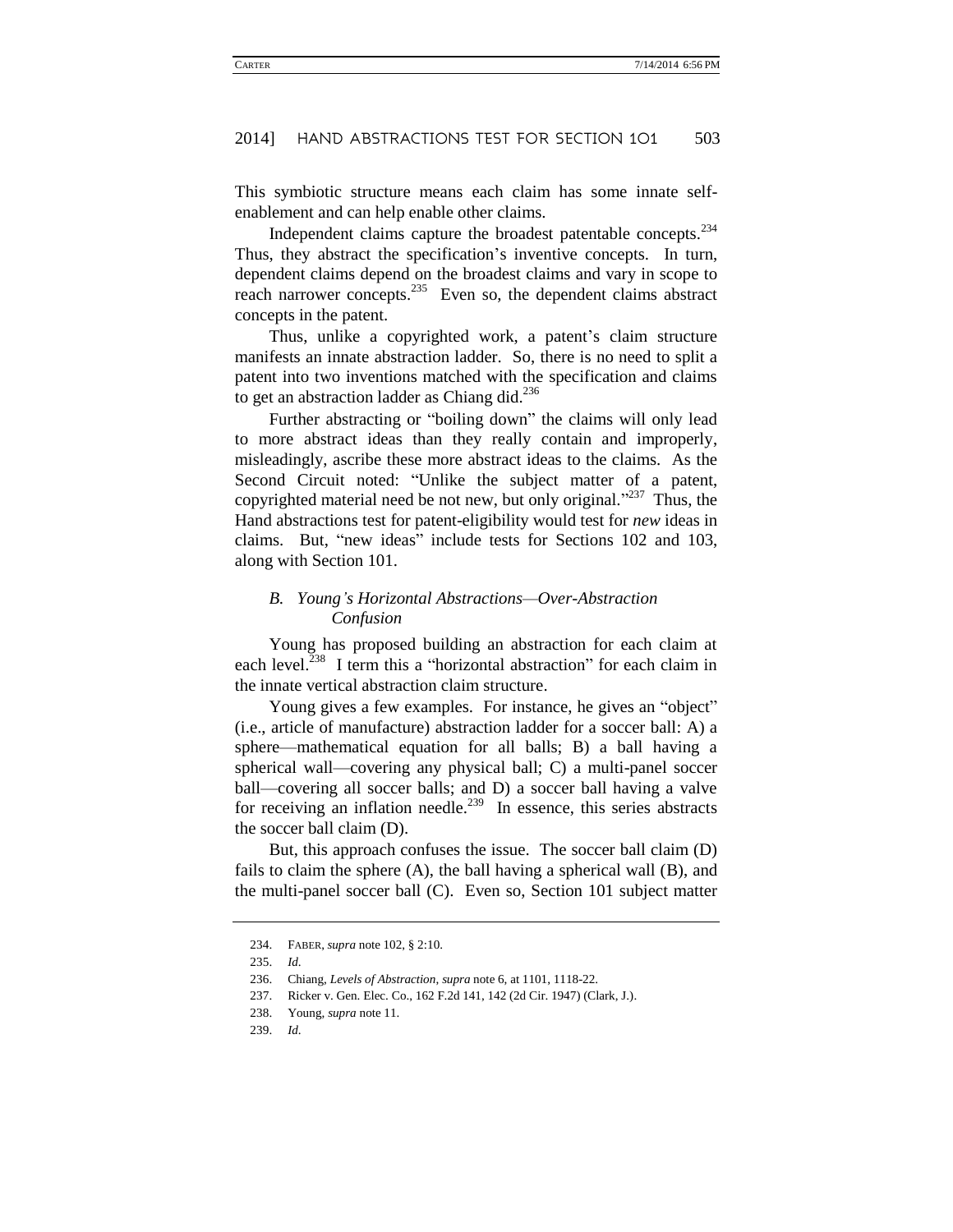eligibility should not bar any of the "abstractions" except the mathematical equation, or abstract idea, of a sphere.

This horizontal abstraction approach to sifting abstract ideas *from* claim ideas is really an artifact of trying to sift ideas from expression in a copyrighted work. Though copyright fails to protect ideas, patents manifestly protect ideas.<sup>240</sup>

More to the point would be a method to tell whether the abstract idea, mathematical formula, or natural law is actually all the claim contains.

### *C. Abstractions Test in Context—Patent Merger Tests for Ineligible Subject Matter*

As noted, copyright's abstractions test sits within a general ideaexpression structure. Merger bars copyright by combining ideas with their limited expression; an idea than can only be expressed in a few ways bars copyrighting the idea's expression.<sup> $241$ </sup> Thus, by flipping the abstractions test to move down the abstractions ladder, *merger looks for the ways an idea can be expressed*. If an idea can only be expressed in a few ways, the work only expresses that idea and lacks copyright eligibility.

For patent law, merger should bar patenting the abstract idea. Rather than moving up abstractions ladder to test patent-eligibility, merger moves *down* the abstractions ladder from the abstract idea. Unlike copyright's ineligible ideas, patent's ineligible abstract ideas may be expressed in many ways. Returning to Young's simple example, the abstract idea is the sphere. In words, a "sphere" shape can be expressed as: ball; globe; round solid figure; bubble; or orb. All these terms express the abstract "sphere" shape idea and would be patent ineligible if the sole term in a claim. Words have innate problems expressing science laws.<sup>242</sup>

Though Young did not write it, the express mathematical formula for a sphere is  $x^2 + y^2 + z^2 = R^2$ . In essence, Young assumed (correctly) that the abstract "sphere" idea and its mathematical formula expressed the same abstract idea. But, as may be obvious, not all abstract ideas reduce to formulas, and not all mathematical formulas have such simple word descriptions.

<sup>240.</sup> *See, e*.*g*., Confold Pac., Inc. v. Polaris Indus., Inc., 433 F.3d 952, 958-59 (7th Cir. 2006) (Posner, J.).

<sup>241.</sup> *See generally* GINSBURG & GORMAN, *supra* note [162,](#page-25-0) at 30-31; LEAFFER, *supra* note [162,](#page-25-0) § 2.13[B][1].

<sup>242.</sup> *See generally* GINSBURG & GORMAN, *supra* note 162, at 4-6.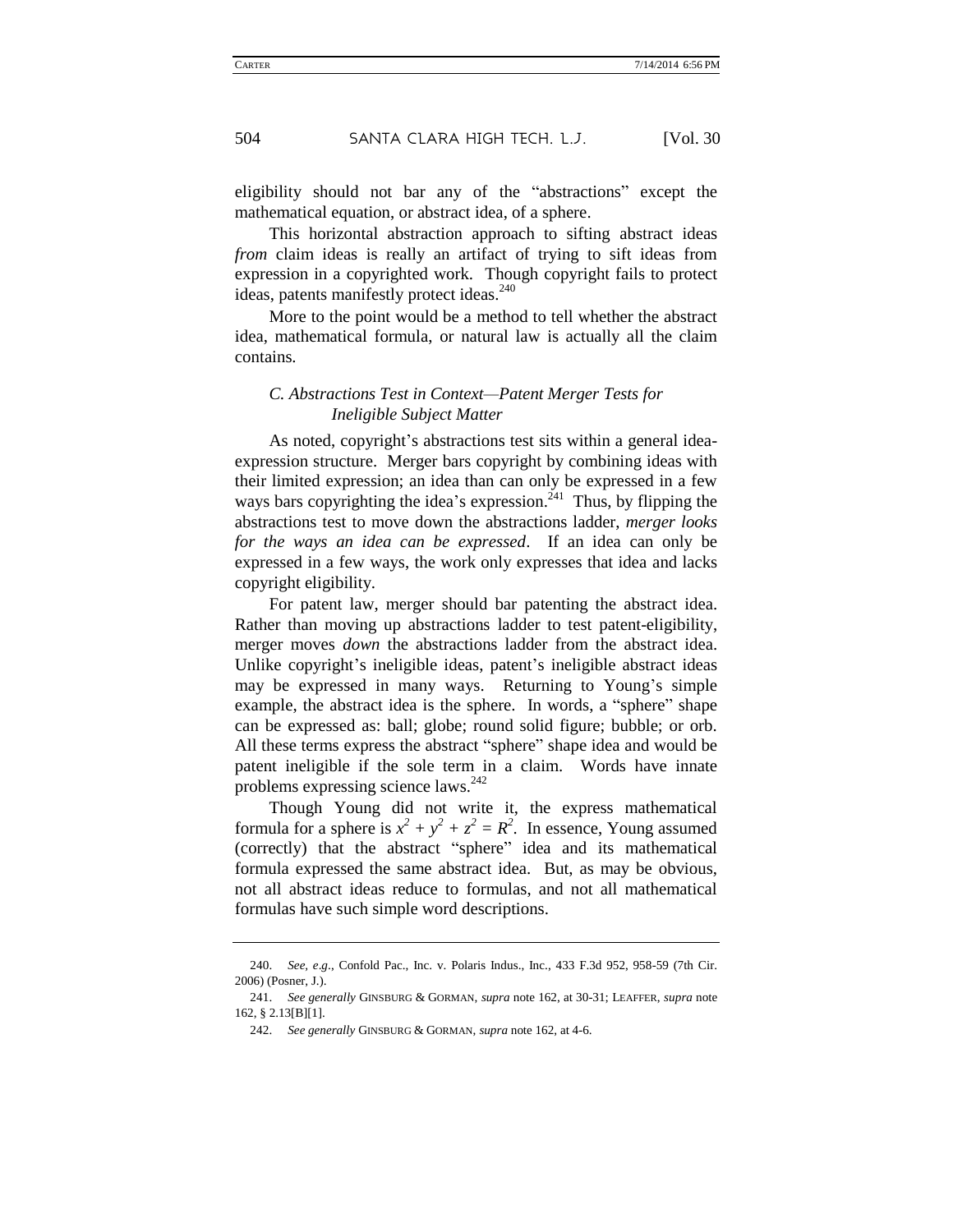#### *D. Visual Claim Concepts &* Mannion's *Copyright Critique*

Following *Mannion v. Coors Brewing Co.*, patent claims might fall into "literary" and "visual" types.<sup>243</sup> As "literary works," patent claims could be compared against word forms of natural laws or abstract ideas.

The science and technical concepts in claims often involve visual descriptions. For instance, patent claims describe: structure, mounting methods, fasteners, bearings, springs, numbers, relative placement, voids, shapes, material and optical properties, fluid flow, position, materials, electrical properties, transforming rotation to translation, transferring translation to translation, sequences, movement, and transforming rotation to rotation.<sup>244</sup> In fact, many claim terms fit into these types. $245$ 

Thus, the *Mannion* literary-visual split can likely be ignored in patent law. Despite expressing non-verbal concepts, patent claim structure naturally abstracts concepts.

### *E. Abstractions Test Like Standard Patent Infringement Analysis*

Patent claims are text. In essence, patent infringement analysis tests whether a claim's wording reads on the accused product and process. This amounts to comparing a patent's abstract description, the claims, against the accused product or process.<sup>246</sup> In essence, this process compares an abstraction of the invention against an abstraction of the accused product or process.

### *F.* Down *the Abstractions Ladder to Counteract Compulsions & Test's Bias*

As noted, humans have an innate bias to abstraction.<sup>247</sup> First, humans compulsively metaphorize almost everything, even extremely sophisticated science concepts. Second, humans further compulsively abstract the real world by lumping objects and concepts into blobs. This familiar "my eyes glaze over" thinking is well-known to scientists and engineers who talk to people lacking a technical background. And, as noted, scientists, engineers, lawyers, and judges

<sup>243.</sup> Mannion v. Coors Brewing Co., 377 F. Supp. 2d 444, 455-61 (S.D.N.Y. 2005).

<sup>244.</sup> FABER, *supra* note 102, app. B, at 5-8.

<sup>245.</sup> *Id*. (listing claim terms under these types).

<sup>246.</sup> Zenith Labs, Inc. v. Bristol-Myers Squibb Co., 19 F.3d 1418, 1423 (Fed. Cir. 1994) (citing Martin v. Barber, 755 F.2d 1564, 1567 (Fed. Cir. 1985)).

<sup>247.</sup> *See* discussion *supra* Part III.D-E.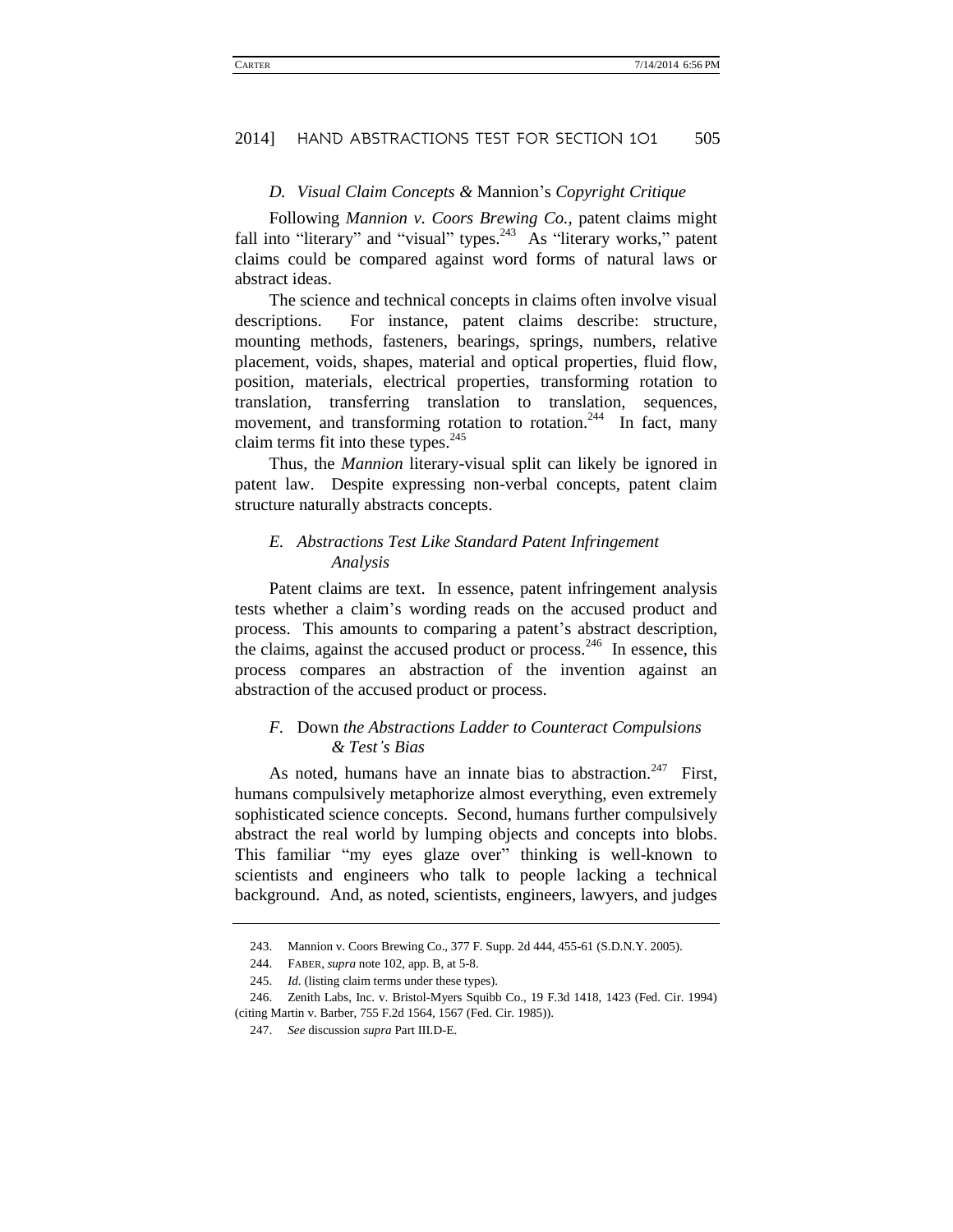are not immune from this bias. In essence, *these abstraction biases abstract up the abstraction ladder.*

To counteract these innate human compulsions, moving *downward* in abstractions from an alleged science concept or science law in the claims puts human reason to work against instinctual biases.

Also, as noted, the abstractions test has a well-known overabstraction problem in copyright.<sup>248</sup> As patent claims have a manifest abstraction ladder, one need not further abstract the claims. The whole point of patent claims is to *abstract patentable ideas* from an invention. Given the over-abstraction bias from abstracting up from allegedly copyrightable, or copyright-infringing, works in copyright, further abstracting patent claims is unwise and risks retracing copyright's hard lessons with the abstractions test in patent law.

#### *G. Automatic Adaptation to New Science Expressions*

As noted, the whole point of science is to find new science law expressions. In fact, human science expressions, in logic, math, and language, continually change with periodic revolutionary shifts. The abstractions test for patent-eligibility has no ties to any particular human science concept or science law expression. Thus, the abstractions test for patent-eligibility can evolve as science evolves.

### VI. PATENT-INELIGIBLE ABSTRACT IDEAS, NATURAL LAWS, & NATURAL PHENOMENA

To complete the downward abstractions test for patenteligibility, we must know where to start. What is the abstract idea, natural law, or natural phenomenon at the top?

Generally, "abstract ideas" (i.e., science concepts) and "laws of nature" (i.e., science laws), relevant to the top abstraction level will vary by invention class. For instance, method claims will normally be compared against science laws, that is, universal or statistical statements, because methods include steps or acts, such as gerunds.

### *A. Abstract Science Ideas are Science Concepts: Classificatory, Comparative, & Quantitative*

Rudolf Carnap placed science concepts into three groups: classificatory, comparative, and quantitative.<sup>249</sup> Classificatory

<sup>248.</sup> Cohen & Lemley, *supra* note 154, at 49 & n.210.

<sup>249.</sup> CARNAP, *supra* not[e 69,](#page-14-0) at 51-54.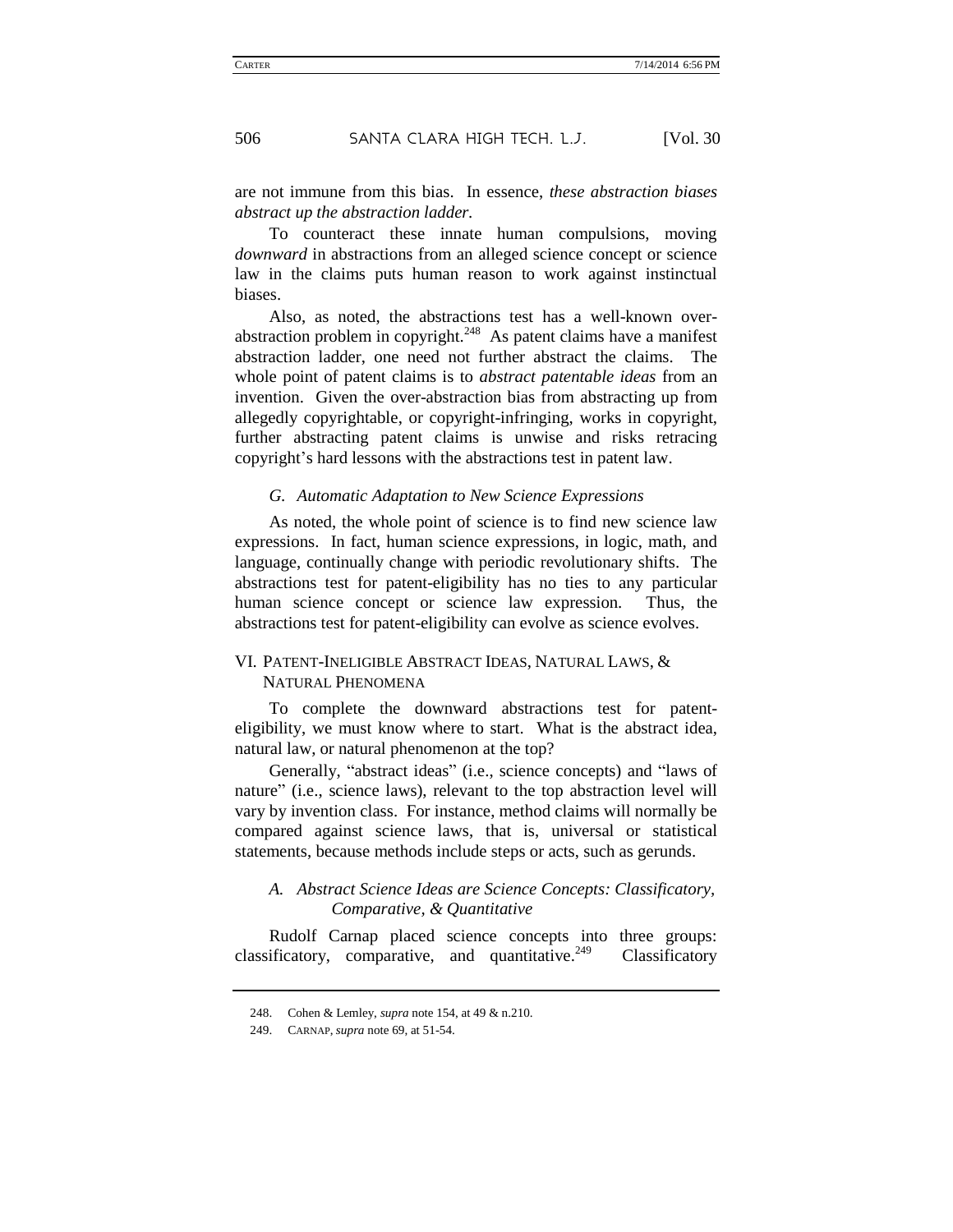concepts place objects in classes with more information required for placing objects in narrow classes.<sup>250</sup> For instance, biologists apply classificatory concepts to place plants and animals in species, families, and genera.<sup>251</sup> Describing something as a living organism places it in a class.<sup>252</sup> Further describing it as an animal, a narrower class, requires more information.<sup>253</sup> Labeling it a mammal needs still more information.<sup>254</sup>

Comparative concepts tell how an object relates to another object.<sup>255</sup> For instance, a psychologist may rate a job applicant as more or less imaginative than another applicant.<sup>256</sup> Also, a balancing scale can determine the heavier of two objects.<sup>257</sup> Comparative concepts are intermediate between classificatory and quantitative concepts.<sup>258</sup> For instance, labeling an object as warm or cool places it in either the warm class or the cool class.<sup>259</sup> But, the comparative concepts warmer and cooler tell how the object relates to another object. $260$ 

Quantitative concepts involve numbers and measurement.<sup>261</sup> Each quantitative concept corresponds to a comparative concept pair.<sup>262</sup> For instance, temperature can be measured in degrees. In turn, temperature corresponds to the comparative concepts of warmer and cooler, or hotter and colder.<sup>263</sup> Many measurement schemes require multiple magnitudes. For instance, unlike temperature, measuring physical size requires values for length, width, and height.

#### *B. Natural Laws: Science Laws Built on Science Concepts*

Science continually struggles with innate problems dividing the abstract from the concrete.<sup> $264$ </sup> Sciences laws sum up observed

250. *Id*. at 51, 53. 251. *Id*. at 51. 252. *Id*. 253. *Id*. 254. *Id*. 255. CARNAP, *supra*, note 69, at 51-58. 256. *Id*. at 52. 257. *Id*. at 53-58. 258. *Id*. at 51-52. 259. *Id*. at 52. 260. *Id*. at 53. 261. CARNAP, *supra*, note 69, at 58-114. 262. *Id*. at 58. 263. *Id*. at 51, 103.

264. *Id*. at 102-03.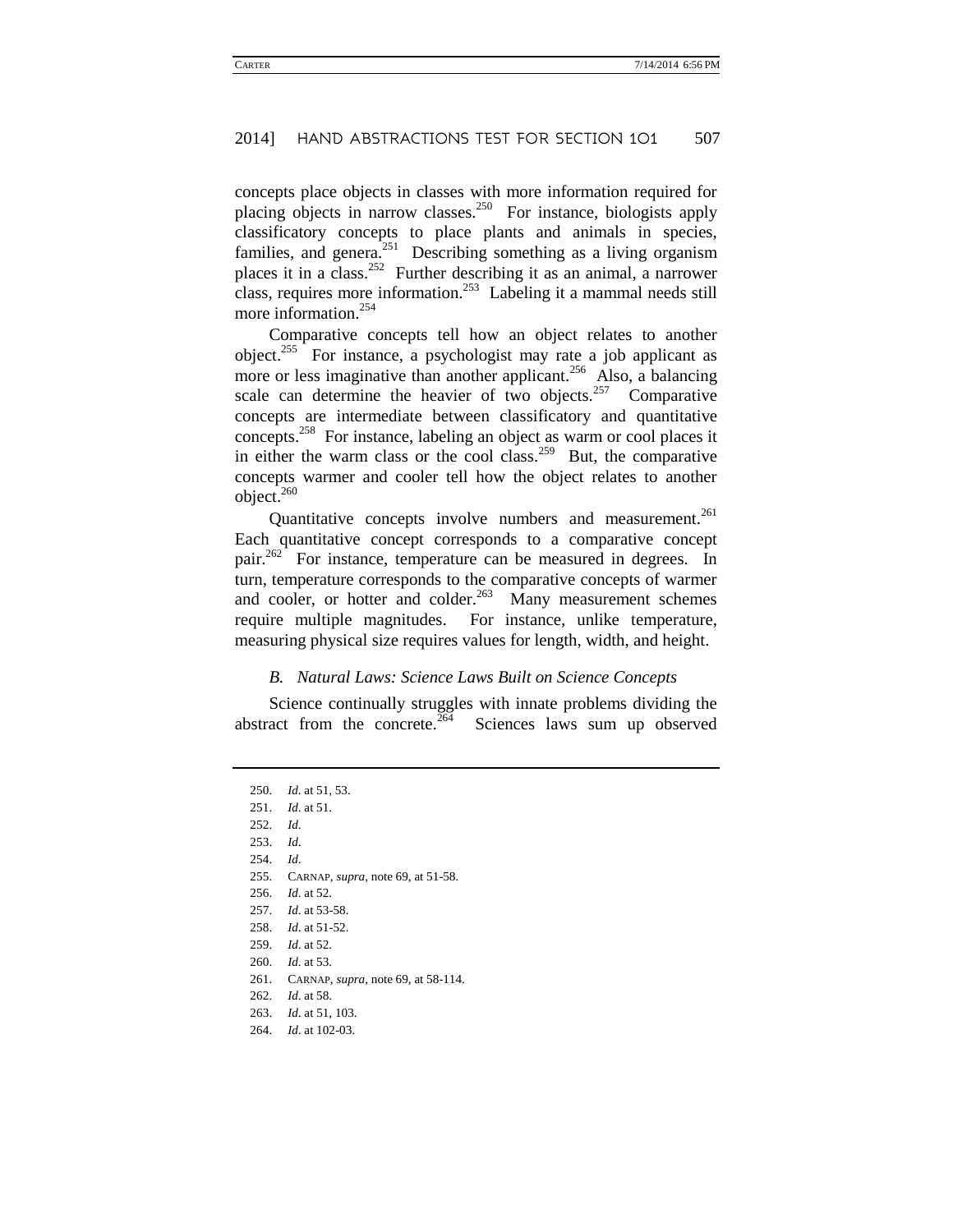regularities from multiple events.<sup>265</sup> They "are nothing more than statements expressing these regularities as precisely as possible."266

Science laws fall into two types: universal and statistical. $267$ Universal laws state absolute relations while statistical laws state a quantitative relationship between items.<sup>268</sup> For instance, following Carnap, the statement, "All ice is cold," is a universal law while the statement, "About half the children born each year are boys," is a statistical law.<sup>269</sup> Equations are special cases of universal and statistical science laws.

Though not as important here, Carnap further classified laws as empirical and theoretical.<sup>270</sup> Empirical laws deal with directly observable or easily measurable properties; they tend to involve macroscopic events.<sup>271</sup>

Empirical laws may be qualitative or quantitative.<sup>272</sup> For instance, "all ravens are black" is a qualitative empirical law describing ravens as having the quality "black."<sup>273</sup> Likewise, a quantitative empirical law generalizes relationships between quantities obtained from simple measurements.<sup>274</sup> For instance, the universal gas laws and Ohm's law relating voltage to current and resistance are empirical quantitative laws.<sup>275</sup>

Unlike empirical laws, theoretical laws deal with concepts not so readily observable, such as microscopic events and elementary particles.<sup>276</sup> The laws are "theoretical" only in that they relate to different types of concepts and observables, not that the laws lack confirmation. $277$ 

Science laws often relate causes and effects. Machines often involve cooperating parts. $278$  As method claims state steps or acts, often gerunds, method claims are more easily compared with science

275. *Id*. at 227.

<sup>265.</sup> *Id*. at 3

<sup>266.</sup> *Id*.

<sup>267.</sup> CARNAP, *supra* note 69, at 3.

<sup>268.</sup> *Id*. at 6.

<sup>269.</sup> *Id*. at 3-4.

<sup>270.</sup> *Id*. at 226-29, 240-46.

<sup>271.</sup> *Id*. at 6, 225-28.

<sup>272.</sup> *Id*. at 58-59, 226-27.

<sup>273.</sup> CARNAP, *supra* note 69, at 5-6, 227.

<sup>274.</sup> *Id*. at 226-27.

<sup>276.</sup> *Id*. at 6, 227-29.

<sup>277.</sup> *Id*. at 227-29, 240-46.

<sup>278.</sup> *See* FABER, *supra* not[e 102,](#page-17-0) § 5:1.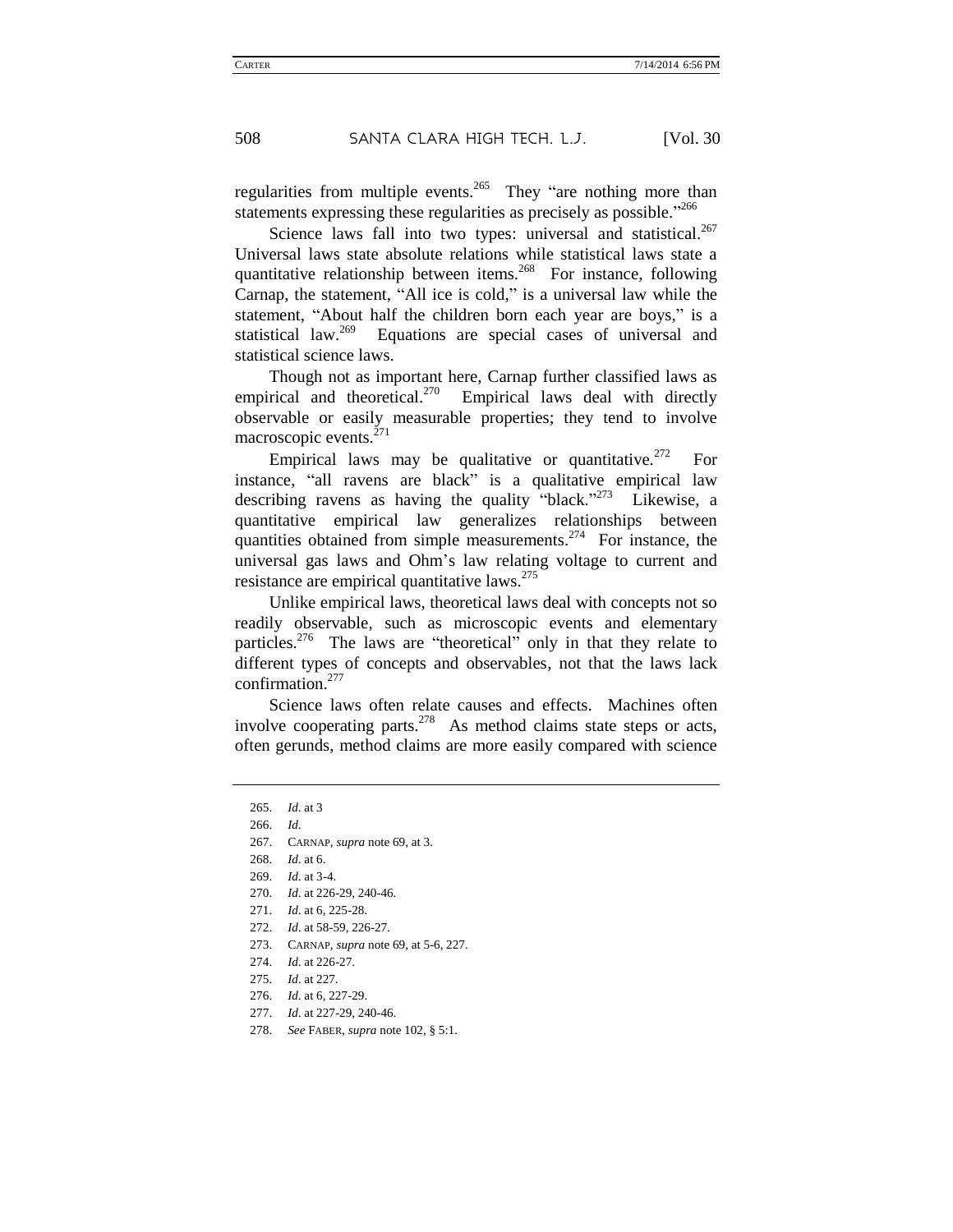laws than machines.

Given the machine-method split, different science concepts and science laws may sit atop the abstraction ladder for machines versus methods.

#### *C. Patent-Ineligible Abstract Ideas & Natural Laws*

An invention is a patent-ineligible abstract idea or natural law when it is a science concept, science law, or equation expressed in words as implied by adding trivial features to the alleged science concept, science law, or equation to reach the patent claim.

### *D. Manufactured Articles & Matter Compositions—Natural Objects & Phenomena, Math Relations*

Articles of manufacture are objects.<sup>279</sup> But, perhaps showing an abstraction bias, practitioners rarely separate "manufactures" from "machines."<sup>280</sup>

Science concepts and science laws do not sit atop the ladder for articles of manufacture. Science concepts classify, compare, or quantify phenomena.<sup>281</sup> How concepts classifying, comparing, or quantifying phenomena can be articles of manufacture is unclear. Further, science laws make general absolute or statistical statements about phenomena. $282$  Again, it is tough to conceive of how a science law relates to an article.

But, a natural object, or natural phenomenon, or math relationship may sit atop an article abstraction ladder. Articles of manufacture are objects without moving parts.<sup>283</sup> Rocks, slabs, and maybe dirt, are natural objects. Likewise, an object might be describable by a math formula. For instance, circles and spheres are describable by an equation.<sup>284</sup> Further, naturally occurring bacteria and viruses can sit atop an abstraction ladder to try to reach genetically engineered organisms.

#### *E. Computers*

Though not expressly included in my downward abstraction scheme, "computers" share some general features. They are not

<sup>279.</sup> FABER, *supra* not[e 102,](#page-17-0) § 5:1.

<sup>280.</sup> *Compare id*., *with* 35 U.S.C. § 101 (2006).

<sup>281.</sup> CARNAP, *supra* not[e 69,](#page-14-0) at 51-54.

<sup>282.</sup> *Id*. at 3.

<sup>283.</sup> FABER, *supra* note 102, § 5.1.

<sup>284.</sup> *E*.*g*., Young, *supra* not[e 11.](#page-5-2)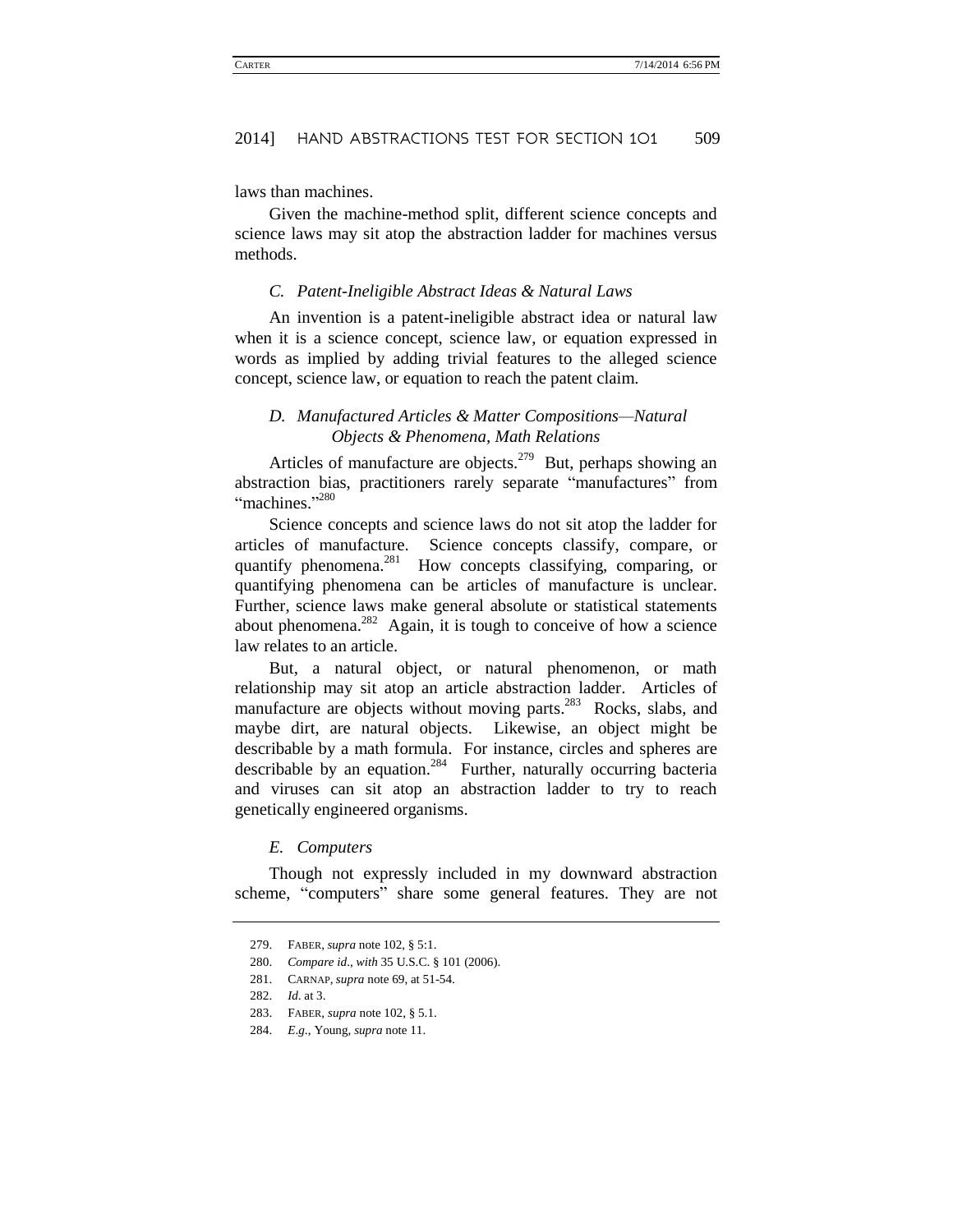science concepts, nor are they science laws made of science concepts. They are also not natural phenomena, like rain, or natural objects, like rocks or the sun. They are concrete things with interrelated parts. Justice Stevens suggests that tying business methods to machines makes the methods patent-eligible.<sup>285</sup> And, as in *Diehr*,<sup>286</sup> a computer achieving results unattainable by persons might make an invention eligible.

Regardless, the true test of patent-eligibility is whether a *particular* claim with a computer can be reached by a trivial downward abstraction from *an alleged* science concept, science law, or natural phenomenon/object. These distinctions will become clearer below in analyzing the claims in *CLS Bank v. Alice Corp.*

### VII. THE DOWNWARD PATENT-ELIGIBILITY ABSTRACTIONS TEST APPLIED TO *CLS BANK V. ALICE CORP.*

I will now show how to apply the downward patent-eligibility abstractions test with a real-world problem—the claims in *CLS Bank v. Alice Corporation*. Part of the current controversy comes from "boiling down" claims before analysis, so I state the claims verbatim before applying the test.

#### *A. Claims at Issue*

Alice's panel brief quoted five independent claims.<sup>287</sup> In my approach, the independent claims are the most abstract in the innate vertical abstractions ladders for the patents.

#### 1. Apparatus/System Claims

#### *a. U.S. Patent No. 7,725,375's Claim 14*

14. A data processing system to enable the exchange of an obligation between parties, the system comprising:

a *communications controller*,

a data storage unit having stored therein

(a) information about a first account for a first party, independent from a second account maintained by a first exchange institution, and

<sup>285.</sup> Bilski v. Kappos, 130 S. Ct. 3218 (2010) (Stevens, J., concurring).

<sup>286.</sup> Diamond v. Diehr, 450 U.S. 175, 187 (1981).

<sup>287.</sup> Brief for Appellant at 9-16, CSK Bank Int'l v. Alice Corp., 717 F.3d 1269 (Fed. Cir. 2013).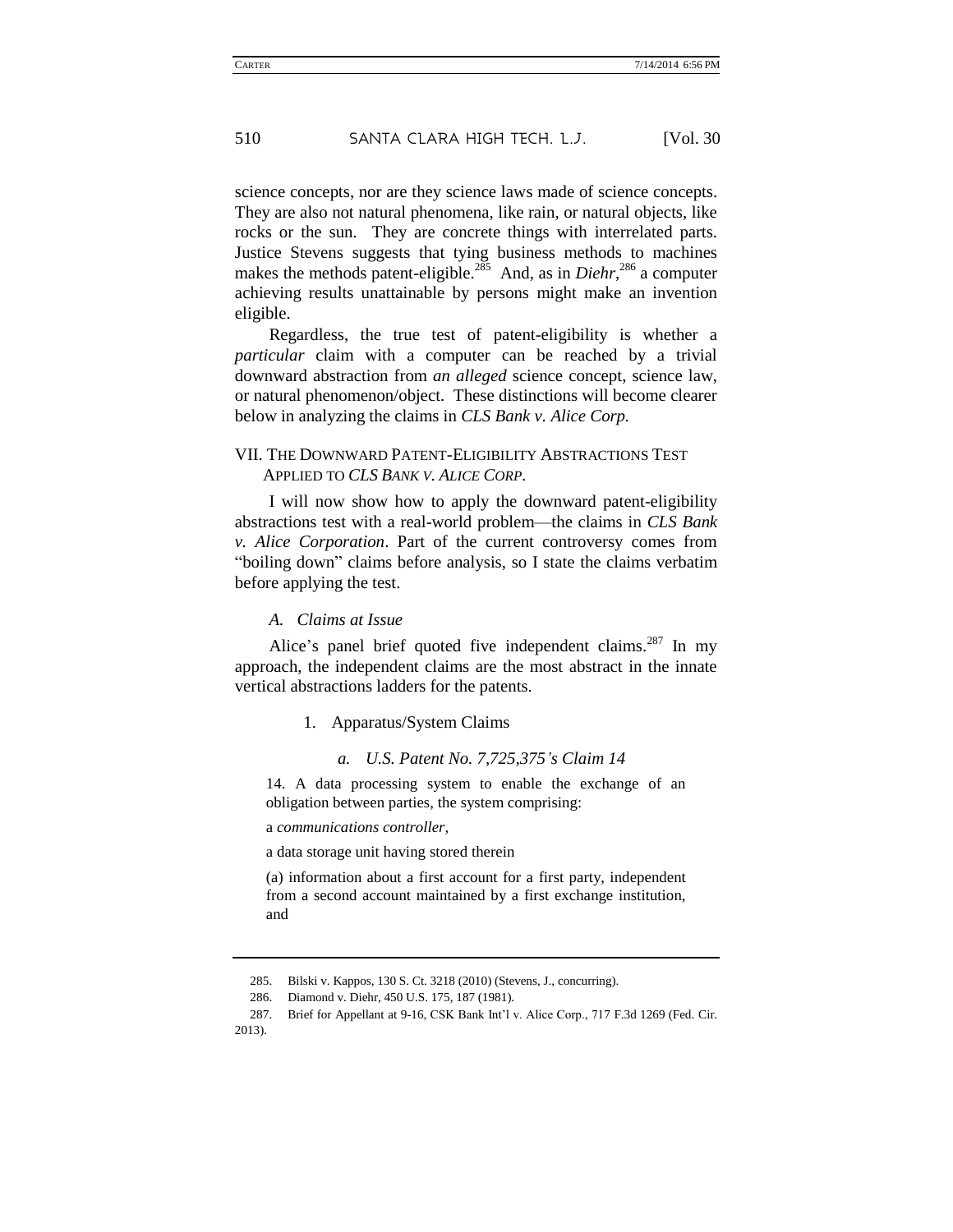(b) information about a third account for a second party, independent from a fourth account maintained by a second exchange institution; and

a computer, coupled to said data storage unit and said *communications controller*, that is configured to

(a) receive a transaction from said first party via said *communications controller*;

(b) electronically adjust said first account and said third account in order to effect an exchange obligation arising from said transaction between said first party and said second party after ensuring that said first party and/or said second party have adequate value in said first account and/or said third account, respectively; and

(c) generate an instruction to said first exchange institution and/or said second exchange institution to adjust said second account and/or said fourth account in accordance with the adjustment of said first account and/or said third account, wherein said instruction being an irrevocable, time invariant obligation placed on said first exchange institution and/or said second exchange institution.<sup>288</sup>

The claim-14 set is shallow; nine of the eleven dependent claims 15–25 directly depend on claim 14.<sup>289</sup>

### *b. U.S. Patent No. 7,149,720's Claim 68—'375 Patent's Claim 14 Without the Controller*

68. A data processing system to enable the exchange of an obligation between parties, the system comprising:

a data storage unit having stored therein

(a) information about a first account for a first party, independent from a second account maintained by a first exchange institution,

(b) information about a third account for a second party, independent from a fourth account maintained by a-second exchange institution; and

a computer, coupled to said data storage unit, that is configured to

(a) receive a transaction;

(b) electronically adjust said first account and said third account in order to effect an exchange obligation arising from said transaction between said first party and said second party after ensuring that

<sup>288.</sup> U.S. Patent No. 7,725,375 col. 66 ll. 1-30 (filed Jun. 27, 2005) (issued May 25, 2010) (emphasis added).

<sup>289.</sup> *Id*. at col. 66 ll. 31-62.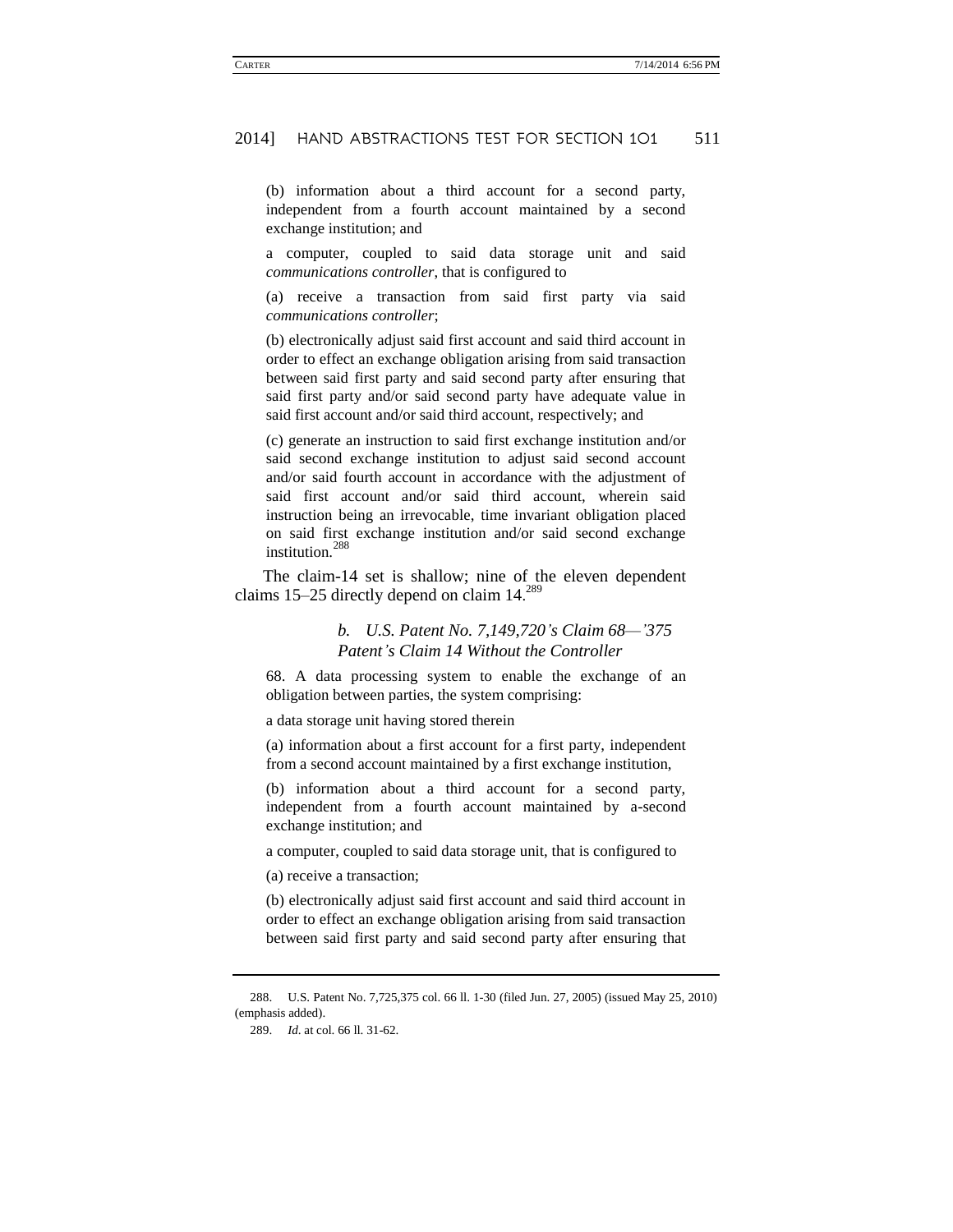said first party and/or said second party have adequate value in said first account and/or said third account, respectively; and(c) generate an instruction to said first exchange institution and/or said second exchange institution to adjust said second account and/or said fourth account in accordance with the adjustment of said first account and/or said third account, wherein said instruction being an irrevocable, time invariant obligation placed on said first exchange institution and/or said second exchange institution.<sup>290</sup>

Claim 68 seems identical to claim 14 except it lacks a controller, italicized in claim 14. Like the claim 14 set, the claim-68 set is shallow; nine of the eleven claims, 69-79, depend directly on claim  $68.^{291}$  In fact, claims 69-79 look identical to claims 15-25.

2. '375 Patent's Apparatus/Product Claim 39

39. A computer program product comprising

a computer readable storage medium having computer readable program code embodied in the medium for use by a party to exchange an obligation between a first party and a second party, the computer program product comprising:

program code for causing a computer to send a transaction from said first party relating to an exchange obligation arising from a currency exchange transaction between said first party and said second party; and

program code for causing a computer to allow viewing of information relating to processing, by a supervisory institution, of said exchange obligation, wherein said processing includes

(1) maintaining information about a first account for the first party, independent from a second account maintained by a first exchange institution, and information about a third account for the second party, independent from a fourth account maintained by a second exchange institution;

(2) electronically adjusting said first account and said third account, in order to effect an exchange obligation arising from said transaction between said first party and said second party, after ensuring that said first party and/or said second party have adequate value in said first account and/or said third account, respectively; and

(3) generating an instruction to said first exchange institution

<sup>290.</sup> U.S. Patent No. 7,149,720 col. 69 ll. 20-42 (filed Dec. 31, 2002) (issued Dec. 12, 2006).

<sup>291.</sup> *Id*. at col. 69 l. 43-col. 70 l. 21.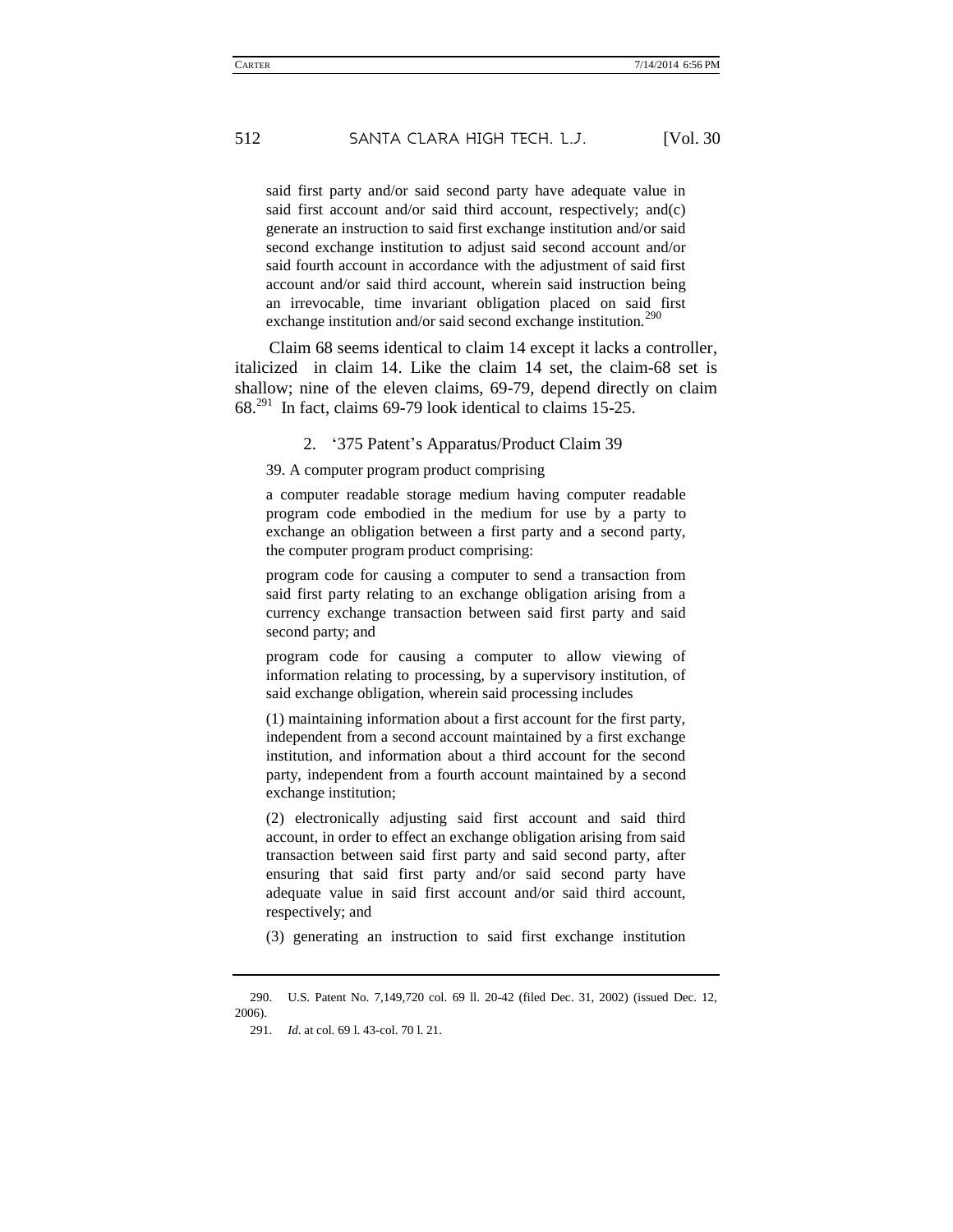and/or said second exchange institution to adjust said second account and/or said fourth account in accordance with the adjustment of said first account and/or said third account, wherein said instruction being an irrevocable, time invariant obligation placed on said first exchange institution and/or said second exchange institution.<sup>292</sup>

Claim 39 only has two dependent claims, claims  $40-41.^{293}$  Both depend directly on claim 39.<sup>294</sup>

#### 3. Method Claims

#### *a. U.S. Patent No. 6,912,510's Claim 68*

68. A method of exchanging an obligation between parties, wherein an exchange obligation is administered by a supervisory institution, the method performed by the supervisory institution, comprising:

maintaining a first account for a first party, independent from a second account maintained by a first exchange institution;

maintaining a third account for a second party, independent from a fourth account maintained by a second exchange institution;

electronically adjusting said first account and said third account in order to effect the exchange obligation between said first party and said second party after ensuring that said first party and said second party have adequate value in said first account and said third account, respectively; and

providing an instruction to said first exchange institution and said second exchange institution to adjust said second account and said fourth account in accordance with the adjustment of said first account and said third account, wherein said instruction being an irrevocable, time invariant obligation placed on said first exchange institution and said second exchange institution.<sup>295</sup>

The claim 68 set is shallow; six of the seven dependent claims 69-75 directly depend on claim  $68.^{296}$ 

<sup>292.</sup> '375 Patent col. 68 ll. 5-35.

<sup>293.</sup> *Id*. at col. 68 ll. 36-41.

<sup>294.</sup> *Id*.

<sup>295.</sup> U.S. Patent No. 6,912,510 col. 67 l. 38-col. 68 l. 21 (filed May 9, 2000) (issued Jun. 28, 2005).

<sup>296.</sup> *Id*. at col. 68 ll. 22-39.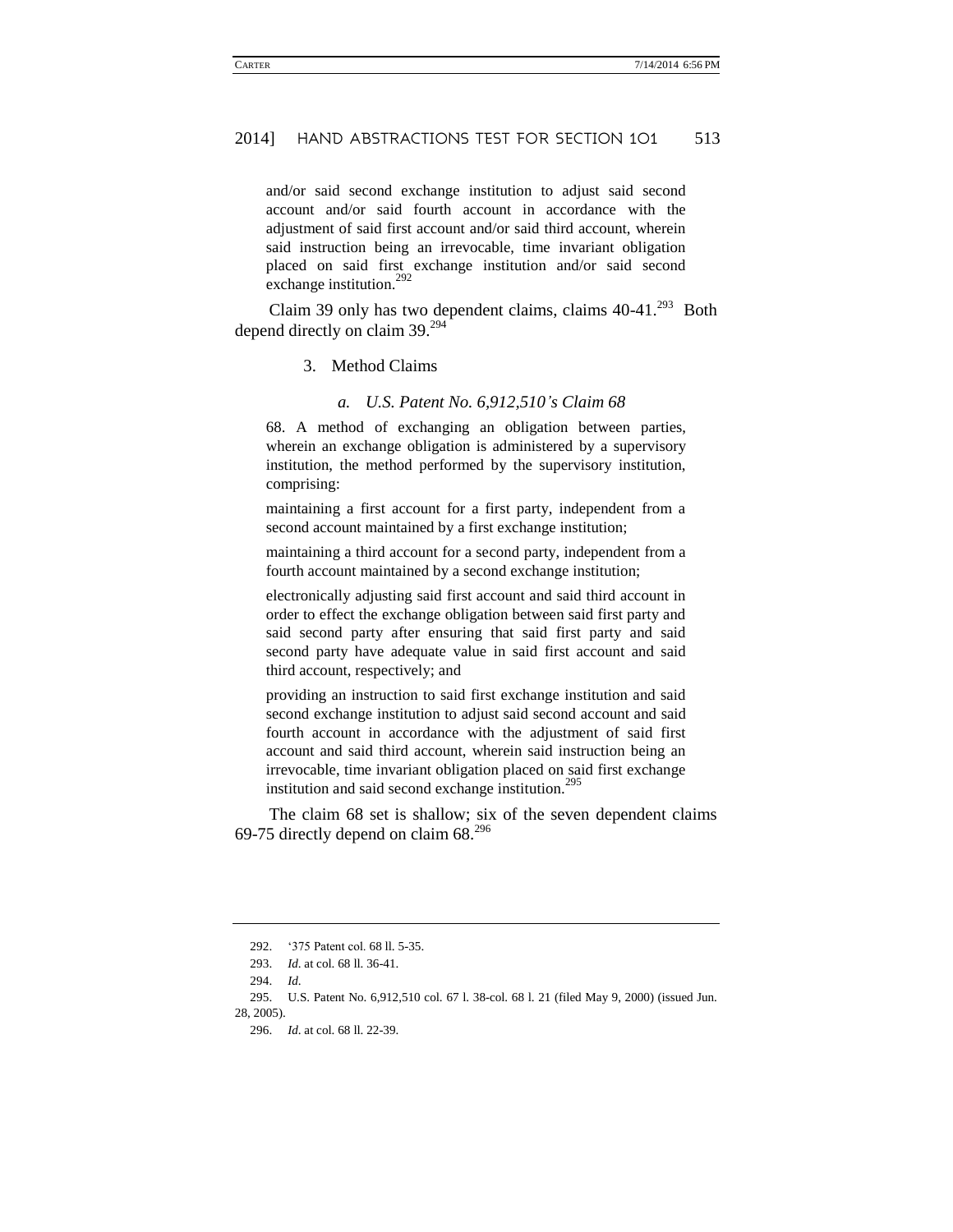#### *b. U.S. Patent No. 5,970,479's Claim 33*

33. A method of exchanging obligations as between parties, each party holding a credit record and a debit record with an exchange institution, the credit records and debit records for exchange of predetermined obligations, the method comprising the steps of:

(a) creating a shadow credit record and a shadow debit record for each stakeholder party to be held independently by a supervisory institution from the exchange institutions;

(b) obtaining from each exchange institution a start-of-day balance for each shadow credit record and shadow debit record;

(c) for every transaction resulting in an exchange obligation, the supervisory institution adjusting each respective party's shadow credit record *or* shadow debit record, allowing only these transactions that do not result in the value of the shadow debit record being less than the value of the shadow credit record at any time, each said adjustment taking place in chronological order; and

(d) at the end-of-day, the supervisory institution instructing ones of the exchange institutions to exchange credits or debits to the credit record and debit record of the respective parties in accordance with the adjustments of the said permitted transactions, the credits and debits being irrevocable, time invariant obligations placed on the exchange institutions.<sup>297</sup>

Only claim 34 depends on claim 33.<sup>298</sup>

#### *B. District Court's "Abstract Idea"*

1. Not a Science Concept

As discussed, science concepts are classificatory, comparative, or quantitative. They put objects into classes (e.g., hot or cold), compare them (e.g., hotter or colder), or express a comparison as a quantity (e.g., temperature in degrees).

The district court rejected the claims as merely expressing the abstract idea:

[T]he Court agrees that the methods are of employing a neutral intermediary to ensure that parties to an exchange can honor a proposed transaction, to consummate the exchange simultaneously to minimize the risk that one party does not gain the fruits of the exchange, and then irrevocably to direct the parties, or their value holders, to adjust their accounts or records to reflect the concluded

<sup>297.</sup> U.S. Patent 5,970,479 col. 65 ll. 23-50 (filed May 28, 1993) (issued Oct. 19, 1999).

<sup>298.</sup> *Id*. at col. 65 ll. 51-54.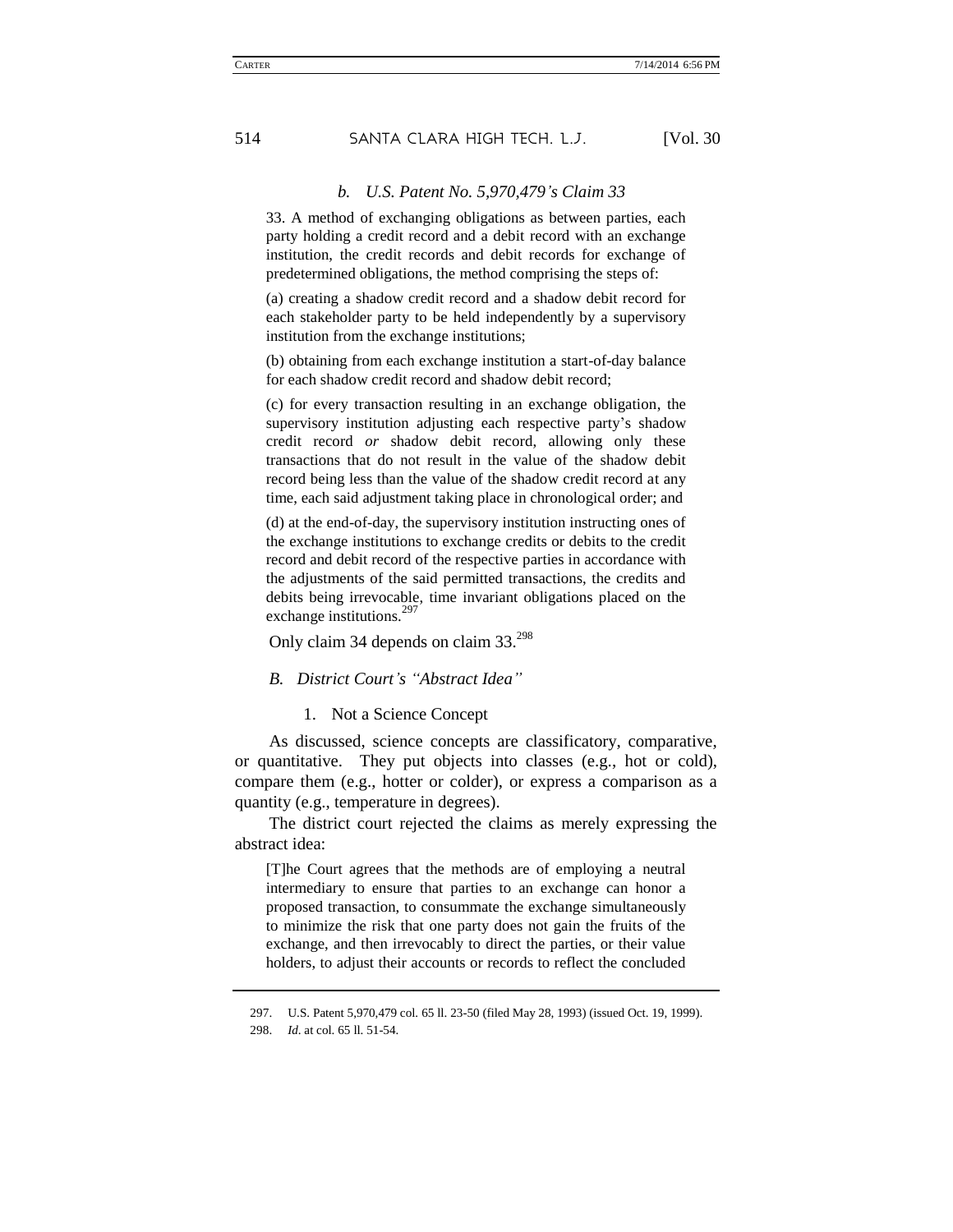## transaction.<sup>299</sup>

This "abstract idea" is hard to understand. Its complexity makes it almost incoherent and may make it seem more "abstract" than it really is. Luckily, the district court explained it:

This is a basic business or financial concept much like those struck down in *Bilski II* or *Ultramercial*. At the heart of these claims is the fundamental idea of employing a neutral intermediary to ensure that parties to an exchange can honor a proposed transaction, to consummate the exchange simultaneously to minimize the risk that one party does not gain the fruits of the exchange, and then irrevocably to direct the parties, or their value holders, to adjust their accounts or records to reflect the concluded transaction. *Using an intermediary, which may independently maintain records or accounts on the parties to ensure each party has sufficient value or worth to complete a proposed exchange, as a way to guarantee that a transaction is ultimately honored by all parties, thereby minimizing risk, remains a fundamental, abstract concept*. 300

This explanation has three sentences. The first sentence merely states that the alleged abstract idea is a basic concept. The second sentence states the idea again almost verbatim. Finally, the third sentence, in italics, clarifies the idea.

This idea is not a science concept. First, the idea fails to place objects into classes (e.g., expensive or cheap), so it is not a classificatory science concept. Second, the idea fails to compare objects (e.g., account A worth more than account B), so the idea is not a comparative science concept. Third, the idea fails to fix objects to a number range (e.g., tagging accounts with dollar values), so the idea is not a quantitative science concept.

2. In Science-Law Form

Science laws may be universal or statistical. They describe large numbers of phenomena. Here, the science law must have something to do with:

[U]sing an intermediary, which may independently maintain records or accounts on the parties to ensure each party has sufficient value or worth to complete a proposed exchange, as a way to guarantee that a transaction is ultimately honored by all

<sup>299.</sup> CLS Bank Int'l v. Alice Corp., 768 F. Supp. 2d 221, 243-44 (D.D.C. 2011), *rev'd*, 685 F.3d 1341 (Fed. Cir. 2012), *and reh'g en banc granted, opinion vacated*, No. 2011-1301, 2012 WL 4784336 (Fed. Cir. Oct. 9, 2012).

<sup>300.</sup> *Id*. (emphasis added).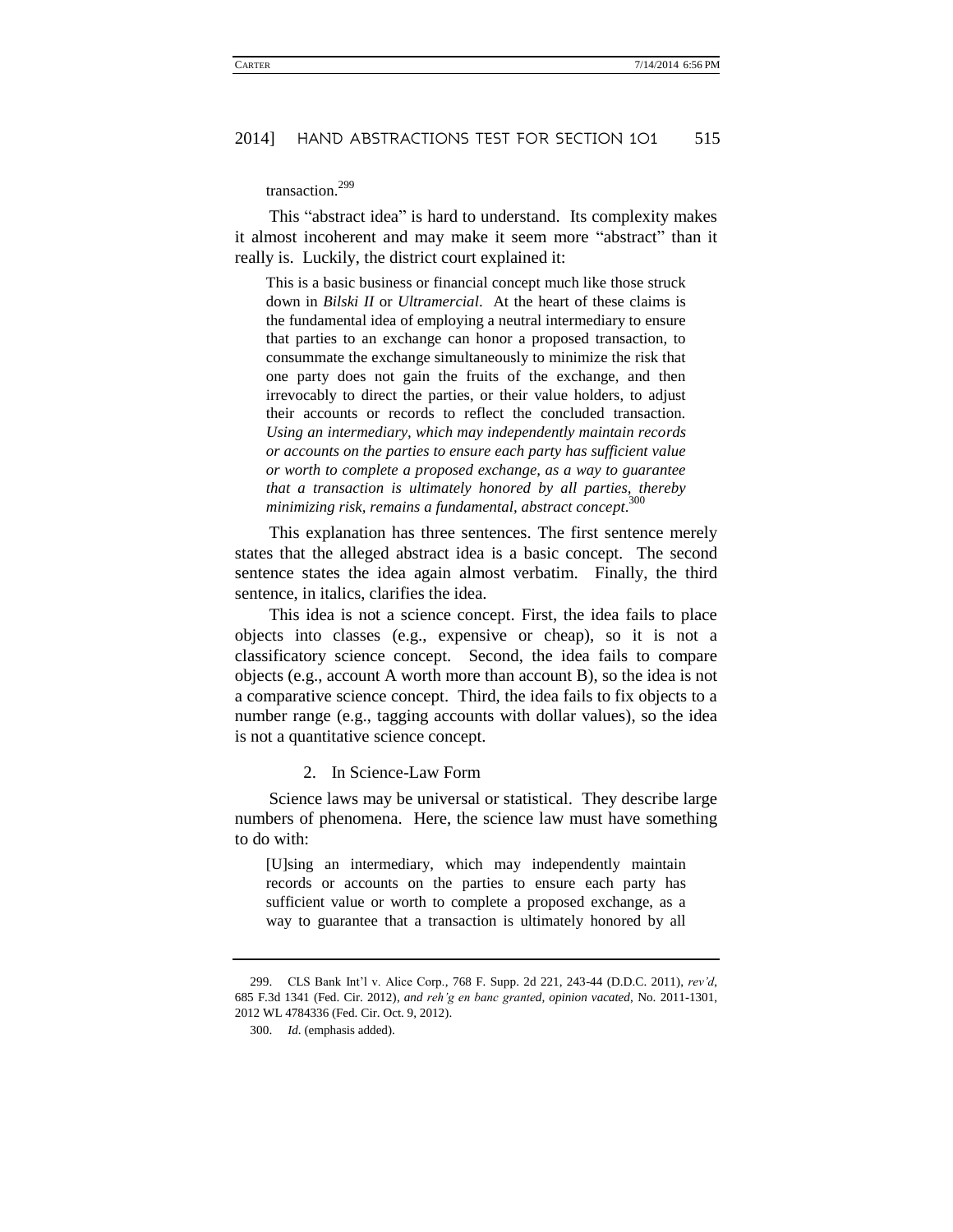parties, thereby minimizing risk. 301

Replacing "to ensure" with "ensures" makes a universal science law:

[U]sing an intermediary, which may independently maintain records or accounts on the parties [*ensures*] each party has sufficient value or worth to complete a proposed exchange, as a way to guarantee that a transaction is ultimately honored by all parties, thereby minimizing risk.<sup>302</sup>

Ignoring "as a way . . . minimizing risk," as a redundant description, this sentence makes an absolute statement required for a science law form: "using an intermediary . . . ensures each party has sufficient value/worth to complete a proposed exchange." Thus, the district court's abstract idea has the *form* of a science law.

But is this sentence a universal science law? If "ensures" means "absolutely guarantees," then the sentence makes an absolute statement required for a universal science law. As the district court explained, "ensures" is "a way to guarantee."<sup>303</sup> But, even if "ensures" means "makes more likely," then the sentence makes a probabilistic statement required for a statistical science law. Even so, it is unclear whether either the district court's statement *really is* a universal science law.

Regardless, I take the district court's "abstract idea" as a science law and construct the *downward* abstraction ladder for the claims at issue.

### *C. Method Claims 68 in '510 Patent & 33 in '479 Patent.*

The most important issue is whether one can construct a nontrivial downward ladder from this alleged abstract idea in the claims to the actual claims. As science laws often describe causes and effects, method claims are especially amenable to comparison with science laws. In essence, making a downward abstractions ladder adds features to the alleged science concept or law to try to reach the claim.

### 1. Non-Trivial "Electronically Adjusting" to reach '510 Patent's Patent-Eligible Claim 68

Claim 68's preamble states "[a] method of exchanging an

<sup>301.</sup> *Id*.

<sup>302.</sup> *Id*.

<sup>303.</sup> *Id*.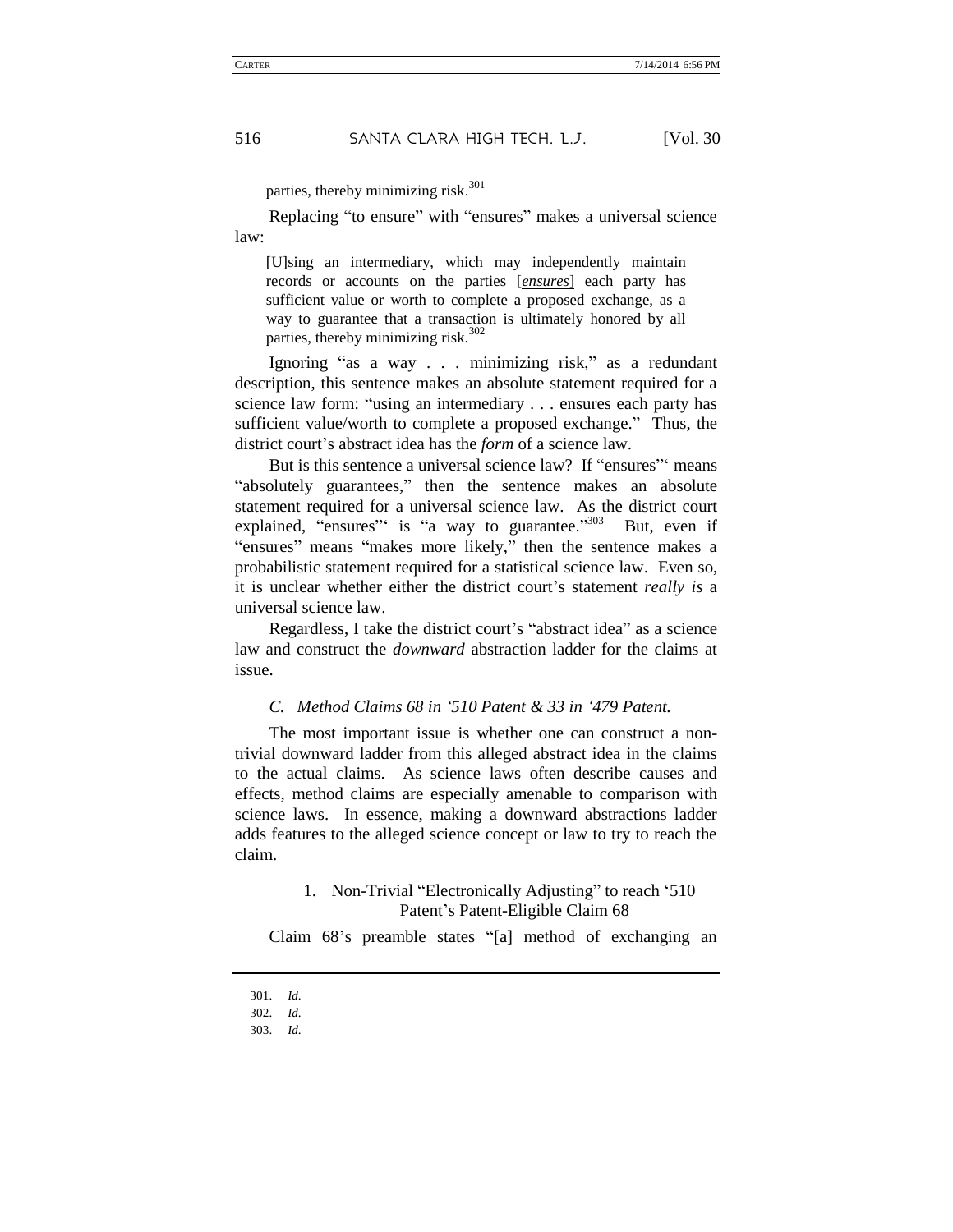obligation between parties, wherein an exchange obligation is administered by a supervisory institution, the method performed by the supervisory institution."<sup>304</sup> Rearranging the preamble, it states, "a supervisory institution administers an exchange obligation between parties."

This preamble differs from the alleged "abstract idea.' Unlike the "abstract idea," this preamble says nothing about ensuring "each party has sufficient value/worth to complete a proposed exchange." But, the phrase, "using an intermediary" seems equivalent to "supervisory institution administers an exchange . . . between parties," if one excludes "obligation." Of less import, but still different, the "intermediary" is a "supervisory institution." Thus, claim 68's preamble only has "using an intermediary" but not "ensures each party has sufficient value/worth to complete a proposed exchange."

Does the rest of claim 68 add trivial features to the abstract idea? Claim 68 requires "*electronically adjusting said first account and said second account in order to effect the exchange obligation between said first party and said second party after* ensuring that said first party and said second party have adequate value in said first account and said third account, respectively. . . .<sup>3305</sup> The unitalicized text is equivalent to the phrase, "ensures each party has sufficient value/worth to complete said proposed exchange" in the alleged abstract idea. But, the italicized text adds a feature to the alleged abstract idea; the alleged abstract idea says nothing about "electronically adjusting" anything.

This addition has import. Claims must be read in the specification's light.<sup>306</sup> The specification includes the claims.<sup>307</sup> Even so, *without* referring to the other claims or the rest of the specification, the alleged abstract idea alone "using an intermediary," could include a supervisory institution or a person sending postal mail between parties or a person shaking hands with each party. "Electronically adjusting" takes claim 68 away from a trivial addition in a downward abstraction from the alleged idea. Thus, the downward abstraction ladder from the alleged abstraction idea cannot

<sup>304.</sup> U.S. Patent No. 6,912,510 col. 67 ll. 38-42 (filed May 9, 2000) (issued Jun. 28, 2005). 305. *Id*. at col. 68 ll. 7-13 (emphasis added).

<sup>306.</sup> Phillips v. AWH Corp., 415 F.3d 1303, 1316 (Fed. Cir. 2005) (quoting *In re* Am. Acad. Sci. Tech. Ctr., 367 F.3d 1359, 1364 (Fed. Cir. 2004); 37 C.F.R. § 1.75(d)(1) (2012)); *see also* MPEP, *supra* note 103, at § 2111.

<sup>307.</sup> 37 C.F.R. §§ 1.75(a), (d).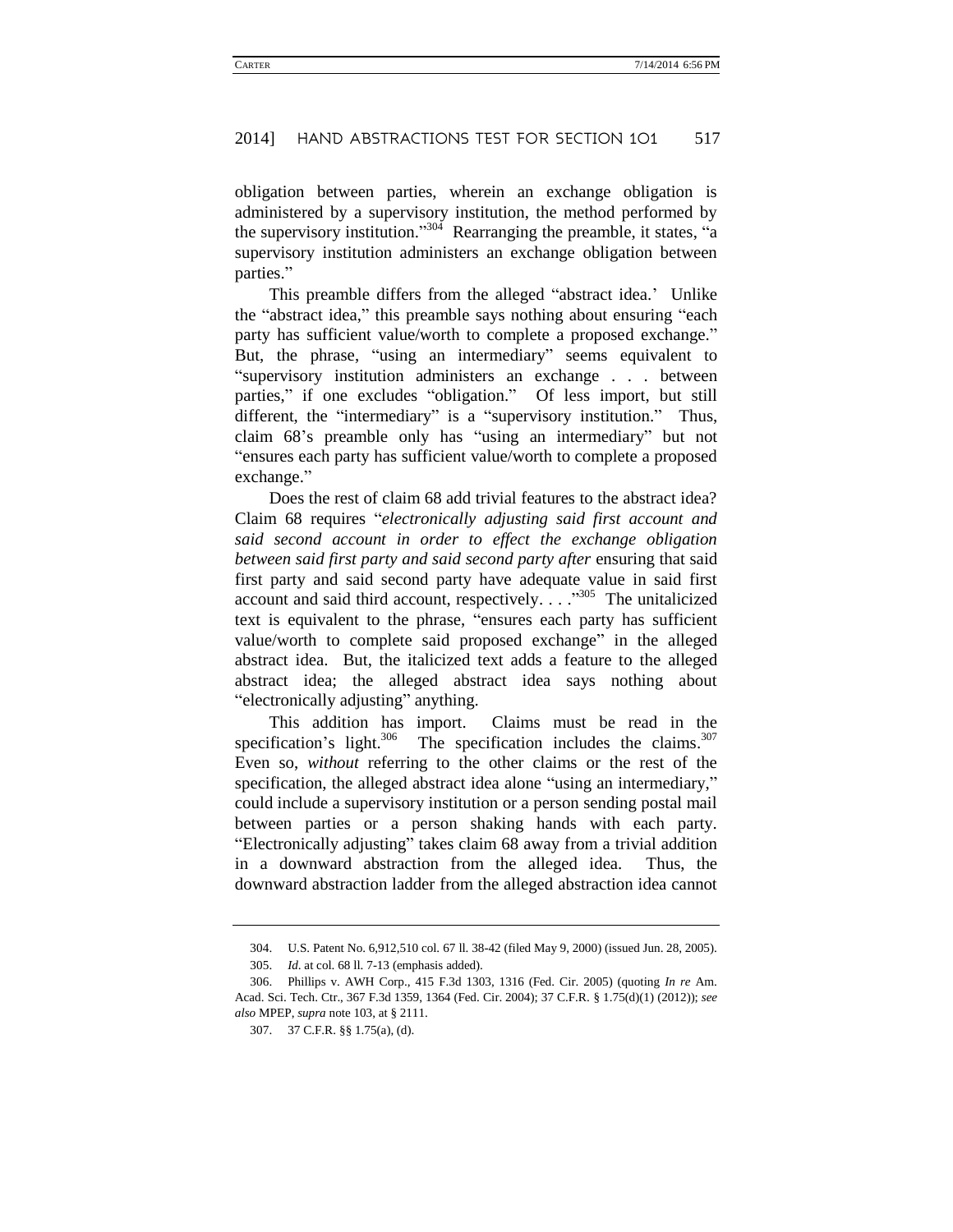reach claim 68.

Thus, method claim 68 is patent-eligible in this analysis. Though claim 68 should be patent-eligible when tested against the district court's idea, *this analysis says nothing about whether claim 68 is, or is not, novel or non-obvious.*

### 2. '479 Patent's Claim 33 Fails 35 U.S.C. § 112—Moot Eligibility

Claim 33:

33. A method of exchanging obligations as between parties, each party holding a credit record and a debit record with *an exchange institution*, the credit records and debit records for exchange of predetermined obligations, the method comprising the steps of:

(a) creating a shadow credit record and a shadow debit record for each stakeholder party to be held independently by *a supervisory institution* from *the exchange institutions*;

(b) obtaining from each exchange institution a start-of-day balance for each shadow credit record and shadow debit record;

(c) for every transaction resulting in an exchange obligation, *the supervisory institution* adjusting each respective party's shadow credit record *or* shadow debit record, allowing only these transactions that do not result in the value of the shadow debit record being less than the value of the shadow credit record at any time, each said adjustment taking place in chronological order; and

(d) at the end-of-day, the supervisory institution *instructing ones of the exchange institutions* to exchange credits or debits to the credit record and debit record of the respective parties in accordance with the adjustments of the said permitted transactions, the credits and debits being irrevocable, time invariant obligations placed on the exchange institutions.<sup>308</sup>

### *a. Facially Ambiguous Subject Matter—"Exchange Institutions" & "Ones"*

Title 35 Section 112(b) requires the "claims particularly point[] out and distinctly claim[] the subject matter the applicant regards as his invention."

First, claim 33's "exchange institutions," is ambiguous. Step (a) refers to "the exchange institutions," but the only possible antecedent is the preamble's singular "an exchange institution." This antecedent

<sup>308.</sup> U.S. Patent 5,970,479 col. 65 ll. 23-50 (filed May 28, 1993) (issued Oct. 19, 1999) (emphasis added).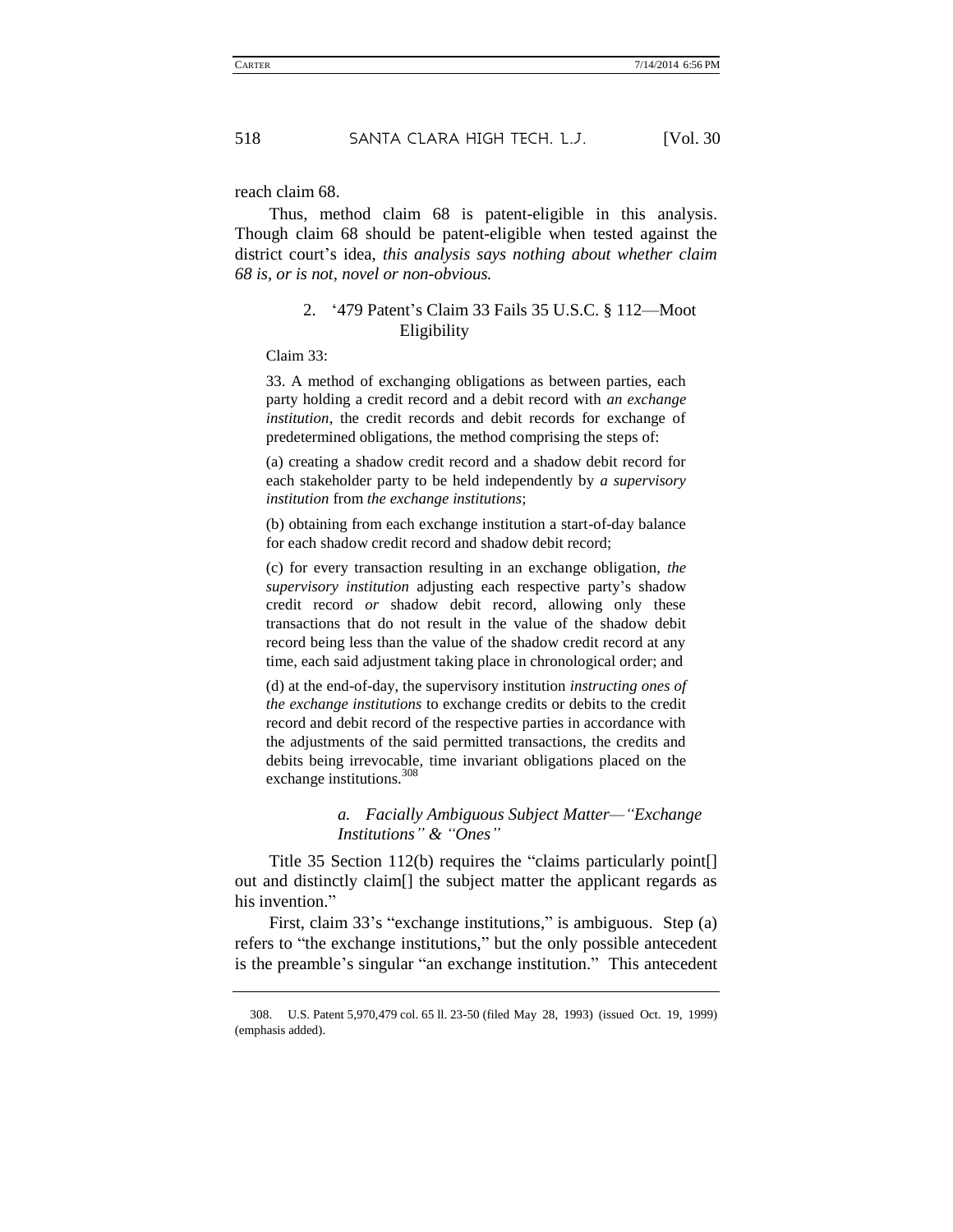mismatch is especially confusing as "a supervisory institution" seems to be at least part of, if not the same as, the "exchange institution." Also, step (d) requires "the supervisory institution instructing ones of the exchange institutions." Again, the "supervisory institution" may be the "exchange institution[]."

Second, the odd "ones" phrase defies comprehension as it is both singular and plural, and "instructing ones of the exchange institutions" may or may not refer to the preamble's singular "an exchange institution," the earlier "exchange institutions," or both. *How many is "ones"?*

### *b. Prosecution History Leaves "Exchange" & "Ones" Ambiguous*

Interpreting a patent claim demands looking closely at its prosecution history.<sup>309</sup> Rather than skipping this key step, I expressly examine the history.

#### 1. Only § 103 Obviousness Rejections

Independent claim 33 seems to have been filed as claim 32 in the original U.S. application on May 28,  $1993<sup>310</sup>$  On July 31, 1996, Peter K. Trzyna of Baker & McKenzie sent a Preliminary Amendment adding claims  $34-38$ .<sup>311</sup>

On January 23, 1997, the USPTO issued the First Office Action.<sup>312</sup> It rejected all the claims, 1-38, under 35 U.S.C. Section 103.<sup>313</sup> On July 23, 1997, Rob Sokohl filed an amendment;<sup>314</sup> it left

313. First Office Action, *supra* note 312, at 2-4.

314. Amend. & Resp. under 37 C.F.R. §§ 1.111 & 1.115 (Jul. 23, 1997), '479 Patent, http://portal.uspto.gov/pair/PublicPair (select "Patent Number" bubble; search "5,970,479" as patent number; follow "Image File Wrapper" tab; download "Extension of Time," "Transmittal

<sup>309.</sup> *See* Warner-Jenkinson Co. v. Hilton Davis Chem. Co., 520 U.S. 17, 30-31 (1997) (unanimous).

<sup>310.</sup> *See* Patent Appl. (May 28, 1993), '479 Patent, http://portal.uspto.gov/pair/PublicPair (select "Patent Number" bubble; search "5,970,479" as patent number; follow "Image File Wrapper" tab; download "Claims" document received May 28, 1993).

<sup>311.</sup> Prelim. Amend. (July 31, 1996),'479 Patent, http://portal.uspto.gov/pair/PublicPair (select "Patent Number" bubble; search "5,970,479" as patent number; follow "Image File Wrapper" tab; download "Change of Address," "Transmittal Letter," "Applicant Arguments/ Remarks Made in an Amendment," "Claims," and "Amendment/Req. Reconsideration-After Non-Final Reject (sic)," documents received Aug. 2, 1996).

<sup>312.</sup> Non-Final Rej'n (Jan. 23, 1997), '479 Patent, http://portal.uspto.gov/pair/PublicPair (select "Patent Number" bubble; search "5,970,479" as patent number; follow "Image File Wrapper" tab; download "Notice of Formal Drawings Required," "List of References cited by applicant and considered by examiner," "List of references cited by examiner," and "Non-Final Rejection" documents [hereinafter First Office Action].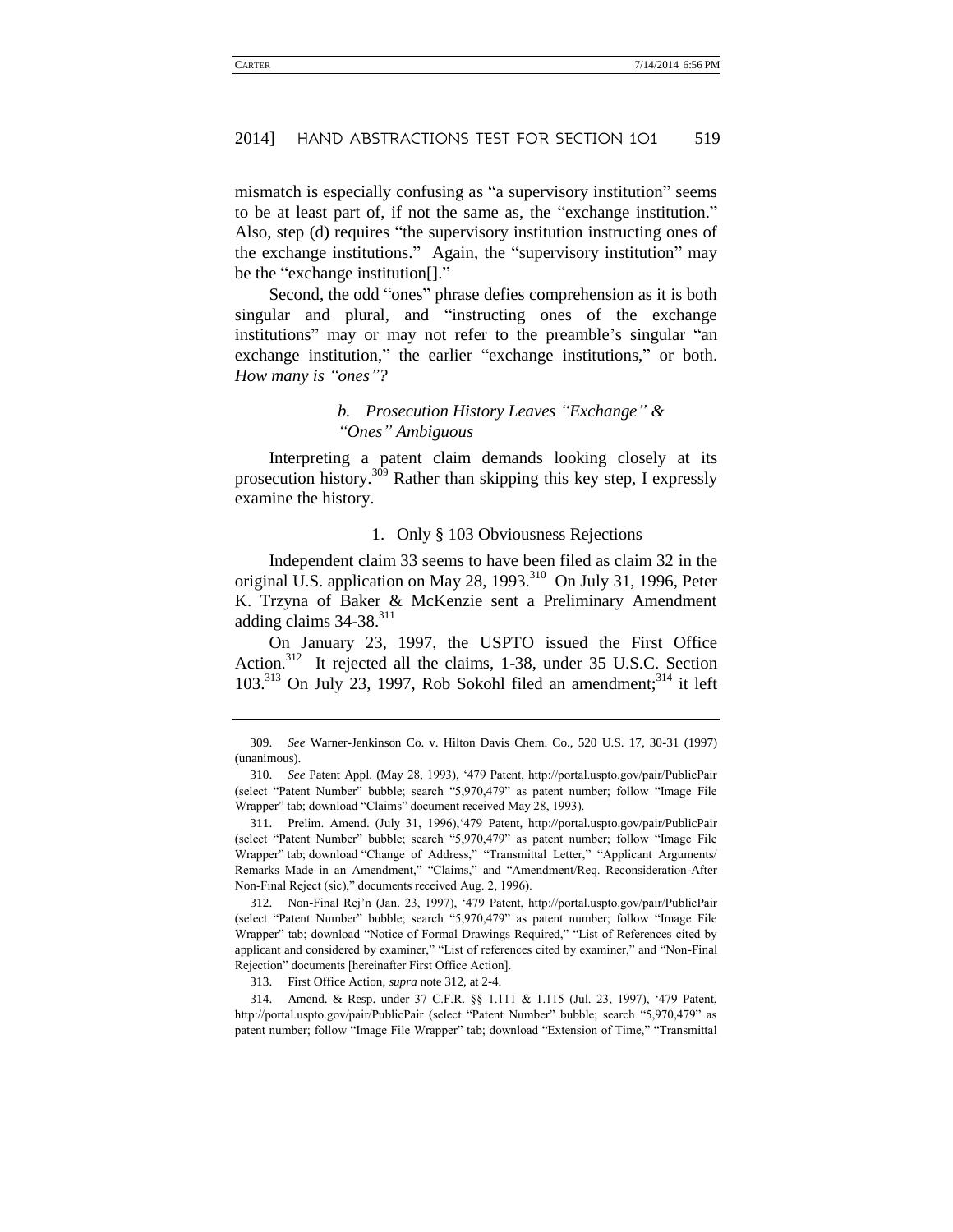claim 32 unchanged. $315$ 

On October 29, 1997, Sokohl interviewed Examiner Barton Bainbridge to discuss "whether the customized contract of the preamble" in independent data processing system claims 34-38 "should be given patentable weight."<sup>316</sup>

On November 13, 1997, the USPTO finally rejected all claims, 1-39, under Section 103.<sup>317</sup> On January 12, 1998, Sokohl responded to the Final Rejection by arguing without amending any claims.<sup>318</sup>

On January 29, 1998, Sokohl interviewed Bainbridge by phone, and they agreed the claims were allowable.<sup>319</sup>

### 2. One or Two Exchange Institutions & How Many is "Ones"?

The arguments against the 103 rejections only suggest the supervisory institution is separate from an exchange institution. Exchanging obligations manifestly implies at least *two parties*. Trzyna and Sokohl never changed claim 33, originally filed as claim 32. Sokohl's July 23, 1997 Amendment and Response to the First Office Action discussed claim 32:

The present invention recites in claim 32 a method for exchanging obligations as between parties. The creation of a shadow credit and debit record for each stakeholder party to be held independently by *a supervisory institution* is recited in claim 32, *part (a).* These shadow records initially contain the start-of-day balances of all parties' credit and debit records, and are adjusted during the day

Letter," "Applicant Arguments/Remarks Made in an Amendment," "Claims," and "Amendment/Req. Reconsideration-After Non-Final Reject" documents received July 23, 1997) [hereinafter Amend. & Resp. to First Office Action].

<sup>315.</sup> *Id*.

<sup>316.</sup> Interview Summ. (Oct. 29, 1997), '479 Patent, http://portal.uspto.gov/pair/PublicPair (select "Patent Number" bubble; search "5,970,479" as patent number; follow "Image File Wrapper" tab; download "Examiner Interview Summary Record (PTOL – 413)" (Nov. 13, 1997)).

<sup>317.</sup> Final Rej'n at 2–8 (Nov. 13, 1997), '479 Patent, http://portal.uspto.gov/pair/ PublicPair (select "Patent Number" bubble; search "5,970,479" as patent number; follow "Image File Wrapper" tab; download "Final Rejection").

<sup>318.</sup> Reply under 37 C.F.R. § 1.116 (Jan. 12, 1998), '479 Patent, http://portal.uspto.gov/ pair/PublicPair (select "Patent Number" bubble; search "5,970,479" as patent number; follow "Image File Wrapper" tab; download "Transmittal Letter," "Change of Address," "Miscellaneous Incoming Letter," "Applicant Arguments/Remarks Made in an Amendment,"

<sup>&</sup>quot;Amendment/Req. Reconsideration-After Non-Final Reject") [hereinafter Reply to Final Rej'n].

<sup>319.</sup> Interview Summ. (Jan. 23, 1998), '479 Patent, http://portal.uspto.gov/pair/PublicPair (select "Patent Number" bubble; search "5,970,479" as patent number; follow "Image File Wrapper" tab; download "Examiner Interview Summary Record (PTOL – 413)").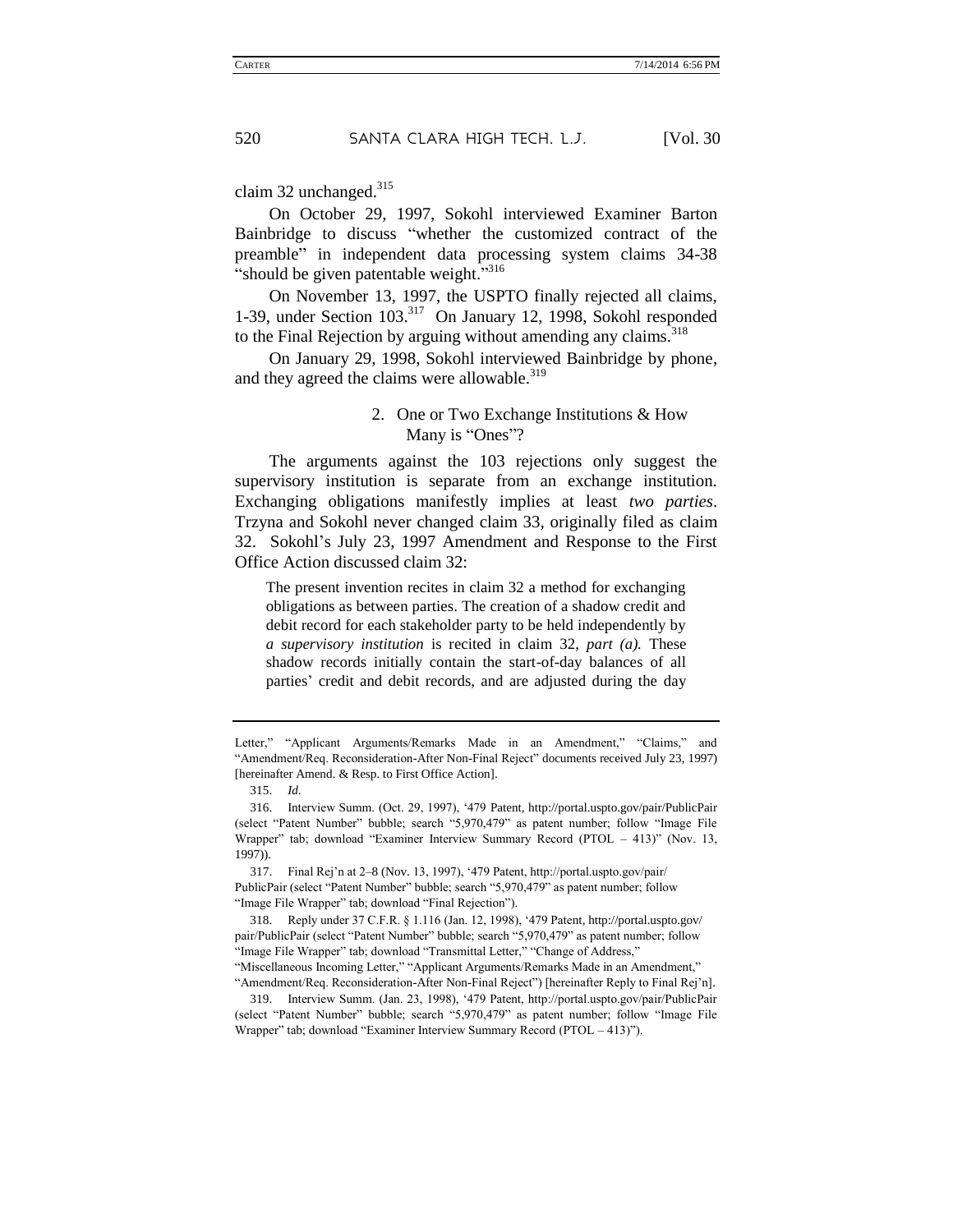for every transaction resulting in an exchange obligation. Claim 32 recites that at the end-of-day, these shadow credit and debit records *are exchanged with the credit record and debit record of the respective parties*, in accordance with the adjustments of the permitted transactions, making the credit and debits irrevocable.<sup>320</sup>

I read "exchanged with . . . the respective parties" to mean the supervisory institution sends its shadow record information to each party's exchange institution. This clears the ambiguity between exchange and supervisory institutions.

Even so, this argument fails to state whether both parties use *one*  exchange institution, or whether each party has a *different* exchange institution. Sokohl's January 12, 1998 Reply to the Final Rejection mentioned claim 32 in passing, $32^{21}$  but failed to expressly discuss it. The Reply never mentions "institution." The patent, the Correction Certificate, and the prosecution fail to cure the antecedent basis and "ones" ambiguities, so claim 33's subject matter remains unclear.

Thus, claim 33 fails to meet Section 112(b). As claim 33's subject matter is unclear, claim 33's subject matter eligibility under Section 101 is moot.

### *D. Apparatus/System Claims 14 in '375 Patent & 68 in '720 Patent—Patent-Eligible By "Electronically Adjust"*

Though in a different patent, claim 14 only differs from claim 68 by adding, in italics above, "a communications controller" where the "computer . . . receive[s] a transaction from said communications controller." <sup>322</sup> Thus, claim 14, in essence, "depends" on claim 68, so claim 68 is likely more abstract than claim 14.

It is only *likely* more abstract because, against conventional wisdom, merely adding words to a claim fails to necessarily make a narrower claim. For instance, "B is determined by A," is narrower than, "B is determined, *at least in part*, by A."<sup>323</sup> And, as claim 14 does not really depend on claim 68, unless through a common prosecution history, claim differentiation doctrine $324$  fails to presume that claim 14 is narrower than claim 68.

The abstractions ladder and comparison are slightly different from the method claims. Science law statements often describe acts

<sup>320.</sup> Amend. & Resp. to First Office Action, *supra* note 314, at 14 (emphasis added).

<sup>321.</sup> Reply to Final Rej'n, *supra* note 318, at 6.

<sup>322.</sup> *Compare* '375 Patent col. 66 ll. 1-30, *with* '720 Patent col. 69 ll. 20-42.

<sup>323.</sup> Interview with Paul Hickman, in Palo Alto, Cal. (1994).

<sup>324.</sup> *E*.*g*., *Envtl*. *Designs Ltd*. *v*. *Union Oil Co*. *of Cal*., 713 F.2d 693, 699 (Fed. Cir. 1984).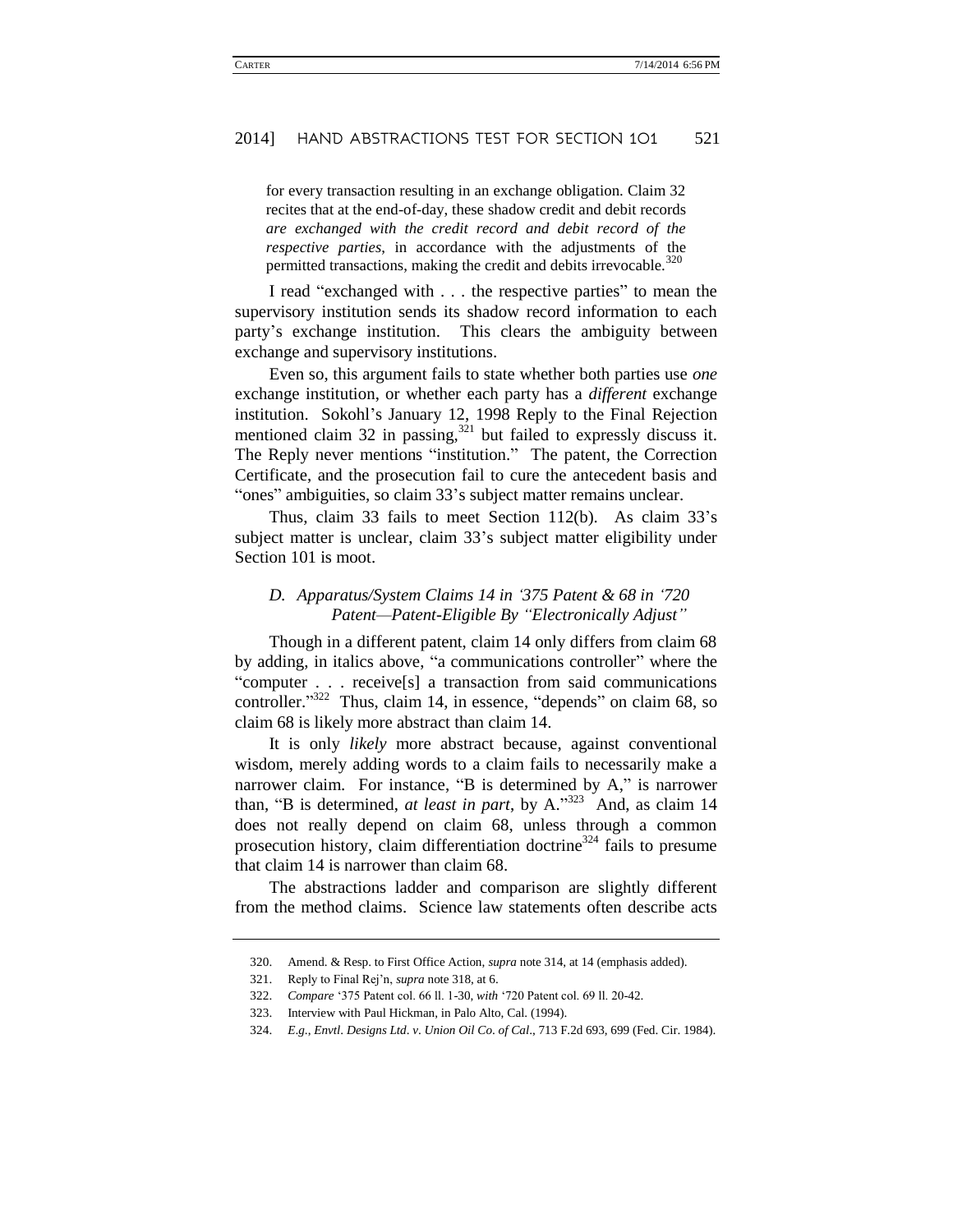and effects. These statements fit well with method claims describing steps or acts, but an apparatus/system is not a cause, effect, or act. Echoing Justice Breyer's *Prometheus* opinion, an apparatus cannot be eligible if it merely implements a science law.<sup>325</sup> Thus, the abstractions ladder will test whether the apparatus or machine merely implements a science law.

The district court's science law (i.e., "abstract idea") was "using an intermediary . . . ensures each party has sufficient value/worth to complete a proposed exchange."<sup>326</sup> Claim 68's preamble claims "a data processing system to enable the exchange of an obligation between parties."<sup>327</sup> This includes "using an intermediary."

System claim 68's structure elements are the data storage unit and a computer. Claim 68 includes a computer "electronically adjust[ing] said first account and said third account in order to effect an exchange obligation  $\ldots$  .  $\cdot$   $\cdot$  "Electronically adjusting" was a nontrivial feature making patent 510's method claim eligible. Thus, "electronically adjusting" can also make the system claim eligible if the rest of the claim is no more abstract than the district court's abstract idea.

What part of claim 68 corresponds to the remainder of the abstract idea, that is, "ensures each party has sufficient value/worth to complete a proposed exchange?"<sup>329</sup> The computer "electronically" adjust[s]" the accounts after "ensuring that said first party and/or said second party have adequate value in said first account and/or said second account, respectively."<sup>330</sup> This "ensuring" phrase differs only trivially from the district court's "ensures each party has sufficient value/worth  $\ldots$ <sup>331</sup> Thus, as with the method claims, "electronically" adjust," takes system claim 68 away from a trivial addition in a downward abstraction from the alleged idea. So, the downward abstraction ladder from the alleged abstraction idea cannot reach system claim 68, and system claim 68 should be patent-eligible.

As system claim 14, in effect, adds a controller to claim 68, claim 14 is also eligible. As with the method claims, *this analysis* 

<sup>325.</sup> Mayo Collaborative Servs. v. Prometheus Labs., Inc., 132 S. Ct. 1289, 1297 (2012).

<sup>326.</sup> CLS Bank Int'l v. Alice Corp., 768 F. Supp. 2d 221, 243 (D.D.C. 2011), *rev'd*, 685 F.3d 1341 (Fed. Cir. 2012), *and reh'g en banc granted, opinion vacated*, No. 2011-1301, 2012 WL 4784336 (Fed. Cir. Oct. 9, 2012)

<sup>327.</sup> '720 Patent col. 69 ll. 20-21.

<sup>328.</sup> *Id*. at col. 69 ll. 29-31.

<sup>329.</sup> *CLS Bank Int'l*, 768 F. Supp. 2d at 243.

<sup>330.</sup> '720 Patent col. 69 ll. 29-30.

<sup>331.</sup> *Compare id*., *with CLS Bank Int'l*, 768 F. Supp. 2d at 243.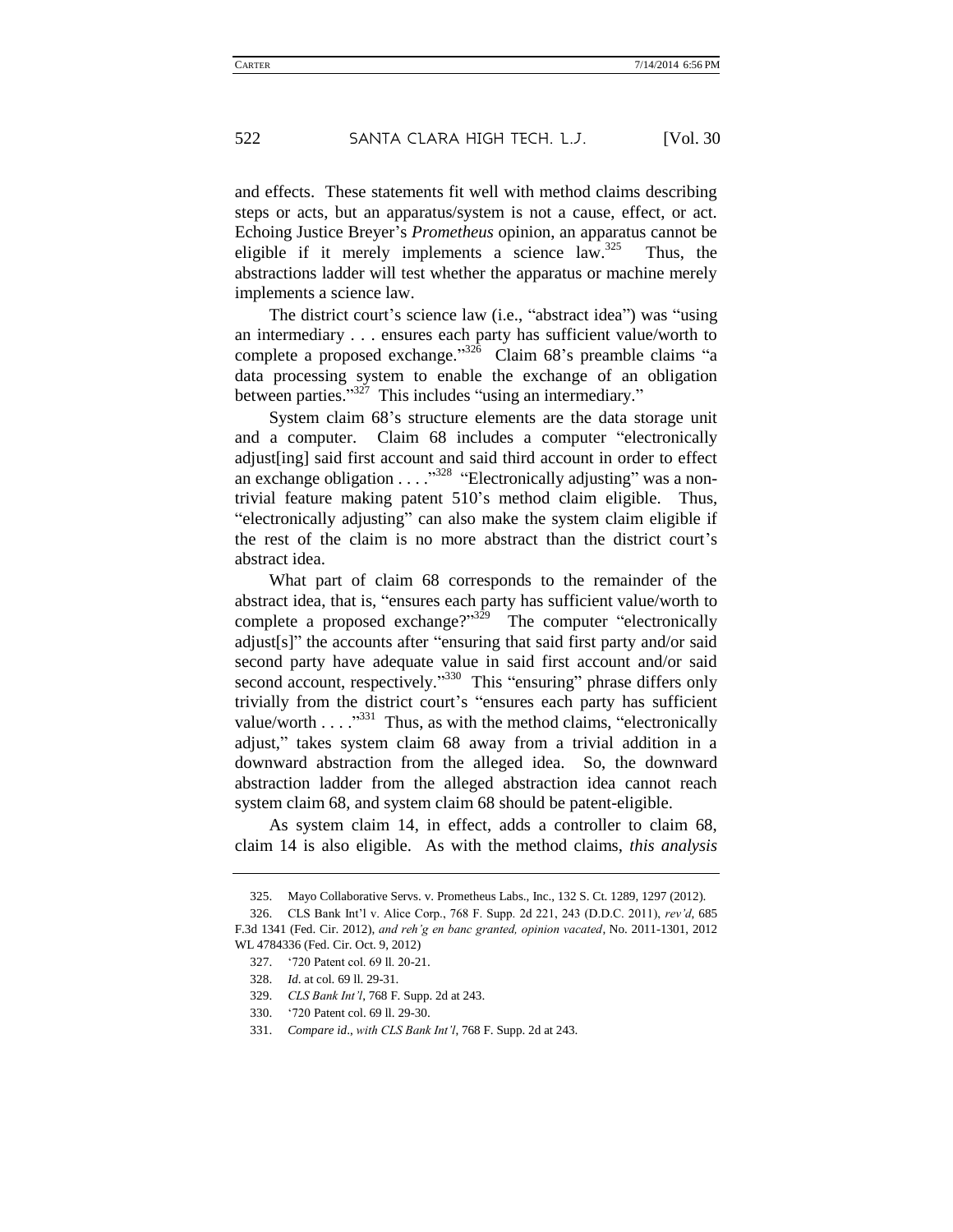*says nothing about whether the system claims 68 and 14 are, or are not, novel or non-obvious under 35 U.S.C. Sections 102-103.*

### *E. '375 Patent's Apparatus/Product Claim 39 Should Fail § 112 ¶ 2/112(b)—Otherwise Patent-Eligible*

### 1. Endless-Loop Ambiguity Meets 35 U.S.C. § 112 ¶ 2/112(b) under Current Law

The apparatus/product claim 39 claims a "computer program product."<sup>332</sup> Unlike the system claims, this product has one element—"a computer readable storage medium."<sup>333</sup> Of course, this claim seems directed to disk drives, flash drives, CD's, DVD's, and the like.

Unlike the method and system claims, claim 39's preamble, "a computer program product," lacks a clear correspondence to any part of the district court's abstract idea (i.e., "using an intermediary"). But, claim 39's body includes a storage medium "for use by a party to exchange an obligation between a first party and a second party."334 This phrase surely includes "using an intermediary" which is "a party.<sup>5335</sup>

### *a. Facially, Logically, Ambiguous under § 112 ¶ 2/112(b)*

Claim 39 defines itself in an endless loop. Claim 39 is to "A computer program product comprising a computer readable storage medium . . . . the computer program product comprising program  $code. . . . <sup>336</sup> "Comparising" has a special meaning; the claim's$ preamble comes before it while the claim's body specifying the claim elements comes after it. Claim 39 has two preambles: "A computer program product" and "A computer program product comprising a computer readable storage medium for use by a party to exchange an obligation between a first party and a second party, the computer program product  $\ldots$   $\ldots$   $\frac{337}{10}$  In other words, the computer program product comprises the computer product. Also, the computer program product comprises the computer readable storage medium

<sup>332.</sup> '375 Patent col. 68 l. 5.

<sup>333.</sup> *Id*. at col. 68 ll. 5-6.

<sup>334.</sup> *Id*. at col. 68 ll. 7-8.

<sup>335.</sup> *CLS Bank Int'l*, 768 F. Supp. 2d at 243.

<sup>336.</sup> '375 Patent col. 68 ll. 5-9.

<sup>337.</sup> *Id*.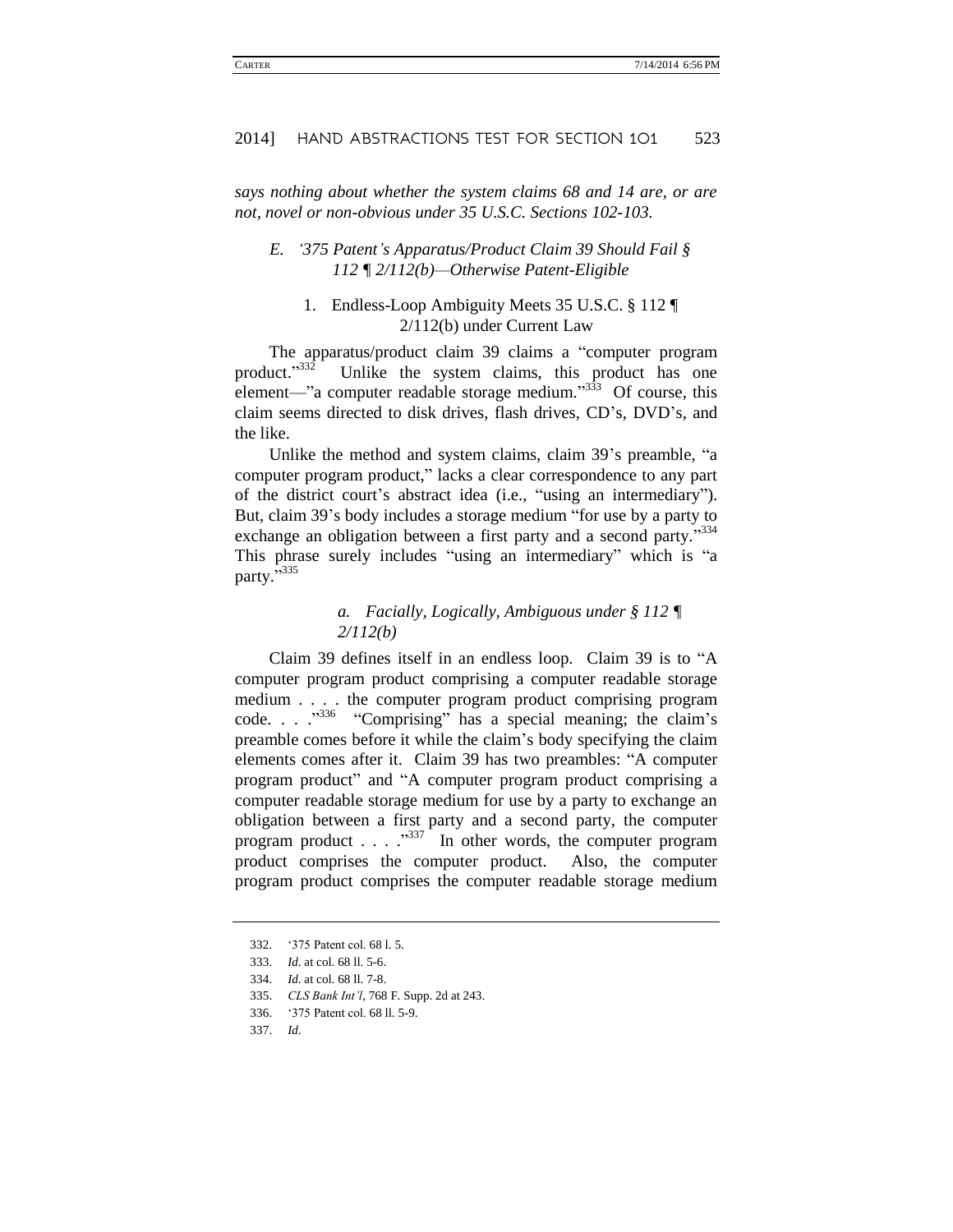and, separately, comprises program code.

Comprising can be used twice in the same claim if no ambiguity arises. For instance, claims may state, "A widget comprising a flange; and a housing; the housing further comprising an object and a thing."

But facially, claim 39 is quite ambiguous. In essence it claims "[a] product comprising a medium, the product comprising a thing." Is the product the medium, the thing, or both?

And, nothing requires a storage medium claim to have claim 39's double comprising form. *In re Beauregard* dealt with claims involving computer readable media.<sup>338</sup> Those claims have two forms. Claims 1-9 have the form "A widget . . . said widget comprising a computer . . . medium . . . *having* computer program code means *in* said medium, said widget *having/including:* computer code means *. . . .*" where a widget is either an "an article of manufacture" or a "computer program product."<sup>339</sup> Claim 10 differs by listing method steps.<sup>340</sup> The patent claim at issue in *CyberSource Corp. v. Retail Decisions, Inc.* also listed method steps.<sup>341</sup>

### *b. Double-Comprising Format Matches* Beauregard*'s Claim 1*

Though *In re Beauregard* had claims without the double comprising format, its claim 1 did use claim 39's double comprising format. Thus, claim 39 meets Section 112(b) under current case law.

### 2. Non-Trivial Additions to Reach the Computer Program Product

Applying the same abstraction ladder to the district's science law (i.e., "abstract idea") likely makes claim 39 eligible.

But, an "abstract idea" for an article of manufacture should be a natural object, natural phenomenon, or math relationship, rather than the district court's science law. An "object" might be described by a mathematical formula, like an equation for a circle or sphere.<sup>342</sup>

<sup>338.</sup> *In re* Beauregard, 53 F.3d 1583 (Fed. Cir. 1997); U.S. Patent No. 5,710,578 (filed May 9, 1990) (issued Jan. 20, 1998).

<sup>339.</sup> '578 Patent col. 16 ll. 33-41, col. 16 ll. 53-62, col. 17 ll. 16-25, 57-64, col. 18 ll. 17- 25, 44-52, col. 19 ll. 36-45, col. 20 ll. 3-12, 37-47 (emphasis added).

<sup>340.</sup> *Id*. at col. 21 l. 40-col. 22 l. 4.

<sup>341.</sup> CyberSource Corp. v. Retail Decisions, Inc., 654 F.3d 1366, 1373 (Fed. Cir. 2011) (quoting *Ex Parte* Reexamination Certificate col. 2 ll. 9-14, U.S. Patent No. 6,029,154 C1 (requested Oct. 26, 2004) (issued Aug. 5, 2008)).

<sup>342.</sup> Young, *supra* note 11.